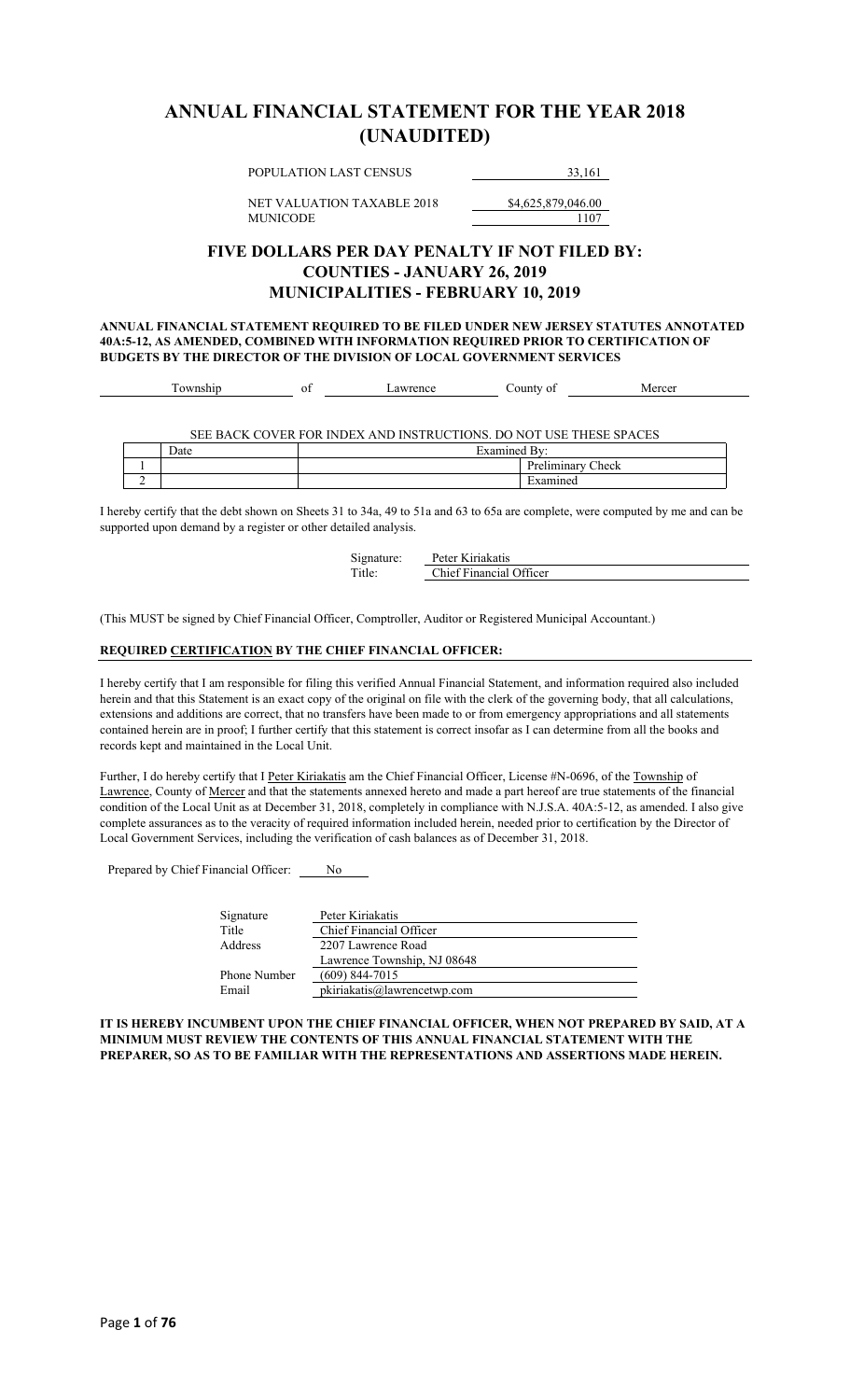## **THE REQUIRED CERTIFICATION BY AN RMA IS AS FOLLOWS:**

#### **Preparation by Registered Municipal Accountant (Statement of Statutory Auditor Only)**

I have prepared the post-closing trial balances, related statements and analyses included in the accompanying Annual Financial Statement from the books of account and records made available to me by the Township of Lawrence as of December 31, 2018 and have applied certain agreed-upon procedures thereon as promulgated by the Division of Local Government Services, solely to assist the Chief Financial Officer in connection with the filing of the Annual Financial Statement for the year then ended as required by N.J.S.A. 40A:5-12, as amended.

Because the agreed-upon procedures do not constitute an examination of accounts made in accordance with generally accepted auditing standards, I do not express an opinion on any of the post-closing trial balances, related statements and analyses. In connection with the agreed-upon procedures except for circumstances as set forth below, no matters came to my attention that caused me to believe that the Annual Financial Statement for the year end December 31, 2018 is not in substantial compliance with the requirements of the State of New Jersey, Department of Community Affairs, Division of Local Government Services. Had I performed additional procedures, or had I made an examination of the financial statements in accordance with generally accepted auditing standards, other matters might have come to my attention that would have been reported to the governing body and the Division. This Annual Financial Statement relates only to the accounts and items prescribed by the Division and does not extend to the financial statements of the municipality/county, taken as a whole.

Listing of agreed-upon procedures not performed and/or matters coming to my attention of which the Director should be informed:

| Digesh Patel                    |
|---------------------------------|
| Registered Municipal Accountant |
| Mercadien P.C., CPAs            |
| Firm Name                       |
| 3625 Quakerbridge Road          |
| Hamilton, New Jersey 08619      |
| Address                         |
|                                 |
| <b>Phone Number</b>             |
| dpatel@mercadien.com            |
| Email                           |
|                                 |

Certified by me 3/12/2019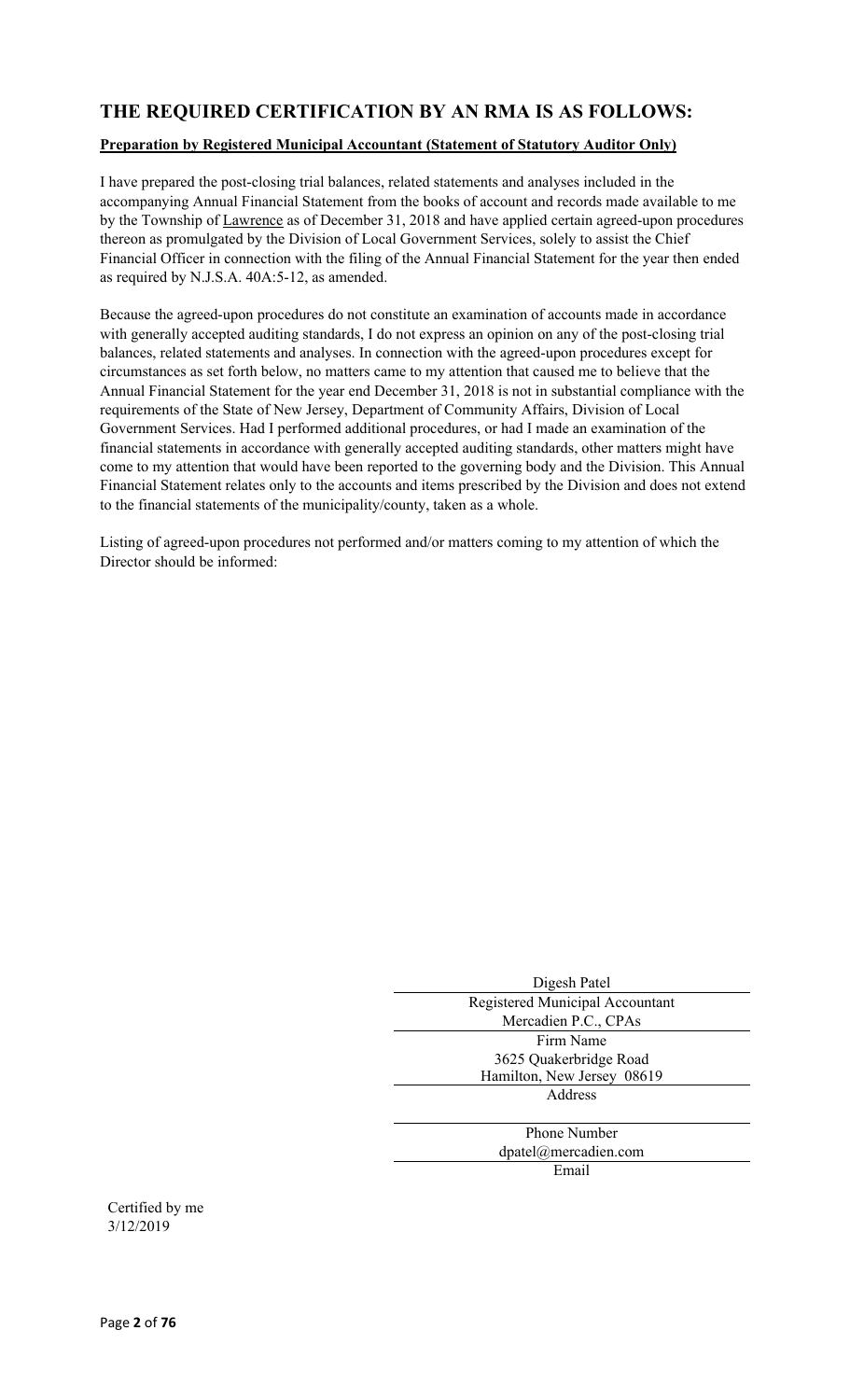#### **MUNICIPAL BUDGET LOCAL EXAMINATION QUALIFICATION CERTIFICATION BY CHIEF FINANCIAL OFFICER**

*One of the following Certifications must be signed by the Chief Financial Officer if your municipality is eligible for local examination.*

#### **CERTIFICATION OF QUALIFYING MUNICIPALITY**

- 1. The outstanding indebtedness of the previous fiscal year is **not in excess of 3.5%**
- 2. All emergencies approved for the previous fiscal year **did not exceed 3%** of total appropriations;
- 3. The tax collection rate **exceeded 90%**
- 4. Total deferred charges **did not equal or exceed 4%** of the total tax levy;
- 5. There were **no "procedural deficiencies" noted** by the registered municipal accountant on Sheet 1a of the Annual Financial Statement; and
- 6. There was **no operating deficit** for the previous fiscal year.
- 7. The municipality did **not** conduct an accelerated tax sale for less than 3 consecutive years.
- 8. The municipality did **not** conduct a tax levy sale the previous fiscal year and does not plan to conduct one in the current year.
- 9. The current year budget does **not** contain a levy or appropriation "CAP" referendum.
- 10. The municipality will **not** apply for Transitional Aid for 2019.

The undersigned certifies that this municipality has compiled in full in meeting **ALL** of the above criteria in determining its qualification for local examination of its Budget in accordance with N.J.A.C. 5:30-7.5.

| Municipality:            | Lawrence         |
|--------------------------|------------------|
| Chief Financial Officer: | Peter Kiriakatis |
| Signature:               | Peter Kiriakatis |
| Certificate #:           |                  |
| Date:                    | 3/12/2019        |
|                          |                  |

#### **CERTIFICATION OF NON-QUALIFYING MUNICIPALITY**

The undersigned certifies that this municipality does not meet item(s)  $#$  of the criteria above and therefore does not qualify for local examination of its Budget in accordance with N.J.A.C. 5:30-7.5.

Municipality: Lawrence Chief Financial Officer: Signature: Certificate #: Date: 3/12/2019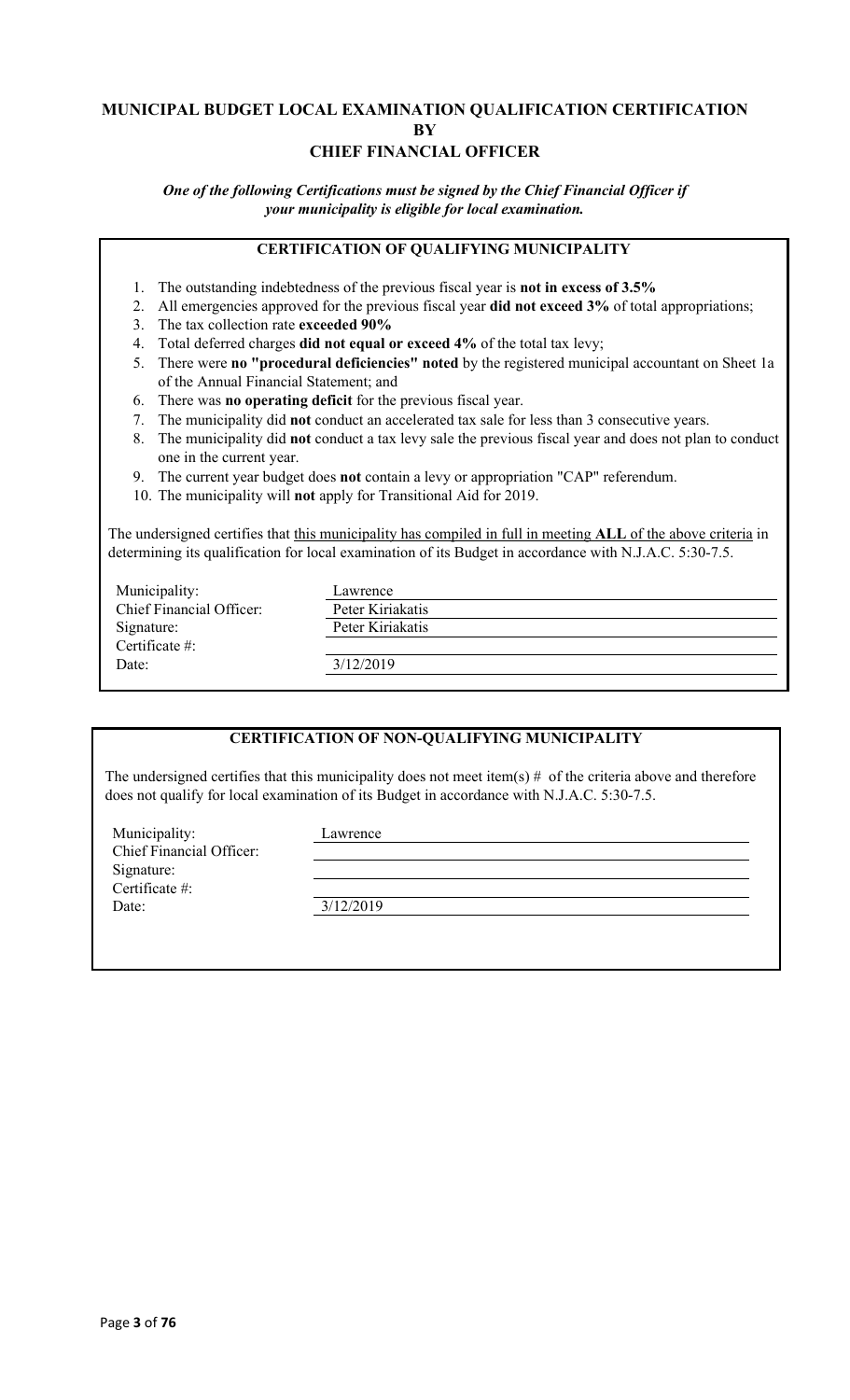**21-6000791** Fed I.D. # **Lawrence** Municipality **Mercer** County

## **Report of Federal and State Financial Assistance Expenditures of Awards**

Fiscal Year Ending: December 31, 2018

|              | <b>Federal Programs</b> | <b>State Programs</b> | Other Federal |  |
|--------------|-------------------------|-----------------------|---------------|--|
|              | Expended                | Expended              | Programs      |  |
|              | (administered by        |                       | Expended      |  |
|              | the State)              |                       |               |  |
| <b>TOTAL</b> | J                       | \$427,629.92          |               |  |

Type of Audit required by OMB Uniform Guidance and N.J. Circular 15-08-OMB:

Financial Statement Audit Performed in Accordance with Government Auditing Standards (Yellow Book)

- Note: All local governments, who are recipients of federal and state awards (financial assistance), must report the total amount of federal and state funds expended during its fiscal year and the type of audit required to comply with OMB Uniform Guidance and N.J. Circular 15-08 OMB. The single audit threshold has been increased to \$750,000 beginning with fiscal year starting 1/1/2015.
- (1) Report expenditures from federal pass-through programs received directly from state governments. Federal pass-through funds can be identified by the Catalog of Federal Domestic Assistance (CFDA) number reported in the State's grant/contract agreements.
- (2) Report expenditures from state programs received directly from state government or indirectly from pass-through entities. **Exclude state aid (i.e., CMPTRA, Energy Receipts tax, etc.) since there are no compliance requirements.**
- (3) Report expenditures from federal programs received directly from the federal government or indirectly from entities other than state governments.

Peter Kiriakatis 3/12/2019 Signature of Chief Financial Officer Date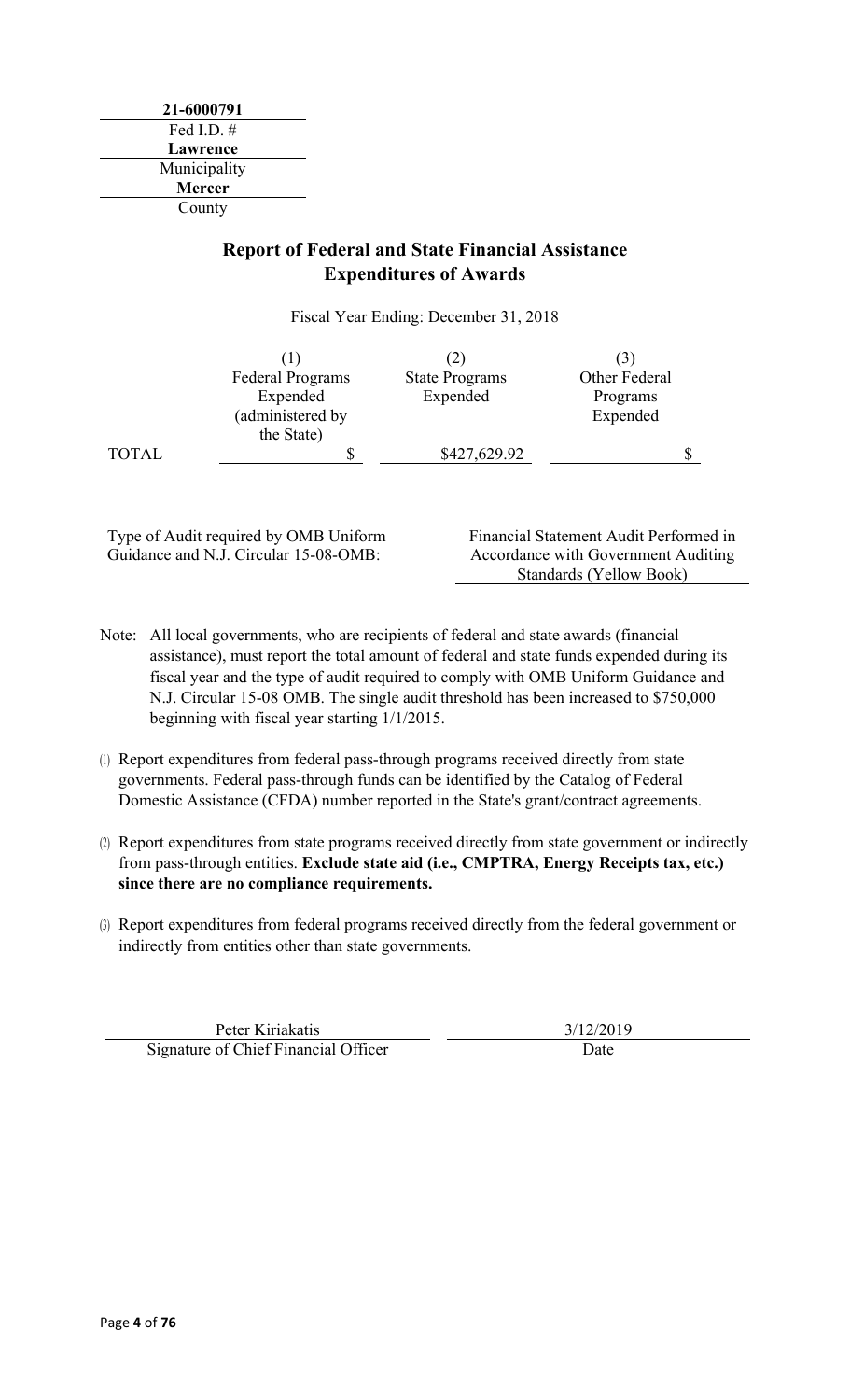### **IMPORTANT!**

### **READ INSTRUCTIONS**

#### **INSTRUCTION**

The following certification is to be used ONLY in the event there is NO municipality operated utility.

If there is a utility operated by the municipality or if a "utility fund" existed on the books of account, do not sign this statement and do not remove any of the UTILITY sheets from the document.

#### **CERTIFICATION**

I hereby certify that there was no "utility fund" on the books of account and there was no utility owned and operated by the Township of Lawrence, County of Mercer during the year 2018.

I have therefore removed from this statement the sheets pertaining only to utilities.

| Signature: | Peter Kiriakatis               |
|------------|--------------------------------|
| Name:      | Peter Kiriakatis               |
| Title:     | <b>Chief Financial Officer</b> |

(This must be signed by the Chief Financial Officer, Comptroller, Auditor or Registered Municipal Accountant.)

#### **MUNICIPAL CERTIFICATION OF TAXABLE PROPERTY AS OF OCTOBER 1, 2018**

□ Certification is hereby made that the Net Valuation Taxable of property liable to taxation for the tax year 2019 and filed with the County Board of Taxation on January 10, 2019 in accordance with the requirement of N.J.S.A. 54:4-35, was in the amount of \$**4,625,879,046**

| Kenneth Pacera            |  |  |
|---------------------------|--|--|
| SIGNATURE OF TAX ASSESSOR |  |  |
| Lawrence                  |  |  |
| <b>MUNICIPALITY</b>       |  |  |
| Mercer                    |  |  |
| <b>COUNTY</b>             |  |  |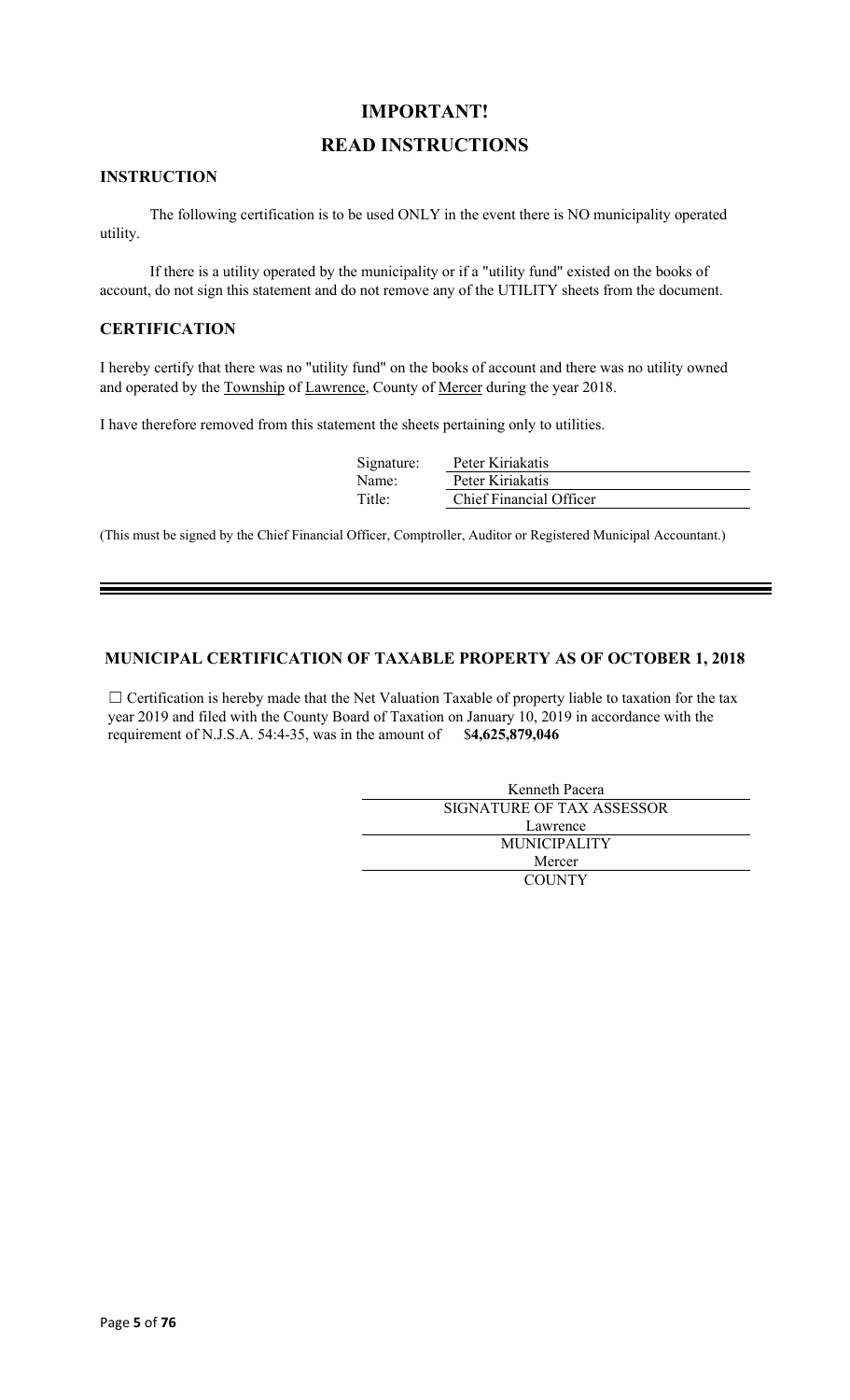#### **CURRENT FUND ASSETS COMPARATIVE BALANCE SHEET – REGULATORY BASIS AS OF DECEMBER 31, 2018**

|                                                        | 2018          |  |
|--------------------------------------------------------|---------------|--|
|                                                        |               |  |
| Cash:                                                  |               |  |
| Cash                                                   | 17,253,662.64 |  |
| Change Fund                                            | 1,255.00      |  |
| Sub Total Cash                                         | 17,254,917.64 |  |
|                                                        |               |  |
| Investments:                                           |               |  |
| <b>Investments</b>                                     | 7,500,000.00  |  |
| <b>Sub Total Investments</b>                           | 7,500,000.00  |  |
|                                                        |               |  |
| Other Receivables                                      |               |  |
| Sub Total Assets not offset by Reserve for Receivables |               |  |
|                                                        |               |  |
| Receivables and Other Assets with Full Reserves        |               |  |
| <b>Delinquent Property Taxes Receivable</b>            | 1,647,705.22  |  |
| Tax Title Liens Receivable                             | 1,505,742.22  |  |
| Property Acquired for Taxes (Foreclosed Property)      | 168,410.00    |  |
| Sewer Rental Receivable                                | 279,761.41    |  |
| Sewer Liens Receivable                                 | 5,687.30      |  |
| Revenue Accounts Receivable                            | 24,235.56     |  |
| Sub Total Receivables and Other Assets with Reserves   | 3,631,541.71  |  |
|                                                        |               |  |
| Deferred Charges                                       |               |  |
| Sub Total Deferred Charges                             |               |  |
| <b>Total Assets</b>                                    | 28,386,459.35 |  |
|                                                        |               |  |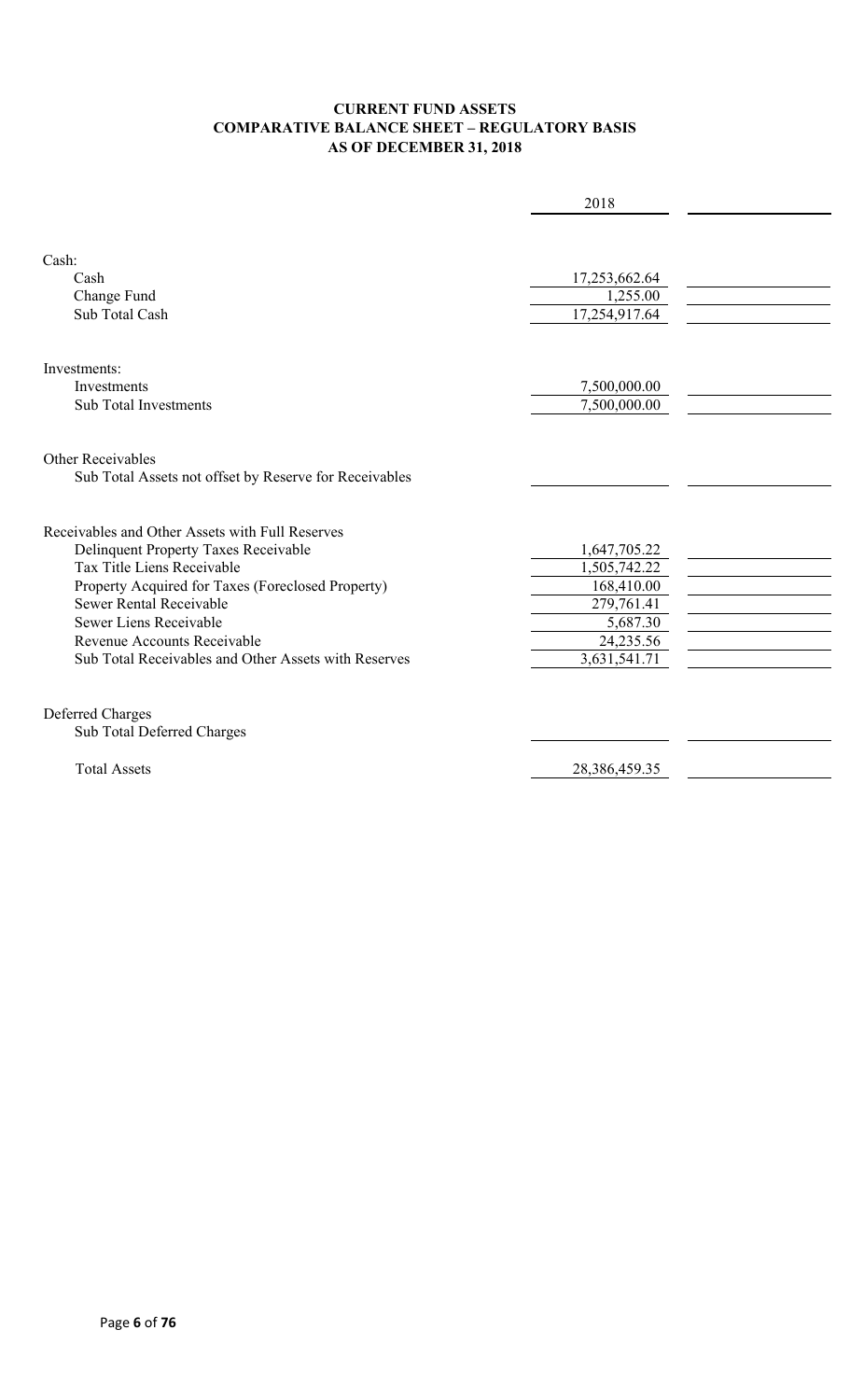#### **CURRENT FUND LIABILITIES, RESERVES AND FUND BALANCE COMPARATIVE BALANCE SHEET – REGULATORY BASIS AS OF DECEMBER 31, 2018**

|                                               | 2018          |  |
|-----------------------------------------------|---------------|--|
|                                               |               |  |
|                                               |               |  |
| Liabilities:                                  |               |  |
| Reserve for Encumbrances                      | 1,222,470.10  |  |
| <b>Appropriation Reserves</b>                 | 2,342,391.72  |  |
| <b>Accounts Payable</b>                       | 51,199.47     |  |
| Tax Overpayments                              | 161,868.73    |  |
| County Taxes Payable                          | 214,886.20    |  |
| Prepaid Taxes                                 | 956,988.71    |  |
| Prepaid Sewer Charges                         | 8,831.61      |  |
| Sewer Charges Overpayment                     | 22,831.63     |  |
| Due to State: Marriage License                | 618.00        |  |
| Due to State: State UCC Training Fees         | 17,085.84     |  |
| Reserve for Tax Appeals                       | 3,444,491.18  |  |
| Reserve for Revaluation Rexpenses             | 70,672.35     |  |
| Reserve for Sale of Municipal Assets          | 690,856.71    |  |
| <b>Total Liabilities</b>                      | 9,205,192.25  |  |
|                                               |               |  |
| Total Liabilities, Reserves and Fund Balance: |               |  |
| Reserve for Receivables and Other Assets      | 3,631,541.71  |  |
| <b>Fund Balance</b>                           | 15,549,725.39 |  |
| Total Liabilities, Reserves and Fund Balance  | 28,386,459.35 |  |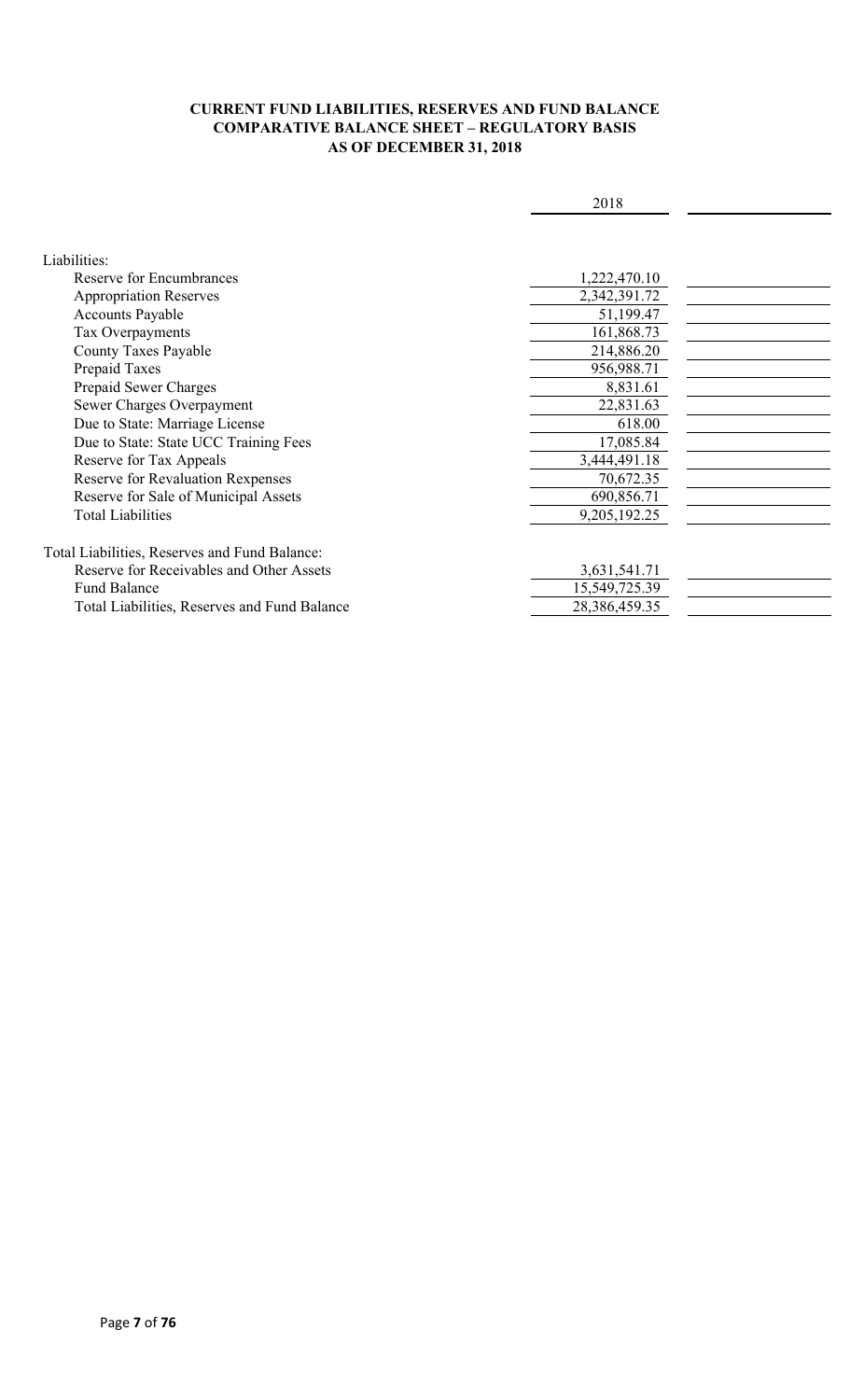#### **FEDERAL AND STATE GRANT FUND COMPARATIVE BALANCE SHEET – REGULATORY BASIS AS OF DECEMBER 31, 2018**

|                                                | 2018         |  |
|------------------------------------------------|--------------|--|
|                                                |              |  |
|                                                |              |  |
| Assets                                         |              |  |
| Cash                                           | 1,260,893.99 |  |
| <b>Federal and State Grants Receivable</b>     | 401,372.39   |  |
| Total Assets Federal and State Grant Fund      | 1,662,266.38 |  |
|                                                |              |  |
| Liabilities                                    |              |  |
| Reserve for Encumbrances                       | 307,270.58   |  |
| Federal and State Appropriated Reserves        | 1,349,795.80 |  |
| Federal and State Unappropriated Reserves      | 5,200.00     |  |
| Total Liabilities Federal and State Grant Fund | 1,662,266.38 |  |
|                                                |              |  |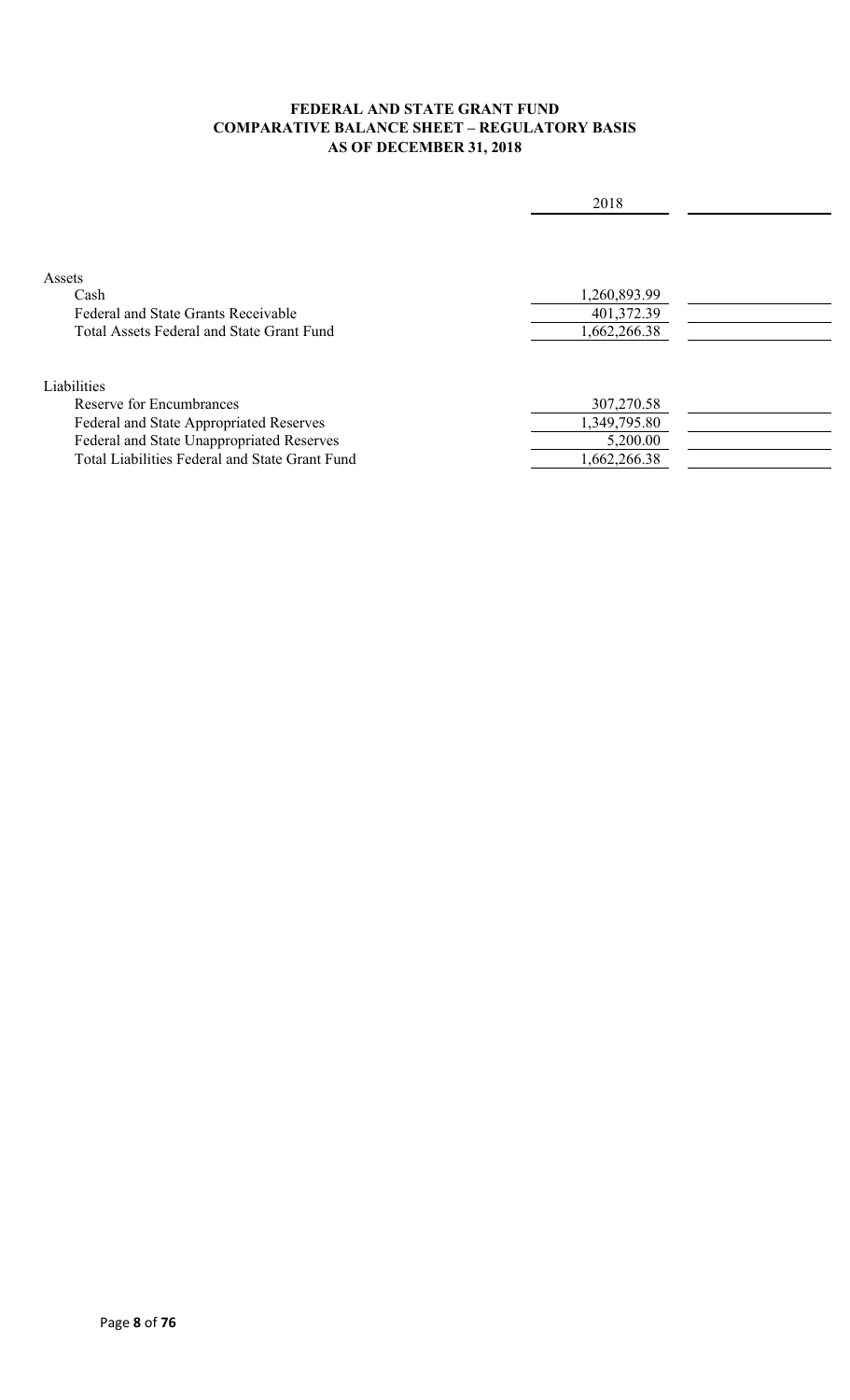#### **CAPITAL FUND COMPARATIVE BALANCE SHEET – REGULATORY BASIS AS OF DECEMBER 31, 2018**

|                                                | 2018             |  |
|------------------------------------------------|------------------|--|
|                                                |                  |  |
| Assets                                         |                  |  |
| Cash                                           | 3,619,508.35     |  |
| <b>Federal Grants Receivable</b>               | 1,816,370.49     |  |
| Other Accounts Receivable "Defined by user"    | 4,905.00         |  |
|                                                |                  |  |
| Deferred Charges                               |                  |  |
| Deferred Charges to Future Taxation - Unfunded | 20,908,280.36    |  |
| Deferred Charges to Future Taxation - Funded   | 3,455,000.00     |  |
| <b>Total Deferred Charges</b>                  | 24, 363, 280. 36 |  |
|                                                |                  |  |
| Total Assets General Capital Fund              | 29,804,064.20    |  |
| Liabilities                                    |                  |  |
| <b>Reserve for Encumbrances</b>                | 1,200,076.96     |  |
| Improvement Authorizations-Funded              | 2,183,128.72     |  |
| Improvement Authorizations-Unfunded            | 5,845,758.59     |  |
| Serial Bonds Payable                           | 3,455,000.00     |  |
| <b>Bond Anticipation Notes Payable</b>         | 11,895,000.00    |  |
| Capital Improvement Fund                       | 92,641.05        |  |
| <b>General Capital Reserves</b>                | 3,768,201.89     |  |
| <b>Total Liabilities and Reserves</b>          | 28,439,807.21    |  |
|                                                |                  |  |
| <b>Fund Balance</b>                            |                  |  |
| <b>Fund Balance</b>                            | 1,364,256.99     |  |
| <b>Total General Capital Liabilities</b>       | 29,804,064.20    |  |
|                                                |                  |  |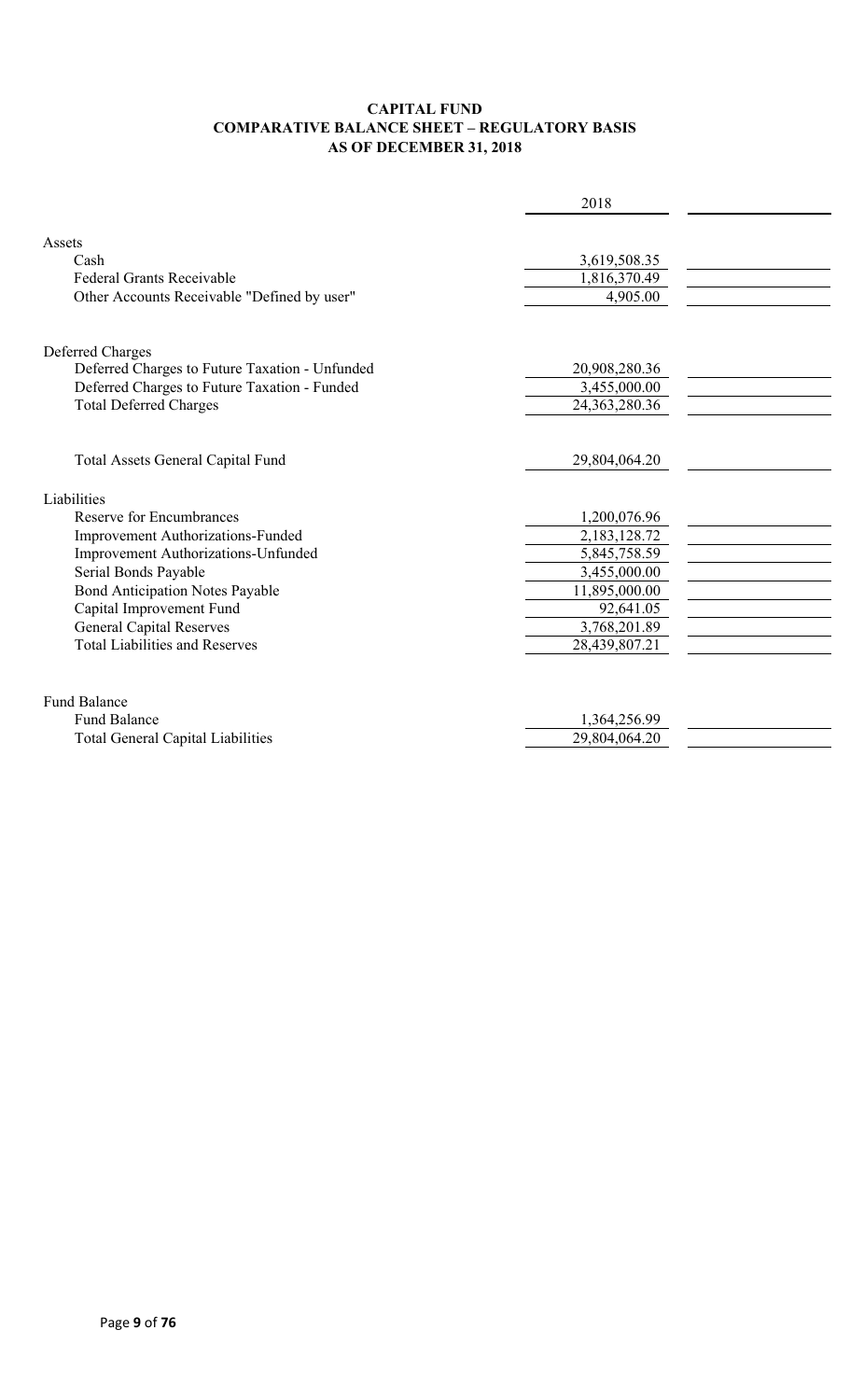#### **TRUST ASSESSMENT FUND COMPARATIVE BALANCE SHEET – REGULATORY BASIS AS OF DECEMBER 31, 2018**

|                                                                                              | 2018 |  |
|----------------------------------------------------------------------------------------------|------|--|
| Cash:<br>Sub Total Cash                                                                      |      |  |
| Investments<br><b>Sub Total Investments</b>                                                  |      |  |
| Assets not offset by Receivables<br>Sub Total Assets not offset by Receivables               |      |  |
| Assets offset by the Reserve for Receivables<br>Assets offset by the Reserve for Receivables |      |  |
| Deferred Charges<br>Sub Total Deferred Charges                                               |      |  |
| <b>Total Assets</b>                                                                          |      |  |
| Liabilities and Reserves<br><b>Total Liabilities and Reserves</b>                            |      |  |
| <b>Fund Balance</b><br>Total Liabilities, Reserves, and Fund Balance                         |      |  |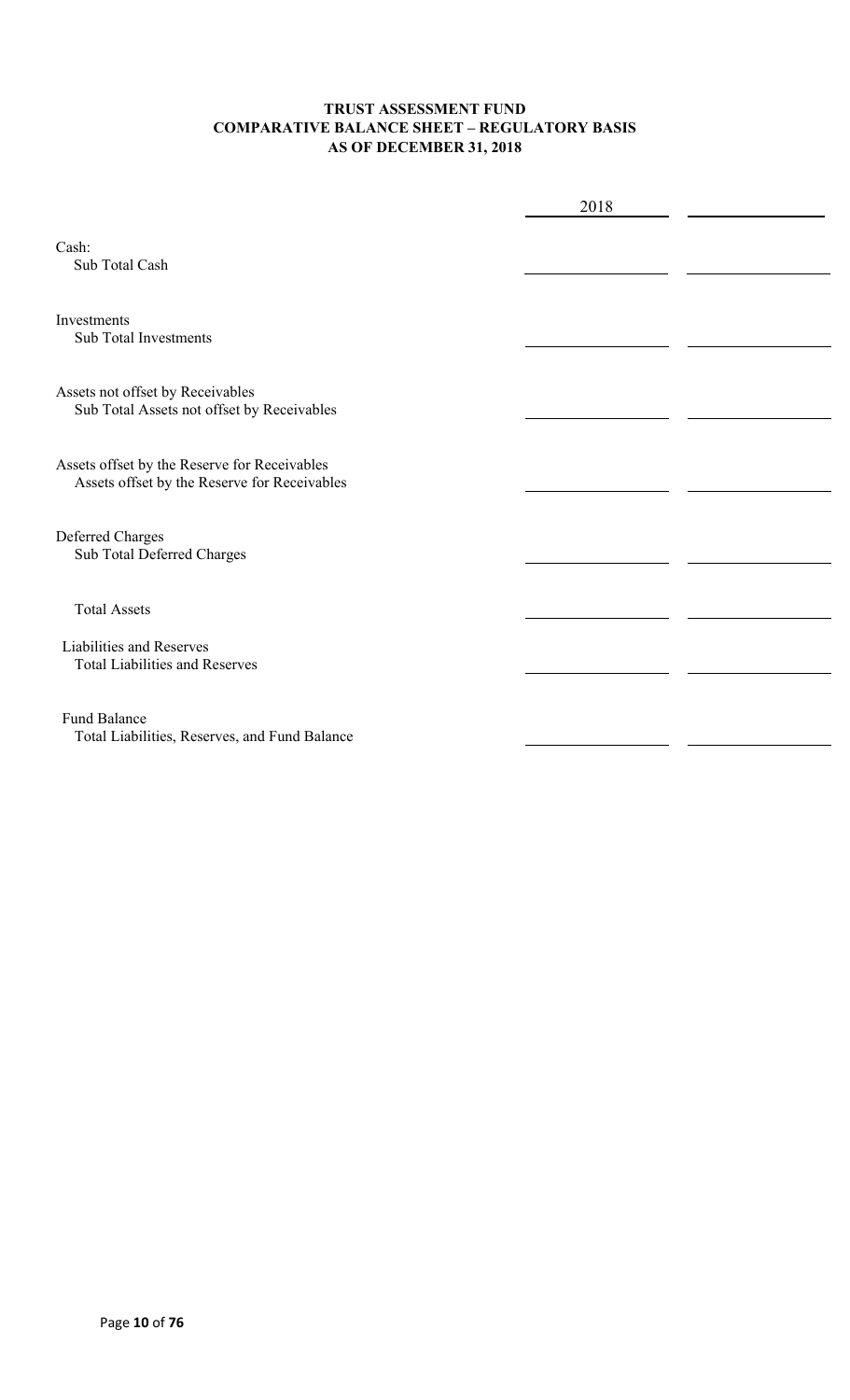#### **OTHER TRUST FUND COMPARATIVE BALANCE SHEET – REGULATORY BASIS AS OF DECEMBER 31, 2018**

|                                                                          | 2018          |  |
|--------------------------------------------------------------------------|---------------|--|
| <b>Trust Animal Control Assets</b>                                       |               |  |
| Cash-Dog                                                                 | 66,274.00     |  |
| <b>Total Dog Trust Assets</b>                                            | 66,274.00     |  |
|                                                                          |               |  |
| <b>Animal Control Trust Reserves</b>                                     |               |  |
| Reserve - Dog Fund                                                       | 66,274.00     |  |
| <b>Total Dog Trust Reserves</b>                                          | 66,274.00     |  |
| <b>CDBG</b> Assets                                                       |               |  |
| <b>Total CDBG Trust Assets</b>                                           |               |  |
|                                                                          |               |  |
| <b>CDBG</b> Reserves<br><b>Total CDBG Trust Reserves and Liabilities</b> |               |  |
|                                                                          |               |  |
| <b>LOSAP Trust Assets</b>                                                |               |  |
| <b>Total LOSAP Trust Assets</b>                                          |               |  |
| <b>LOSAP Trust Reserves</b>                                              |               |  |
| <b>Total LOSAP Trust Reserves</b>                                        |               |  |
|                                                                          |               |  |
| Open Space Trust Assets                                                  |               |  |
| Cash                                                                     | 2,612,398.31  |  |
| <b>Total Open Space Trust Assets</b>                                     | 2,612,398.31  |  |
| Open Space Trust Reserves                                                |               |  |
| Reserve for Open Space, Recreation, Farmland and Historic                | 2,612,398.31  |  |
| Preservation Trust                                                       |               |  |
| <b>Total Open Space Trust Reserves</b>                                   | 2,612,398.31  |  |
| <b>Other Trust Assets</b>                                                |               |  |
| Cash                                                                     | 11,077,495.11 |  |
| <b>Total Other Trust Assets</b>                                          | 11,077,495.11 |  |
|                                                                          |               |  |
| <b>Other Trust Reserves</b>                                              |               |  |
| Encumbrances Payable                                                     | 139,277.50    |  |
| Reserve for Payroll Account                                              | 162,781.90    |  |
| Trust Fund Liability Reserve Account                                     | 10,775,435.71 |  |
| Total Miscellaneous Trust Reserves (31-287)                              |               |  |
| Total Trust Escrow Reserves (31-286)                                     |               |  |
|                                                                          |               |  |
| <b>Total Other Trust Reserves and Liabilities</b>                        | 11,077,495.11 |  |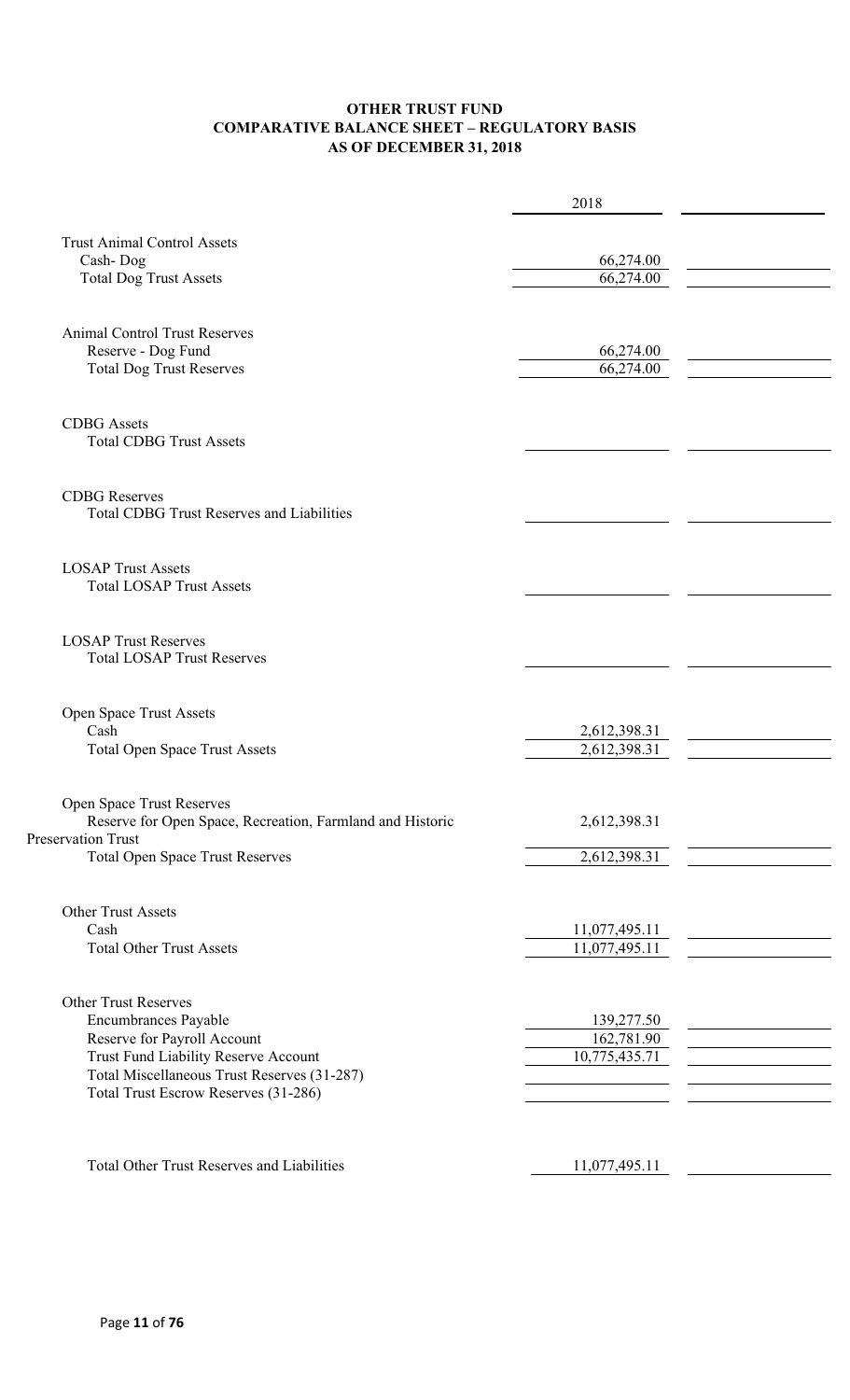#### **PUBLIC ASSISTANCE FUND COMPARATIVE BALANCE SHEET – REGULATORY BASIS AS OF DECEMBER 31, 2018**

Assets

2018 Total Public Assistance Assets Liabilities and Reserves Total Public Assistance Reserves and Liabilities 0.00 0.00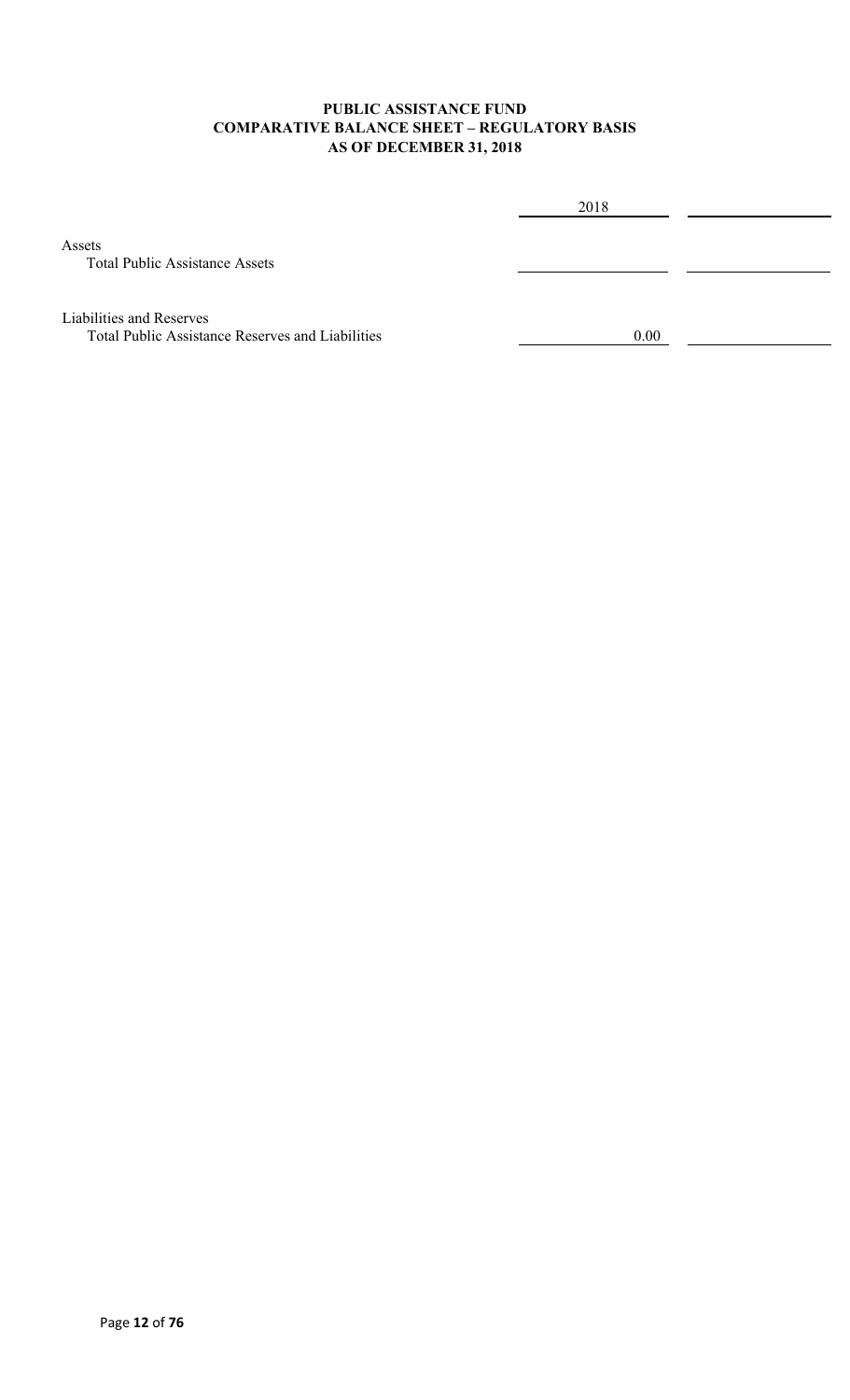# **SCHEDULE OF TRUST FUND RESERVES**

| Purpose               | 2017 Per<br>. )ec<br>Amount<br>Audit Report | <u> Receipts</u> | $\mathbf{r}$<br>Disbursements           | Balance as of<br>2018<br>Dec |
|-----------------------|---------------------------------------------|------------------|-----------------------------------------|------------------------------|
| See Schedule Attached | \$10,388,039.39                             | \$5,730,609.69   | $\sim$ 12.27<br>ل د ل ۱ ۱ ۱ م<br>ن په ب | $425 - 71$<br>\$10,775       |
| <b>Totals</b>         | \$10,388,039.39                             | \$5,730,609.69   | 112.27<br>\$5,343,213.37                | 75,435.71<br>\$10,           |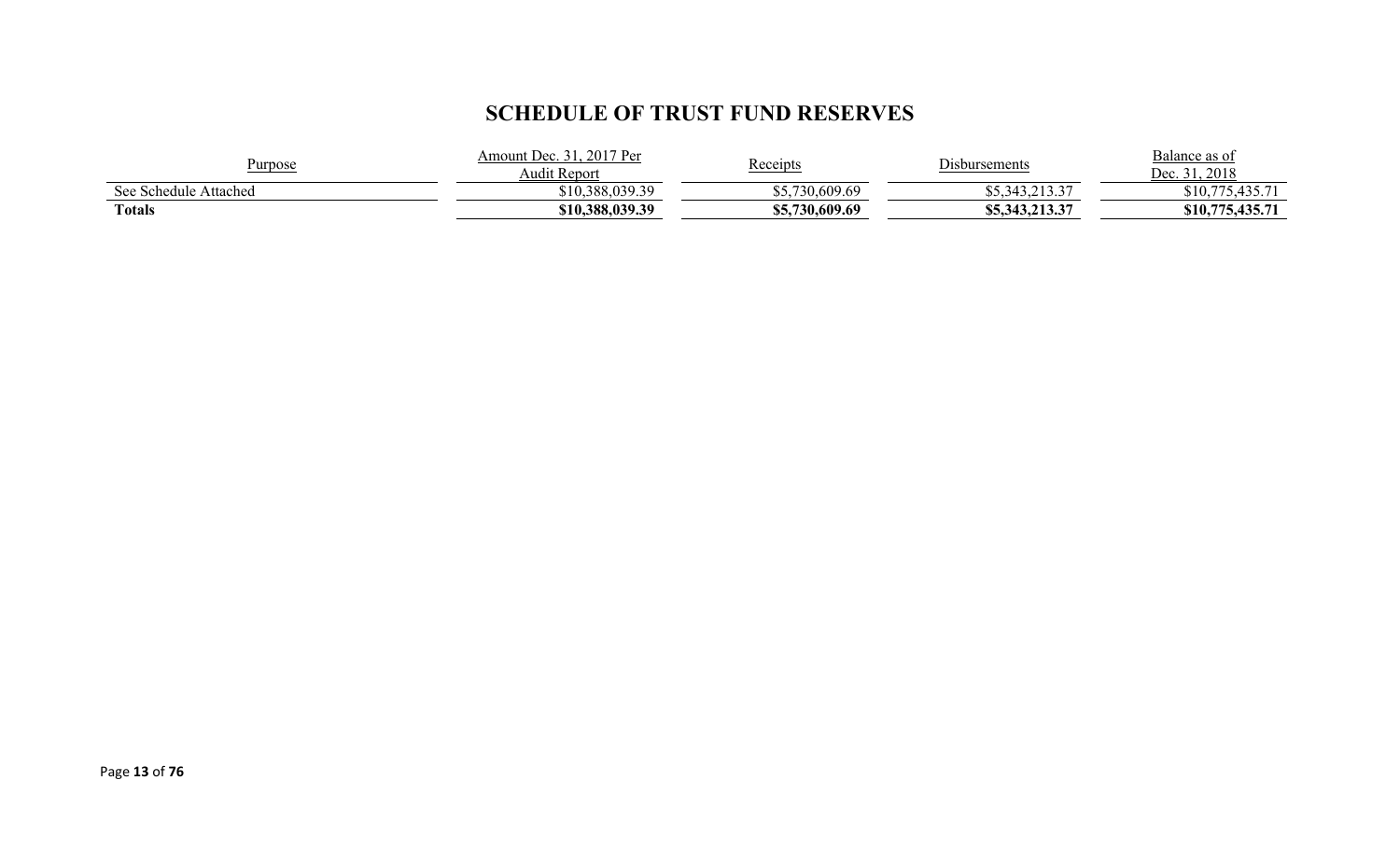# **ANALYSIS OF TRUST ASSESSMENT CASH AND INVESTMENTS PLEDGED TO LIABILITIES AND SURPLUS**

| Title of Liability to which Cash and Investments are<br>Pledged | Audit Balance Dec.<br>31, 2017 |                          | <b>Receipts</b>       | Other | Disbursements | <b>Balance Dec. 31, 2018</b> |
|-----------------------------------------------------------------|--------------------------------|--------------------------|-----------------------|-------|---------------|------------------------------|
|                                                                 |                                | Assessments<br>and Liens | <b>Current Budget</b> |       |               |                              |
|                                                                 |                                |                          |                       |       |               |                              |
|                                                                 |                                |                          |                       |       |               |                              |
| Assessment Bond Anticipation Note Issues:                       |                                |                          |                       |       |               |                              |
|                                                                 |                                |                          |                       |       |               |                              |
| Other Liabilities                                               |                                |                          |                       |       |               |                              |
|                                                                 |                                |                          |                       |       |               |                              |
| <b>Trust Surplus</b>                                            |                                |                          |                       |       |               |                              |
| <b>Trust Surplus</b>                                            | $0.00\,$                       |                          |                       |       |               | $0.00\,$                     |
| Less Assets "Unfinanced"                                        |                                |                          |                       |       |               |                              |
|                                                                 |                                |                          |                       |       |               |                              |
| Totals                                                          | $0.00\,$                       |                          |                       |       |               | $0.00\,$                     |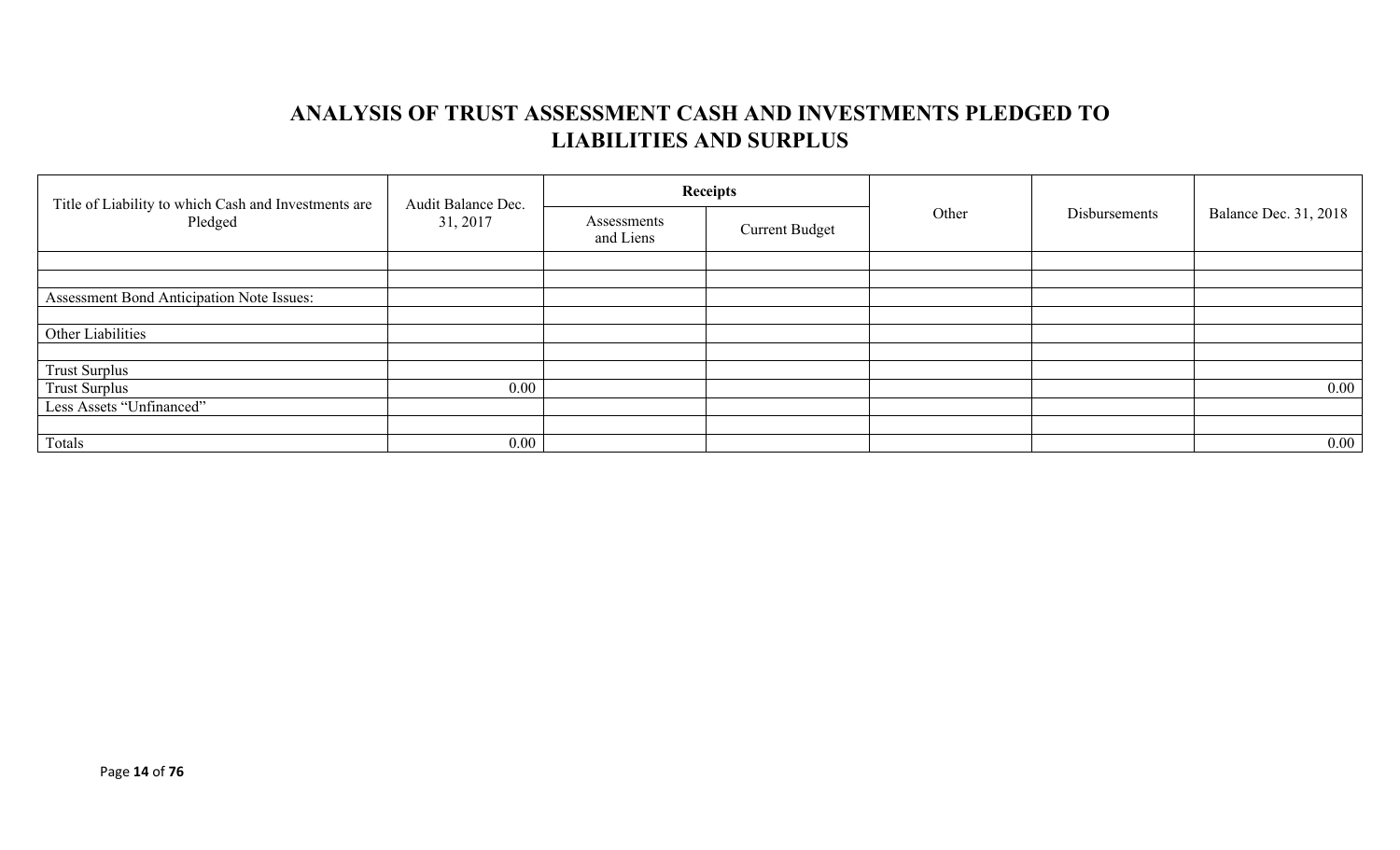# **CASH RECONCILIATION DECEMBER 31, 2018**

|                                 | Cash<br>On Hand | On Deposit    | Less Checks<br>Outstanding | Cash Book Balance |
|---------------------------------|-----------------|---------------|----------------------------|-------------------|
|                                 |                 | 3,620,428.53  | 68,888.27                  | 3,619,508.35      |
| Capital - General               | 67,968.09       |               |                            |                   |
| Current                         | 103,741.50      | 18,073,525.92 | 923,604.78                 | 17,253,662.64     |
| Federal and State Grant Fund    |                 | 1,261,127.33  | 233.34                     | 1,260,893.99      |
| Municipal Open Space Trust Fund |                 | 2,612,398.31  |                            | 2,612,398.31      |
| Public Assistance #1**          |                 |               |                            |                   |
| Public Assistance #2**          |                 |               |                            |                   |
| Trust - Assessment              |                 |               |                            |                   |
| Trust - Dog License             |                 | 93,215.35     | 26,941.35                  | 66,274.00         |
| Trust - Other                   | 65.55           | 11,127,536.88 | 50,107.32                  | 11,077,495.11     |
| <b>Total</b>                    | 171,775.14      | 36,788,232.32 | 1,069,775.06               | 35,890,232.40     |

\* - Include Deposits In Transit

\*\* - Be sure to include a Public Assistance reconciliation and trial balance if the municipality maintains such a bank account

#### **REQUIRED CERTIFICATION**

I hereby certify that all amounts shown in the "Cash on Deposit" column on Sheet 9 and 9(a) have been verified with the applicable bank statements, certificates, agreements or passbooks at December 31, 2018.

I also certify that all amounts, if any, shown for Investments in Savings and Loan Associations on any trial balance have been verified with the applicable passbooks at December 31, 2018.

All "Certificates of Deposit", "Repurchase Agreements" and other investments must be reported as cash and included in this certification.

(THIS MUST BE SIGNED BY THE REGISTERED MUNICIPAL ACCOUNTANT (STATUTORY AUDITOR) OR CHIEF FINANCIAL OFFICER) depending on who prepared this Annual Financial Statement as certified to on Sheet 1 or 1(a).

Signature: Peter Kiriakatis Title: Chief Financial Officer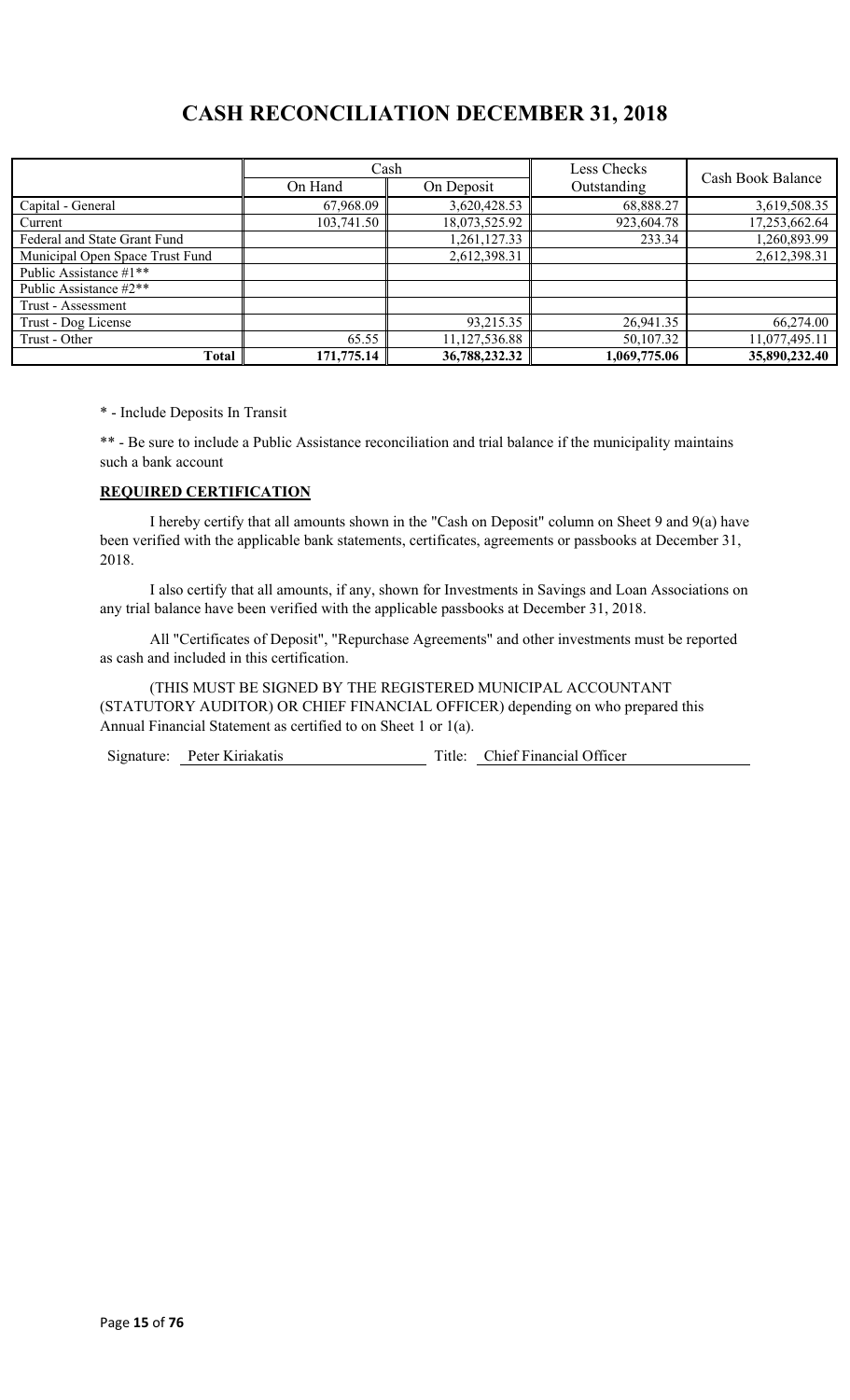# **CASH RECONCILIATION DECEMBER 31, 2018 (CONT'D)**

LIST BANKS AND AMOUNTS SUPPORTING "CASH ON DEPOSIT"

| <b>Bank</b>                                  | Amount        |
|----------------------------------------------|---------------|
| Current - PNC Bank                           | 18,073,525.92 |
| Animal Control - PNC Bank                    | 93,215.35     |
| <b>Accumulated Abcenses - PNC Bank</b>       | 485,540.41    |
| Payroll - PNC Bank                           | 192,807.04    |
| <b>COAH Trust</b>                            | 1,519,542.21  |
| Disposition of Forfeited Property - PNC Bank | 63,301.32     |
| Unemployment                                 | 650,906.16    |
| Refundable Fees & Bonds - PNC Bank           | 2,384,731.91  |
| Open Space - PNC Bank                        | 2,612,398.31  |
| Other - PNC Bank                             | 1,545,118.85  |
| PNC Cash Bond Split - PNC Bank               | 1,850,438.79  |
| <b>PNC Cash Bond Straight</b>                | 109,523.61    |
| Capital - PNC Bank                           | 3,140,773.71  |
| Capital - NJ ARM                             | 479,654.82    |
| Self Insurance - PNC Inservo                 | 1,382.42      |
| Self Insurance - Berkshire Bank              | 1,807,419.35  |
| Grant - PNC Bank                             | 1,261,127.33  |
| Self Insurance - PNC Bank                    | 516,824.81    |
|                                              |               |
|                                              |               |
| <b>Total</b>                                 | 36,788,232.32 |

Note: Sections N.J.S.A. 40A:4-61, 40A:4-62 and 40A:4-63 of the Local Budget Law require that separate bank accounts be maintained for each allocated fund.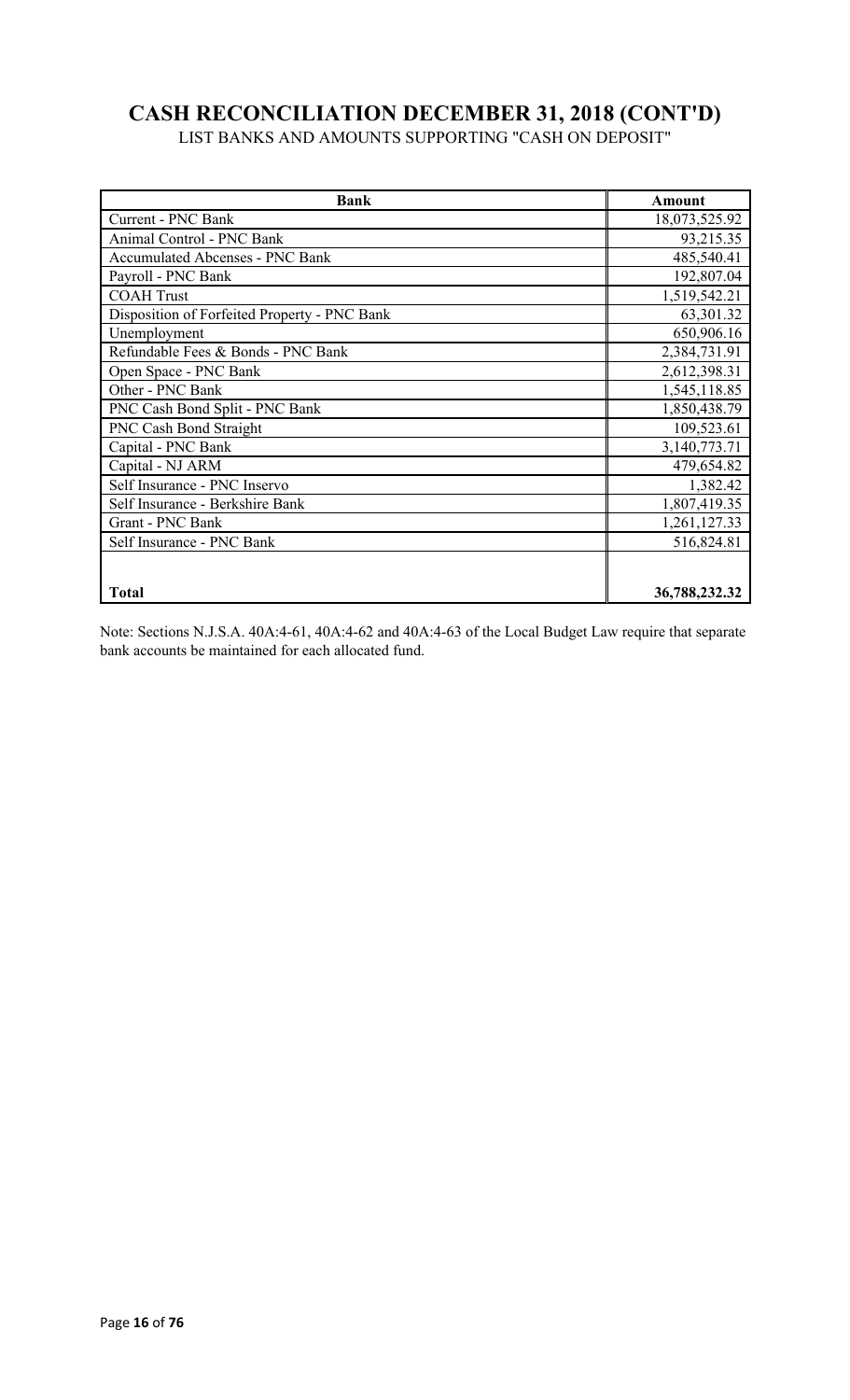## **MUNICIPALITIES AND COUNTIES FEDERAL AND STATE GRANTS RECEIVABLE**

| Grant                 | Balance Jan. 1, 2018           | 2018 Budget<br>Revenue Realized | Received   | Canceled  | Other         | Balance<br>Dec. 31, 2018 | <b>Other Grant Receivable</b><br>Description |
|-----------------------|--------------------------------|---------------------------------|------------|-----------|---------------|--------------------------|----------------------------------------------|
|                       |                                |                                 |            |           |               |                          | Transferred from                             |
| See Attached Schedule | 1,052,286.70                   | 369,493.96                      | 888,629.77 | 31,503.50 | $-100,275.00$ | 401,372.39               | Unappropriated and Deficit                   |
| Total                 | $1{,}052{,}286.70$ $\parallel$ | 369,493.96                      | 888,629.77 | 31,503.50 | $-100,275.00$ | 401,372.39               |                                              |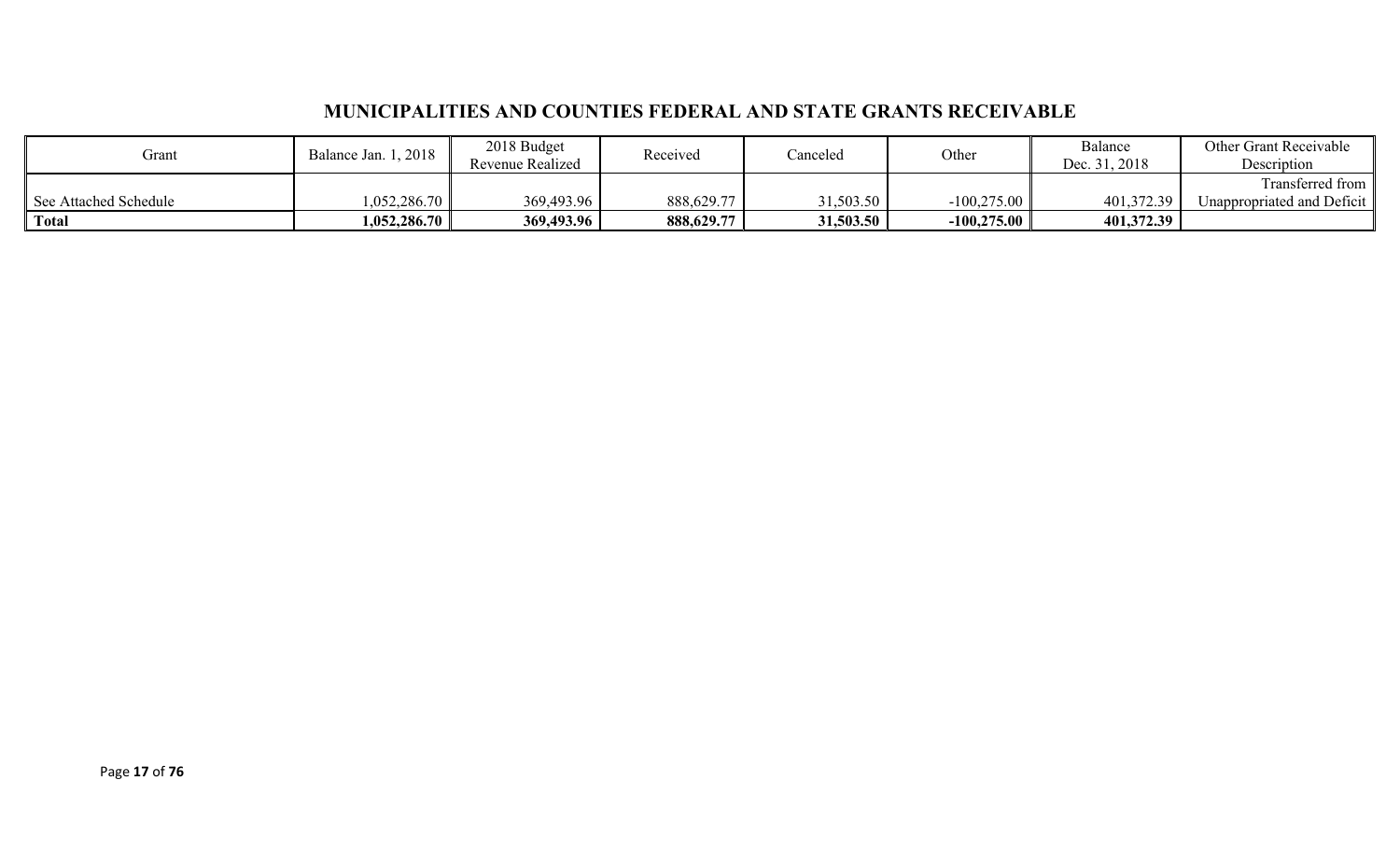## **SCHEDULE OF APPROPRIATED RESERVES FOR FEDERAL AND STATE GRANTS**

| Grant                                       | Balance                    |               | Transferred from 2018 Budget<br>Appropriations |            | Cancelled |       | Balance      | Other Grant Receivable |
|---------------------------------------------|----------------------------|---------------|------------------------------------------------|------------|-----------|-------|--------------|------------------------|
|                                             | Jan. 1, 2018               | <b>Budget</b> | Appropriation by<br>40A:4-87                   | Expended   |           | Other | Dec. 31 2018 | Description            |
| <sup>1</sup> See Grant Appropriated Reserve | 1,407,931.76               | 202,036.27    | 167,457.69                                     | 427,629.92 |           |       | 349,795.80,  |                        |
| <b>Schedule Attached</b>                    |                            |               |                                                |            |           |       |              |                        |
| Total                                       | $1,407,931.76$ $\parallel$ | 202,036.27    | 167,457.69                                     | 427,629.92 | 0.00      | 0.00  | 349,795.80,  |                        |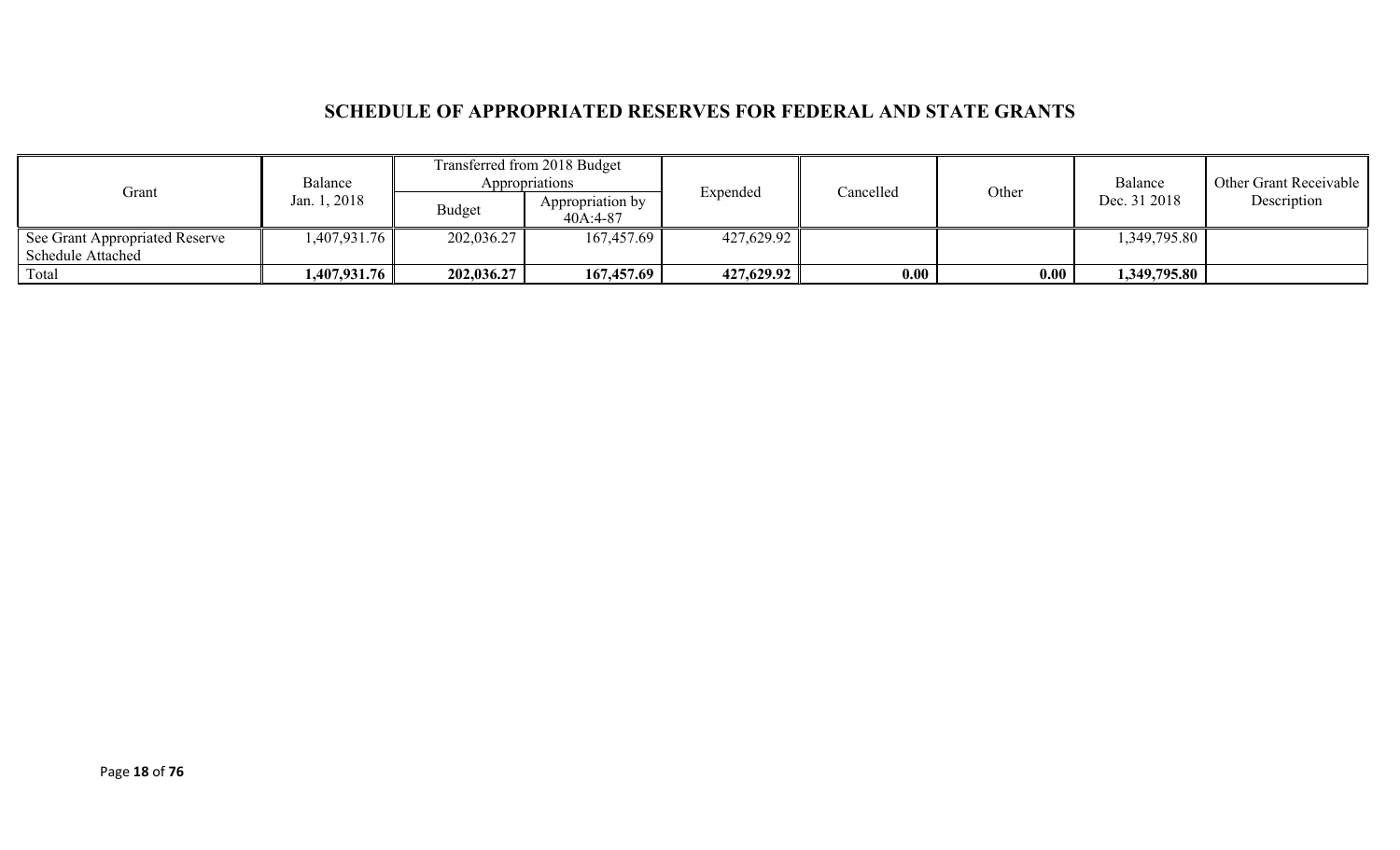## **SCHEDULE OF UNAPPROPRIATED RESERVES FOR FEDERAL AND STATE GRANTS**

| Balance<br>Grant<br>Jan. 1, 2018 |           | Transferred from 2018 Budget<br>Appropriations |                              | Receipts | <b>Grants Receivable</b> |       | Balance       | Other Grant Receivable |
|----------------------------------|-----------|------------------------------------------------|------------------------------|----------|--------------------------|-------|---------------|------------------------|
|                                  |           | Budget                                         | Appropriation By<br>40A:4-87 |          |                          | Other | Dec. 31, 2018 | Description            |
| See Attached Schedule            | 85,275.00 | 85,275.00                                      |                              | 5,200.00 |                          |       | 5,200.00      |                        |
| Total                            | 85,275.00 | 85,275.00                                      | 0.00                         | 5,200.00 | 0.00                     | 0.00  | 5,200.00      |                        |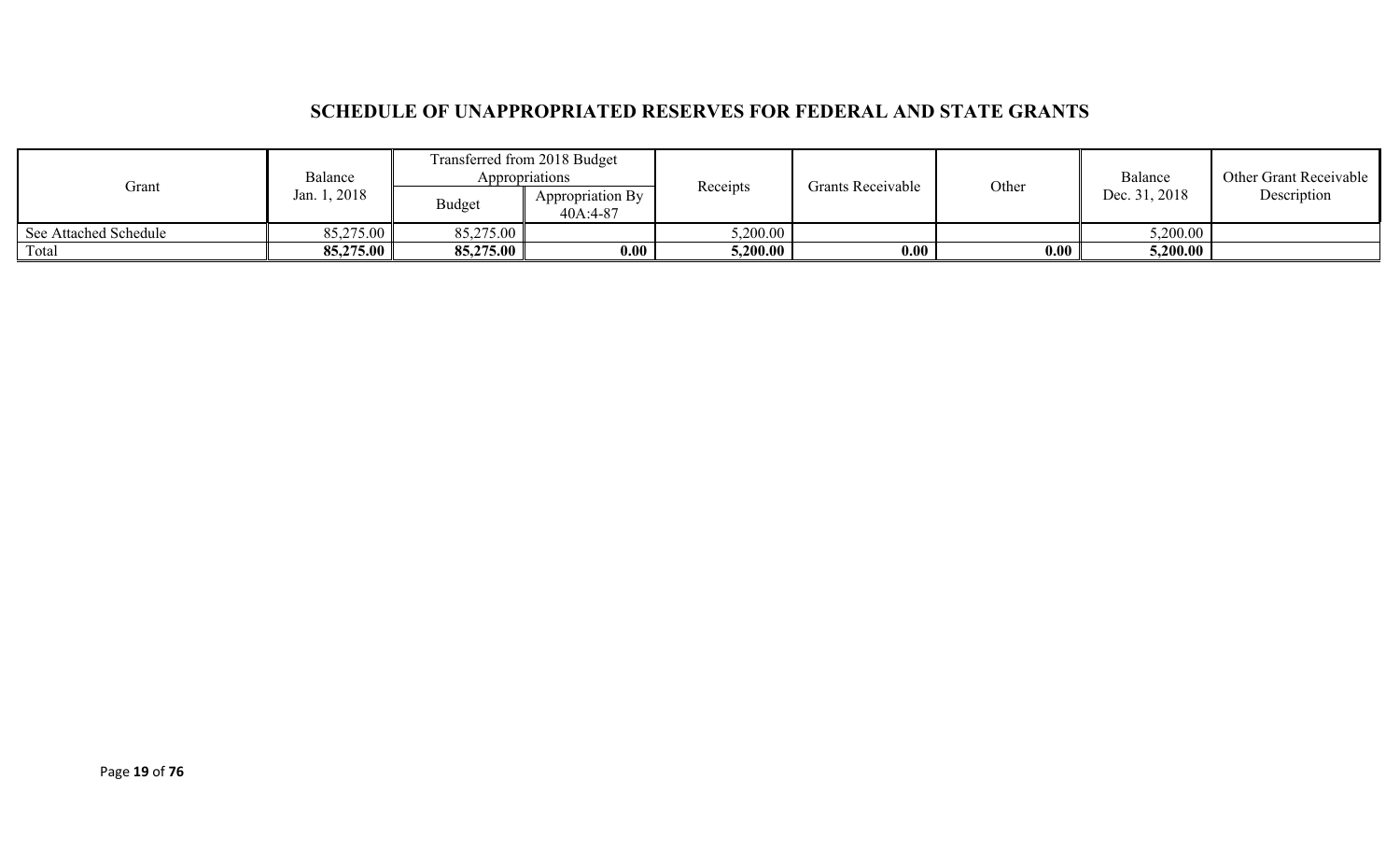# **LOCAL DISTRICT SCHOOL TAX**

|                                              | Debit         | Credit        |
|----------------------------------------------|---------------|---------------|
| <b>Balance January 1, 2018</b>               | XXXXXXXXXX    | XXXXXXXXXX    |
| School Tax Payable #                         | XXXXXXXXXX    | 0.00          |
| School Tax Deferred                          |               |               |
| (Not in excess of 50% of Levy - 2017 - 2018) | XXXXXXXXXX    | 0.00          |
| Prepaid Beginning Balance                    |               |               |
| Levy School Year July 1, 2018- June 30, 2019 | XXXXXXXXXX    |               |
| Levy Calendar Year 2018                      | XXXXXXXXXX    | 68,614,431.00 |
| Paid                                         | 68,614,431.00 | XXXXXXXXXX    |
| <b>Balance December 31, 2018</b>             | XXXXXXXXXX    | XXXXXXXXXX    |
| School Tax Payable #                         | 0.00          | XXXXXXXXXX    |
| School Tax Deferred                          |               |               |
| (Not in excess of 50% of Levy -2018 -2019)   | 0.00          | XXXXXXXXXX    |
| Prepaid Ending Balance                       |               | XXXXXXXXXX    |
|                                              | 68,614,431.00 | 68,614,431.00 |

Amount Deferred at during year

\* Not including Type 1 school debt service, emergency authorizations-schools, transfer to Board of Education for use of local schools

# Must include unpaid requisitions

# Debit Credit **Balance January 1, 2018** xxxxxxxxxx 0.00 2018 Levy xxxxxxxxxx 1,387,641.92 Added and Omitted Levy 2,017.72 Interest Earned xxxxxxxxxx Expenditures  $\vert$  1,390,659.64  $\vert$  xxxxxxxxxxx **Balance December 31, 2018** 0.00 xxxxxxxxxxx 1,390,659.64 1,390,659.64

## **MUNICIPAL OPEN SPACE TAX**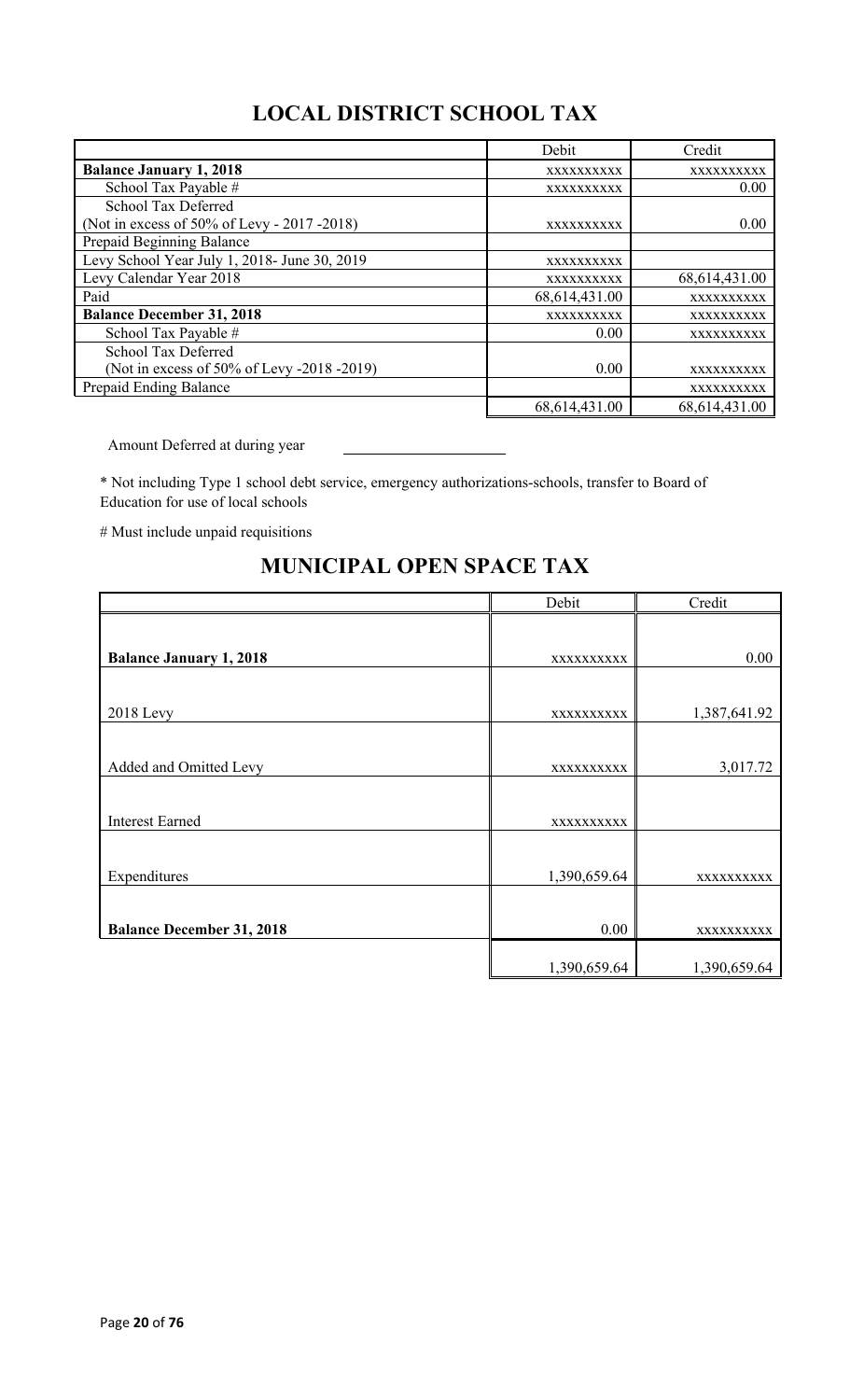# **REGIONAL SCHOOL TAX**

|                                              | Debit      | Credit     |
|----------------------------------------------|------------|------------|
| <b>Balance January 1, 2018</b>               | XXXXXXXXXX | XXXXXXXXXX |
| School Tax Payable                           | XXXXXXXXXX | 0.00       |
| School Tax Deferred                          |            |            |
| (Not in excess of 50% of Levy - 2017 -2018)  | XXXXXXXXXX | 0.00       |
| Prepaid Beginning Balance                    | XXXXXXXXXX |            |
| Levy School Year July 1, 2018- June 30, 2019 | XXXXXXXXXX |            |
| Levy Calendar Year 2018                      | XXXXXXXXXX |            |
| Paid                                         |            | XXXXXXXXXX |
| <b>Balance December 31, 2018</b>             | XXXXXXXXXX | XXXXXXXXXX |
| School Tax Payable                           | 0.00       | XXXXXXXXXX |
| <b>School Tax Deferred</b>                   |            |            |
| (Not in excess of 50% of Levy - 2018 -2019)  | 0.00       | XXXXXXXXXX |
| Prepaid Ending Balance                       |            | XXXXXXXXXX |
|                                              | 0.00       | 0.00       |

Amount Deferred at during Year

# Must include unpaid requisitions

# **REGIONAL HIGH SCHOOL TAX**

|                                              | Debit      | Credit     |
|----------------------------------------------|------------|------------|
| <b>Balance January 1, 2018</b>               | XXXXXXXXXX | XXXXXXXXXX |
| School Tax Payable                           | XXXXXXXXXX | 0.00       |
| School Tax Deferred                          |            |            |
| (Not in excess of 50% of Levy - 2017 - 2018) | XXXXXXXXXX | 0.00       |
| Prepaid Beginning Balance                    | XXXXXXXXXX |            |
| Levy School Year July 1, 2018- June 30, 2019 | XXXXXXXXXX |            |
| Levy Calendar Year 2018                      | XXXXXXXXXX |            |
| Paid                                         |            | XXXXXXXXXX |
| <b>Balance December 31, 2018</b>             | XXXXXXXXXX | XXXXXXXXXX |
| School Tax Payable                           | 0.00       | XXXXXXXXXX |
| <b>School Tax Deferred</b>                   |            |            |
| (Not in excess of 50% of Levy - 2018 -2019)  | 0.00       | XXXXXXXXXX |
| Prepaid Ending Balance                       |            | XXXXXXXXXX |
|                                              | 0.00       | 0.00       |

Amount Deferred at during year

# Must include unpaid requisitions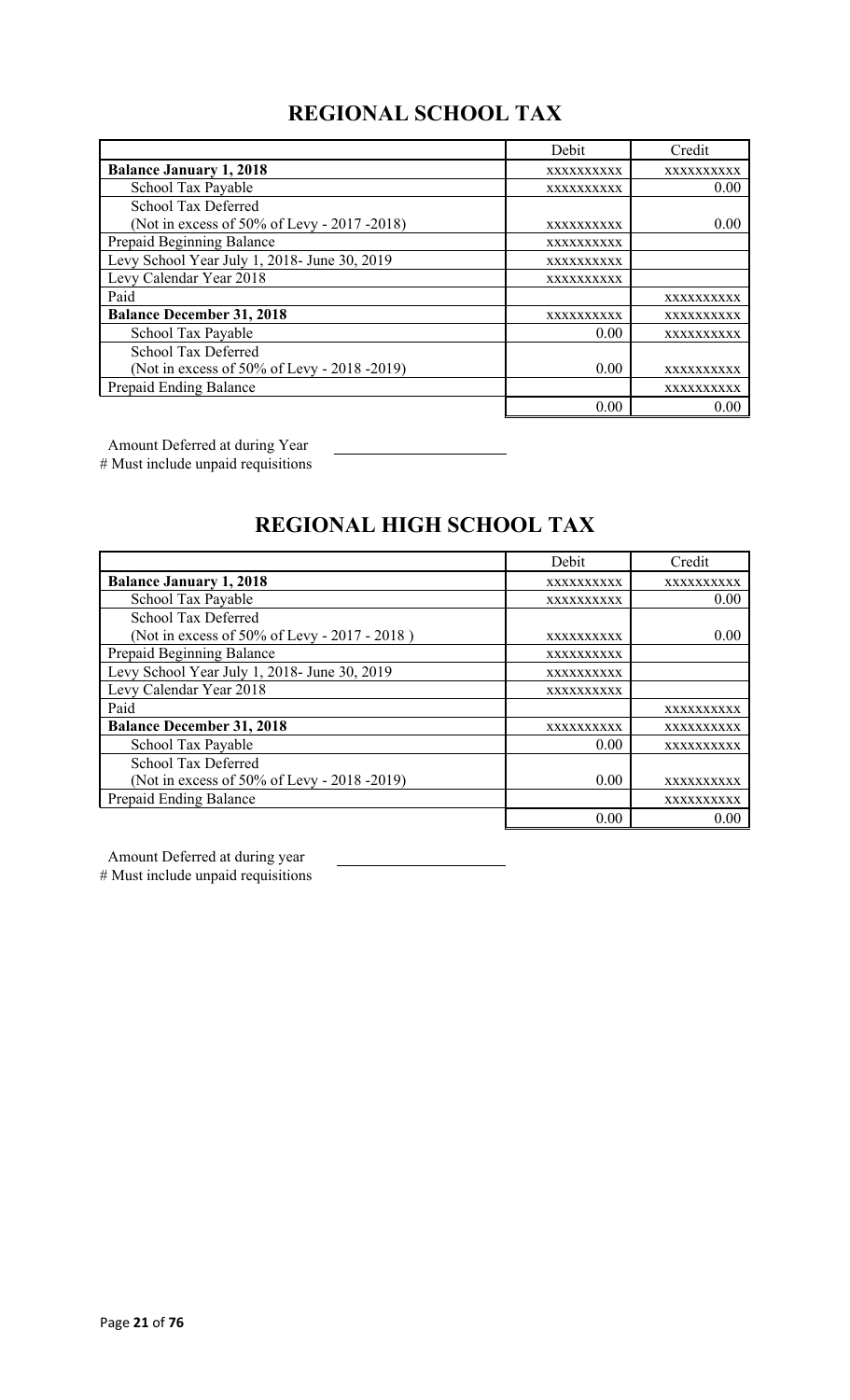## **COUNTY TAXES PAYABLE**

|                                        | Debit             | Credit        |
|----------------------------------------|-------------------|---------------|
| <b>Balance January 1, 2018</b>         | XXXXXXXXXX        | XXXXXXXXXX    |
| <b>County Taxes</b>                    | <b>XXXXXXXXXX</b> | 141,318.08    |
| Due County for Added and Omitted Taxes | XXXXXXXXXX        | 769,918.41    |
| $2018$ Levy                            | XXXXXXXXXX        | XXXXXXXXXX    |
| General County                         | XXXXXXXXXX        | 29,499,732.07 |
| County Library                         | XXXXXXXXXX        | 2,984,034.92  |
| County Health                          | XXXXXXXXXX        |               |
| County Open Space Preservation         | XXXXXXXXXX        | 1,244,342.61  |
| Due County for Added and Omitted Taxes | XXXXXXXXXX        | 73,568.14     |
| Paid                                   | 34,498,028.03     | XXXXXXXXXX    |
| <b>Balance December 31, 2018</b>       | XXXXXXXXXX        | XXXXXXXXXX    |
| <b>County Taxes</b>                    | 141,318.06        | XXXXXXXXXX    |
| Due County for Added and Omitted Taxes | 73,568.14         | XXXXXXXXXX    |
|                                        | 34,712,914.23     | 34,712,914.23 |

Paid for Regular County Levies 33,728,109.62 Paid for Added and Omitted Taxes 769,918.41

## **SPECIAL DISTRICT TAXES**

|                                          | Debit             | Credit     |
|------------------------------------------|-------------------|------------|
| <b>Balance January 1, 2018</b>           | <b>XXXXXXXXXX</b> | 0.00       |
| 2018Levy (List Each Type of District Tax | <b>XXXXXXXXXX</b> | XXXXXXXXXX |
| Separately – see Footnote)               |                   |            |
|                                          | XXXXXXXXXX        |            |
| Total 2018 Levy                          | <b>XXXXXXXXXX</b> |            |
| Paid                                     |                   | XXXXXXXXXX |
| <b>Balance December 31, 2018</b>         | 0.00              | XXXXXXXXXX |
|                                          | 0.00              | 0.00       |

Footnote: Please state the number of districts in each instance.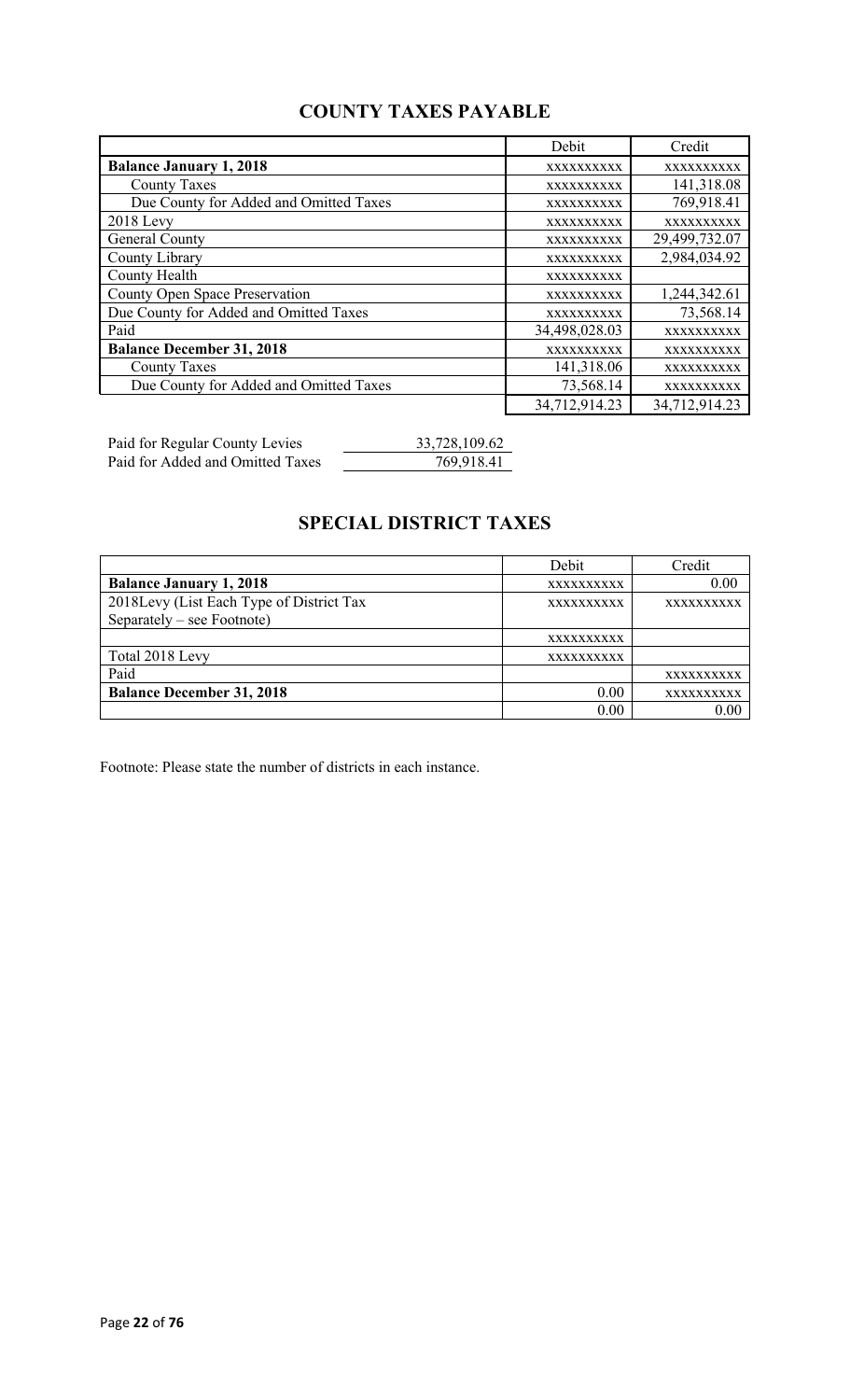| Source                                                     | Budget -01    | Realized -02  | Excess or<br>Deficit -03 |
|------------------------------------------------------------|---------------|---------------|--------------------------|
| Surplus Anticipated                                        | 5,450,000.00  | 5,450,000.00  | 0.00                     |
| Surplus Anticipated with Prior Written Consent of Director |               |               |                          |
| of Local Government                                        |               |               |                          |
| <b>Adopted Budget</b>                                      | 14,842,174.27 | 16,675,855.19 | 1,833,680.92             |
| Added by N.J.S.A. 40A:4-87                                 | 167,457.69    | 167,457.69    | 0.00                     |
| Total Miscellaneous Revenue Anticipated                    | 15,009,631.96 | 16,843,312.88 | 1,833,680.92             |
| Receipts from Delinquent Taxes                             | 830,000.00    | 1,355,472.16  | 525,472.16               |
|                                                            |               |               |                          |
| Amount to be Raised by Taxation:                           | XXXXXXXXXX    | XXXXXXXXXX    | XXXXXXXXXX               |
| (a) Local Tax for Municipal Purposes                       | 25,764,066.97 | XXXXXXXXXX    | XXXXXXXXXX               |
| (b) Addition to Local District School Tax                  |               | XXXXXXXXXX    | XXXXXXXXXX               |
| (c) Minimum Library Tax                                    |               | XXXXXXXXXX    | <b>XXXXXXXXXX</b>        |
| County Only: Total Raised by Taxation                      | XXXXXXXXXX    |               | XXXXXXXXXX               |
| Total Amount to be Raised by Taxation                      | 25,764,066.97 | 28,057,196.82 | 2,293,129.85             |
|                                                            | 47,053,698.93 | 51,705,981.86 | 4,652,282.93             |

## **STATEMENT OF GENERAL BUDGET REVENUES 2018**

## **ALLOCATION OF CURRENT TAX COLLECTIONS**

|                                                      | Debit          | Credit         |
|------------------------------------------------------|----------------|----------------|
| <b>Current Taxes Realized in Cash</b>                | XXXXXXXXXX     | 127,830,644.23 |
| <b>Amount to be Raised by Taxation:</b>              | XXXXXXXXXX     | XXXXXXXXXX     |
| Local District School Tax                            | 68,614,431.00  | XXXXXXXXXX     |
| Regional School Tax                                  |                | XXXXXXXXXX     |
| Regional High School Tax                             |                | XXXXXXXXXX     |
| <b>County Taxes</b>                                  | 33,728,109.60  | XXXXXXXXXX     |
| Due County for Added and Omitted Taxes               | 73,568.14      | XXXXXXXXXX     |
| <b>Special District Taxes</b>                        |                | XXXXXXXXXX     |
| Municipal Open Space Tax                             | 1,390,659.64   | XXXXXXXXXX     |
| <b>Reserve for Uncollected Taxes</b>                 | XXXXXXXXXX     | 4,033,320.97   |
| Deficit in Required Collection of Current Taxes (or) | XXXXXXXXXX     |                |
| Balance for Support of Municipal Budget (or)         | 28,057,196.82  | XXXXXXXXXX     |
| *Excess Non-Budget Revenue (see footnote)            |                | XXXXXXXXXX     |
| *Deficit Non-Budget Revenue (see footnote)           | XXXXXXXXXX     |                |
|                                                      | 131,863,965.20 | 131,863,965.20 |

\* These items are applicable only when there is no "Amount to be Raised by Taxation" in the "Budget" column of the statement at the top of this sheet. In such instances, any excess or deficit in the above allocation would apply to "Non-Budget Revenue" only.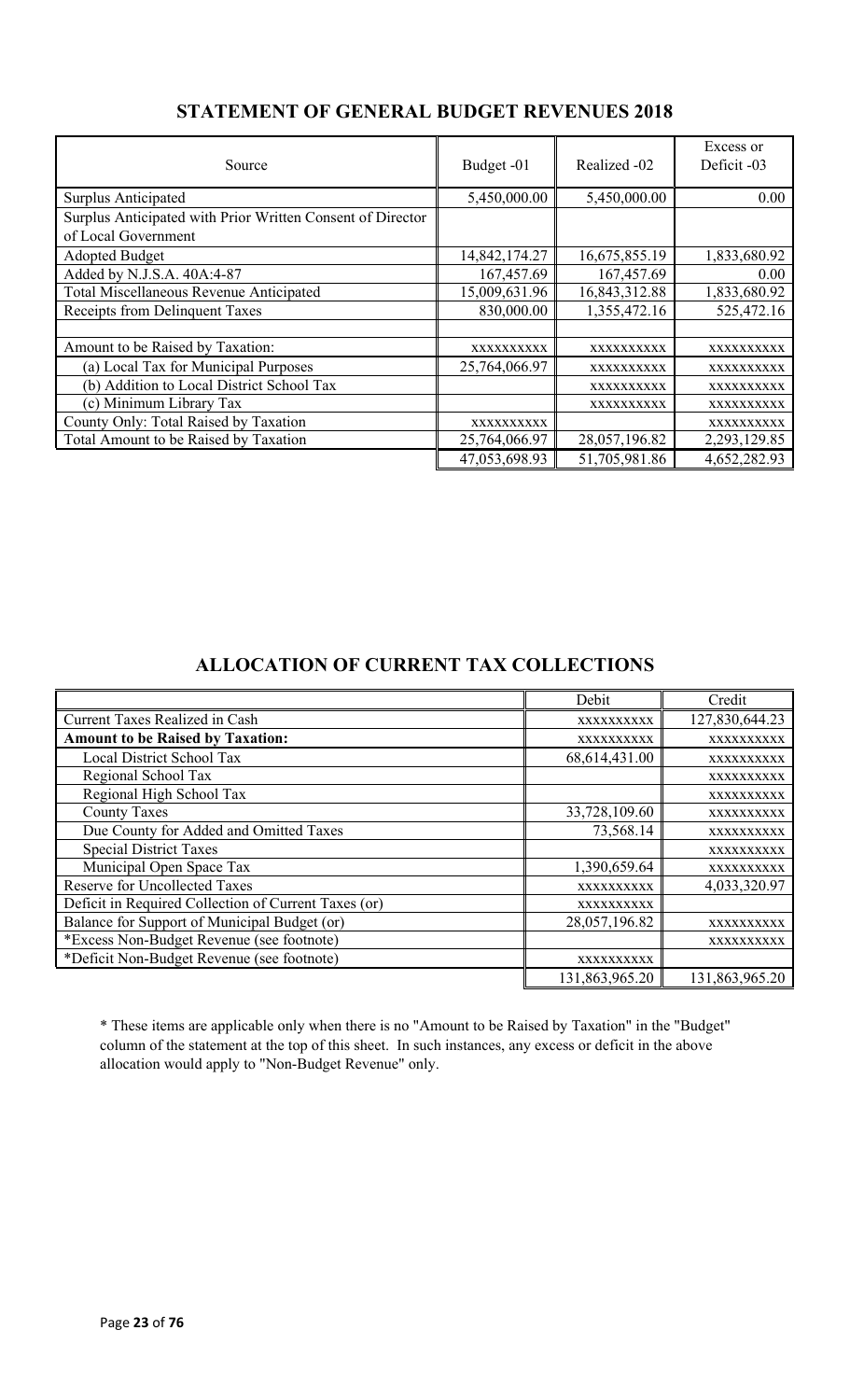#### **STATEMENT OF GENERAL BUDGET REVENUES 2018** MISCELLANEOUS REVENUES ANTICIPATED: ADDED BY N.J.S.A. 40A:4-87

| Source                                  | Budget     | Realized   | Excess or (Deficit) |
|-----------------------------------------|------------|------------|---------------------|
| Green Communities                       | 3,000.00   | 3,000.00   | 0.00                |
| Click it or Ticket                      | 5,500.00   | 5,500.00   | 0.00                |
| <b>Clean Communities</b>                | 62,792.27  | 62,792.27  | 0.00                |
| <b>DVRPC</b> - Brunswick Streetscape    | 60,000.00  | 60,000.00  | 0.00                |
| Alcohol Education Rehab                 | 1,391.42   | 1,391.42   | 0.00                |
| <b>NIBRS</b> National Crime Statistics  |            |            |                     |
| <b>Assistance Phase 2</b>               | 29,274.00  | 29,274.00  | 0.00                |
| Statewide Holiday Crackdown Drive Sober | 5,500.00   | 5,500.00   | 0.00                |
| <b>TOTAL</b>                            | 167,457.69 | 167,457.69 | 0.00                |

I hereby certify that the above list of Chapter 159 insertions of revenue have been realized in cash or I have received written notification of the award of public or private revenue. These insertions meet the statutory requirements of N.J.S.A. 40A:4-87 and matching funds have been provided if applicable.

CFO Signature: Peter Kiriakatis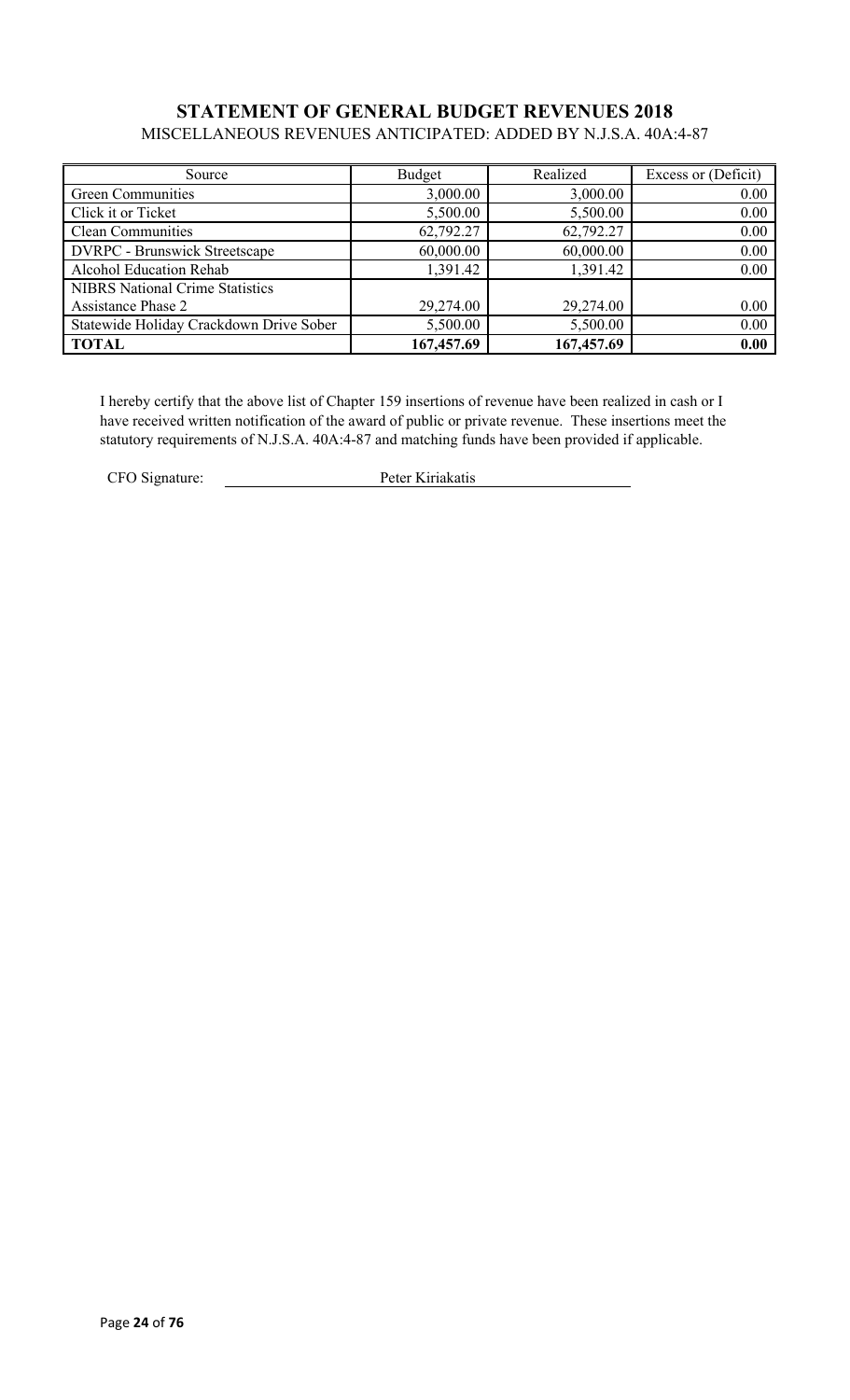## **STATEMENT OF GENERAL BUDGET APPROPRIATIONS 2018**

| 2018 Budget as Adopted                                                  |               | 46,886,241.24 |
|-------------------------------------------------------------------------|---------------|---------------|
| 2018 Budget - Added by N.J.S.A. 40A:4-87                                |               | 167,457.69    |
| Appropriated for 2018 (Budget Statement Item 9)                         |               | 47,053,698.93 |
| Appropriated for 2018 Emergency Appropriation (Budget Statement Item 9) |               |               |
| Total General Appropriations (Budget Statement Item 9)                  |               | 47,053,698.93 |
| Add: Overexpenditures (see footnote)                                    |               |               |
| Total Appropriations and Overexpenditures                               |               | 47,053,698.93 |
|                                                                         |               |               |
| Deduct Expenditures:                                                    |               |               |
| Paid or Charged [Budget Statement Item (L)]                             | 40,677,986.24 |               |
| 4,033,320.97<br>Paid or Charged - Reserve for Uncollected Taxes         |               |               |
| 2,342,391.72<br>Reserved                                                |               |               |
| <b>Total Expenditures</b>                                               |               | 47,053,698.93 |
| Unexpended Balances Cancelled (see footnote)                            |               | 0.00          |

#### **FOOTNOTES** - RE: OVEREXPENDITURES

Every appropriation overexpended in the budget document must be marked with an \* and must agree in the aggregate with this item.

RE: UNEXPENDED BALANCES CANCELED:

Are not to be shown as "Paid or Charged" in the budget document. In all instances "Total Appropriations" and "Overexpenditures" must equal the sum of "Total Expenditures" and "Unexpended Balances Canceled."

# **SCHEDULE OF EMERGENCY APPROPRIATIONS FOR LOCAL DISTRICT SCHOOL PURPOSES**

(EXCEPT FOR TYPE I SCHOOL DEBT SERVICE)

| 2018 Authorizations                             |  |
|-------------------------------------------------|--|
| N.J.S.A. 40A:4-46 (After adoption of Budget)    |  |
| N.J.S.A. 40A:4-20 (Prior to adoption of Budget) |  |
| <b>Total Authorizations</b>                     |  |
| Deduct Expenditures:                            |  |
| Paid or Charged                                 |  |
| Reserved                                        |  |
| <b>Total Expenditures</b>                       |  |
|                                                 |  |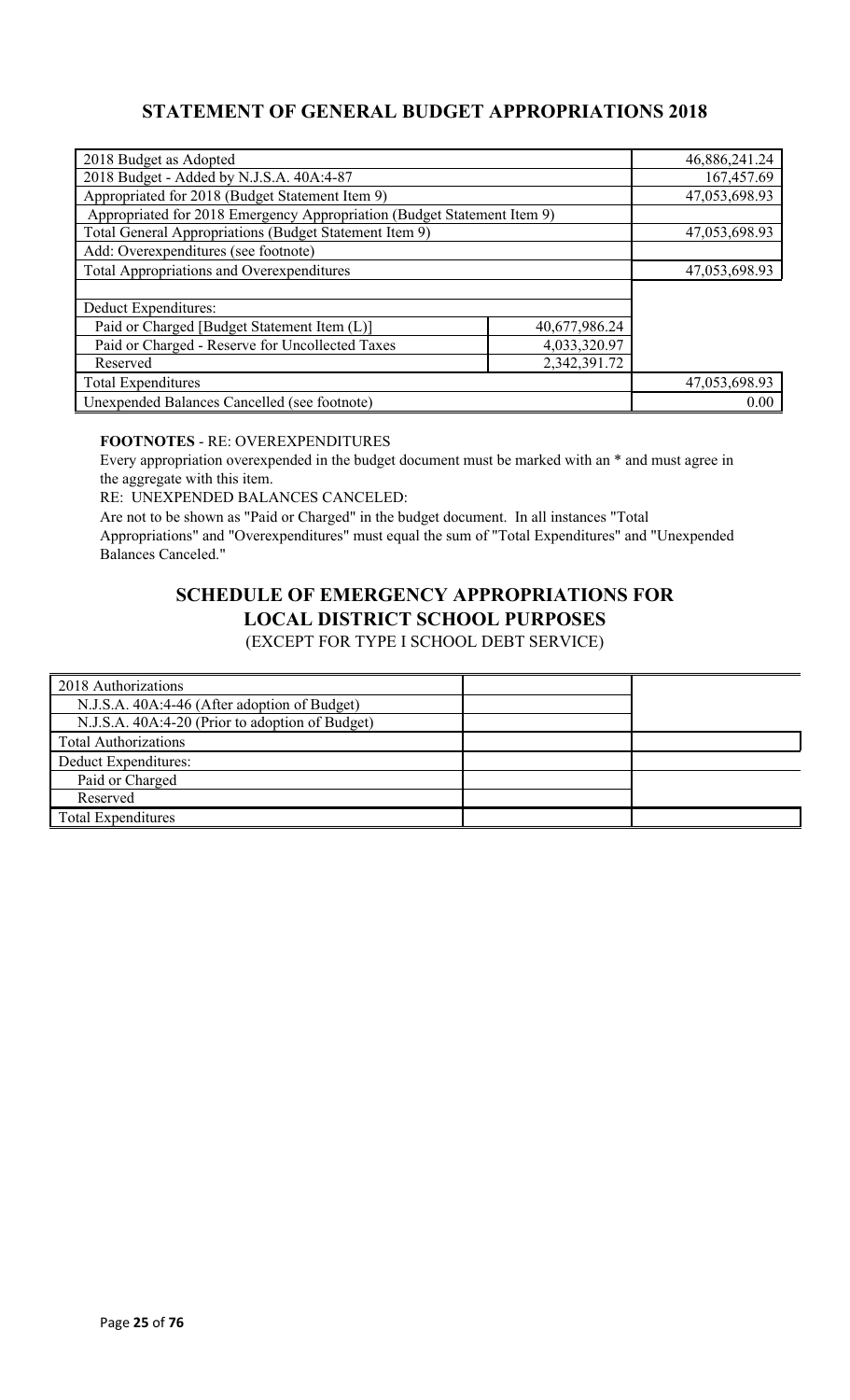## **RESULTS OF 2018 OPERATION**

CURRENT FUND

|                                                        | Debit        | Credit       |
|--------------------------------------------------------|--------------|--------------|
| Cancelation of Reserves for Federal and State Grants   |              |              |
| (Credit)                                               |              |              |
| Cancellation of Federal and State Grants Receivable    |              |              |
| (Debit)                                                |              |              |
| Deferred School Tax Revenue: Balance December 31,      |              |              |
| <b>CY</b>                                              |              | 0.00         |
| Deferred School Tax Revenue: Balance January 1, CY     | 0.00         |              |
| Deficit in Anticipated Revenues: Delinquent Tax        |              |              |
| Collections                                            |              |              |
| Deficit in Anticipated Revenues: Miscellaneous         |              |              |
| Revenues Anticipated                                   | 0.00         |              |
| Deficit in Anticipated Revenues: Required Collection   |              |              |
| of Current Taxes                                       |              |              |
| <b>Excess of Anticipated Revenues: Delinquent Tax</b>  |              |              |
| Collections                                            |              | 525,472.16   |
| <b>Excess of Anticipated Revenues: Miscellaneous</b>   |              |              |
| <b>Revenues Anticipated</b>                            |              | 1,833,680.92 |
| Excess of Anticipated Revenues: Required Collection    |              |              |
| of Current Taxes                                       |              | 2,293,129.85 |
| Interfund Advances Originating in CY (Debit)           |              |              |
| Misc adjustment - write off senior citizen and veteran |              |              |
| due from State of NJ                                   |              |              |
| Miscellaneous Revenue Not Anticipated                  |              | 686,786.15   |
| Miscellaneous Revenue Not Anticipated: Proceeds of     |              |              |
| Sale of Foreclosed Property                            |              |              |
| Prior Years Interfunds Returned in CY (Credit)         |              |              |
| Refund of Prior Year Revenue (Debit)                   |              |              |
| Reserve for Tax Appeals                                |              |              |
| Sale of Municipal Assets (Credit)                      |              |              |
| Senior Citizen Deductions Disallowed - Prior Year      |              |              |
| Taxes (Debit)                                          |              |              |
| Statutory Excess in Reserve for Dog Fund               |              |              |
| Expenditures (Credit)                                  |              |              |
| Unexpended Balances of CY Budget Appropriations        |              | 0.00         |
| Unexpended Balances of PY Appropriation Reserves       |              |              |
| (Credit)                                               |              | 1,236,497.27 |
| <b>Surplus Balance</b>                                 | 6,575,566.35 | XXXXXXXXX    |
| Deficit Balance                                        | XXXXXXXXXX   |              |
|                                                        | 6,575,566.35 | 6,575,566.35 |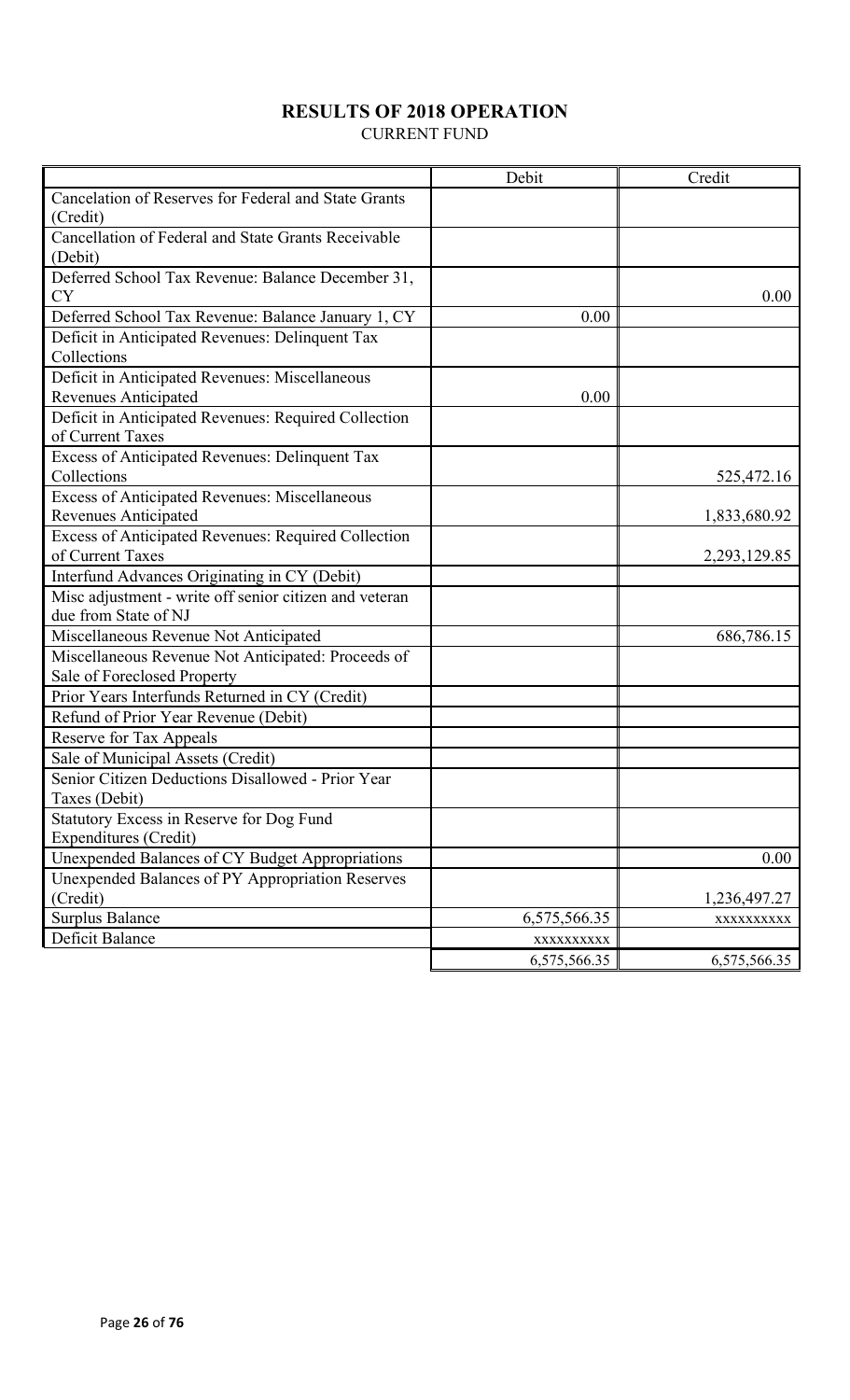# **SCHEDULE OF MISCELLANEOUS REVENUES NOT ANTICIPATED**

| Source                                                        | <b>Amount Realized</b> |
|---------------------------------------------------------------|------------------------|
| Miscellaneous Revenues                                        | 686,786.15             |
| <b>Total Amount of Miscellaneous Revenues Not Anticipated</b> | \$686,786.15           |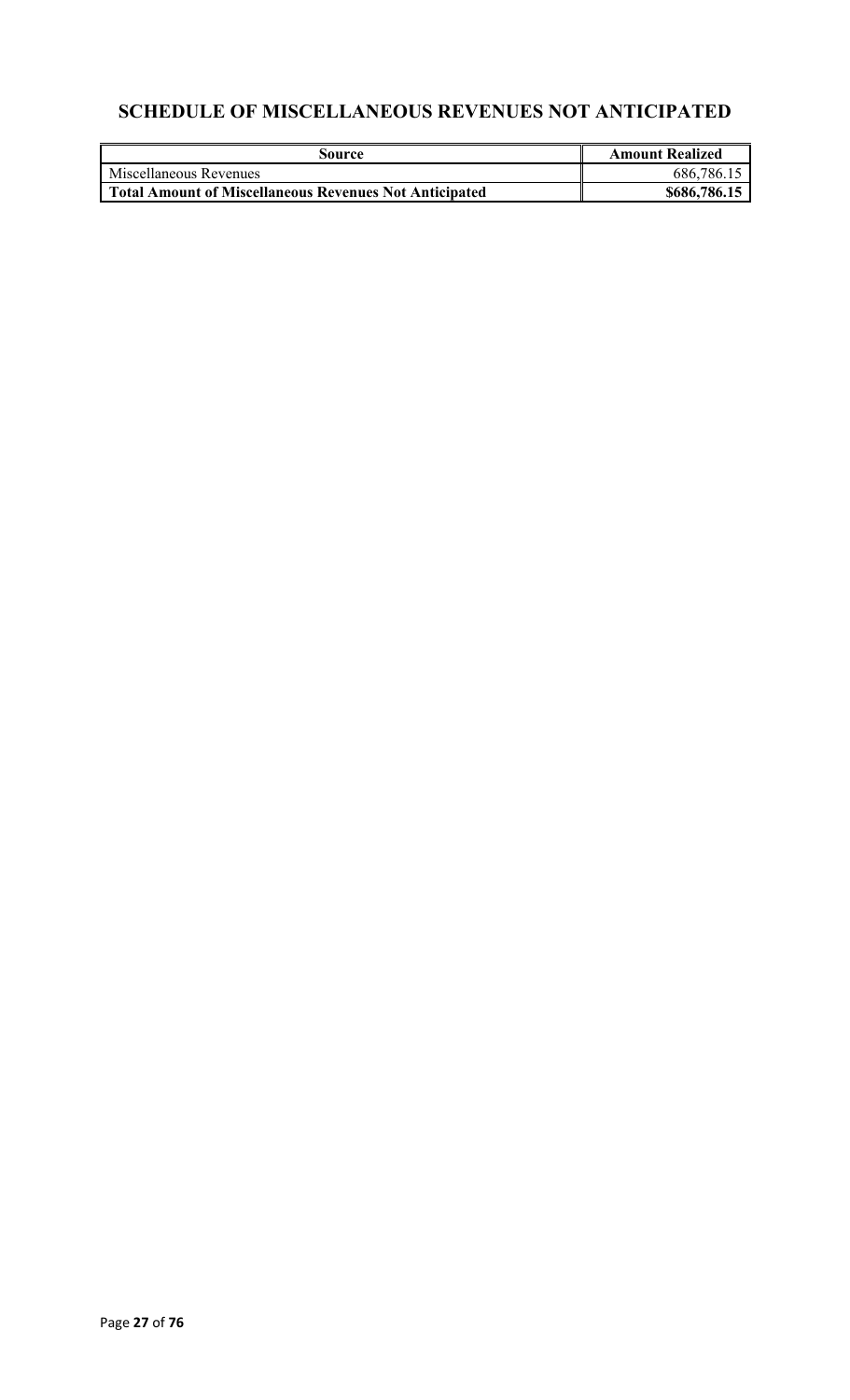## **SURPLUS – CURRENT FUND YEAR 2018**

|                                                 | Debit         | Credit        |
|-------------------------------------------------|---------------|---------------|
| Amount Appropriated in the CY Budget - Cash     | 5,450,000.00  |               |
| Amount Appropriated in the CY Budget - with     |               |               |
| Prior Written Consent of Director of Local      |               |               |
| Government Services                             |               |               |
| Balance January 1, CY (Credit)                  |               | 14,424,159.04 |
| <b>Excess Resulting from CY Operations</b>      |               | 6,575,566.35  |
| Miscellaneous Revenue Not Anticipated: Payments |               |               |
| in Lieu of Taxes on Real Property (Credit)      |               |               |
| Balance December 31, 2018                       | 15,549,725.39 | XXXXXXXXXX    |
|                                                 |               |               |
|                                                 | 20,999,725.39 | 20,999,725.39 |

## **ANALYSIS OF BALANCE DECEMBER 31, 2018 (FROM CURRENT FUND – TRIAL BALANCE)**

| Cash                                                     |      | 17,253,662.64 |
|----------------------------------------------------------|------|---------------|
| Investments                                              |      | 7,500,000.00  |
|                                                          |      |               |
| Sub-Total                                                |      | 24,753,662.64 |
| Deduct Cash Liabilities Marked with "C" on Trial Balance |      | 11,762,470.17 |
| Cash Surplus                                             |      | 12,991,192.47 |
| Deficit in Cash Surplus                                  |      |               |
| Other Assets Pledged to Surplus                          |      |               |
| Due from State of N.J. Senior Citizens and Veterans      |      |               |
| Deduction                                                | 0.00 |               |
| Deferred Charges #                                       | 0.00 |               |
| Cash Deficit                                             | 0.00 |               |
|                                                          |      |               |
|                                                          |      |               |
|                                                          |      |               |
|                                                          |      |               |
| <b>Total Other Assets</b>                                |      | 0.00          |
|                                                          |      |               |
|                                                          |      | 12,991,192.47 |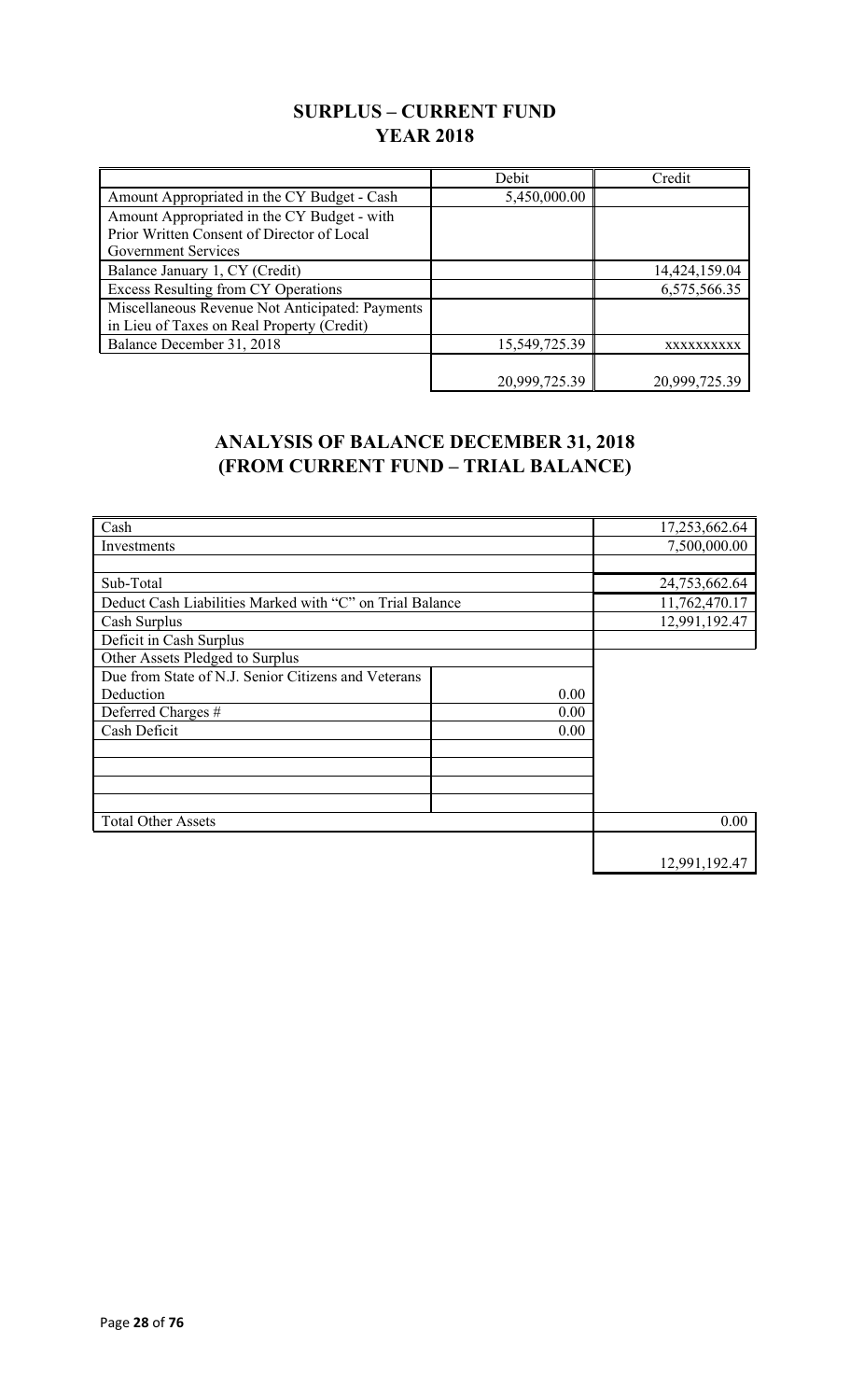### **(FOR MUNICIPALITIES ONLY) CURRENT TAXES – 2018 LEVY**

| 1.  | Amount of Levy as per Duplicate (Analysis) #                                    |                  | \$129,519,639.95 |
|-----|---------------------------------------------------------------------------------|------------------|------------------|
|     | or                                                                              |                  |                  |
|     | (Abstract of Ratables)                                                          |                  | \$               |
| 2.  | Amount of Levy Special District Taxes                                           |                  | \$               |
| 3.  | Amount Levied for Omitted Taxes under N.J.S.A. 54:4-63.12 et. seq.              |                  | \$4,324.73       |
| 4.  | Amount Levied for Added Taxes under                                             |                  | \$276,204.26     |
|     | N.J.S.A. 54:4-63.1 et. seq.                                                     |                  |                  |
| 5a. | Subtotal 2018 Levy                                                              | \$129,800,168.94 |                  |
| 5b. | Reductions due to tax appeals **                                                | \$               |                  |
| 5c. | Total 2018 Tax Levy                                                             |                  | \$129,800,168.94 |
| 6.  | Transferred to Tax Title Liens                                                  |                  | \$               |
| 7.  | <b>Transferred to Foreclosed Property</b>                                       |                  | $\overline{s}$   |
| 8.  | Remitted, Abated or Canceled                                                    |                  | \$116,573.75     |
| 9.  | Discount Allowed                                                                |                  | \$               |
| 10. | Collected in Cash: In 2017                                                      | \$7,152,618.48   |                  |
|     | In 2018*                                                                        | \$120,083,482.90 |                  |
|     | Homestead Benefit Revenue                                                       | \$931,503.12     |                  |
|     | State's Share of 2018 Senior Citizens and Veterans                              |                  |                  |
|     | <b>Deductions Allowed</b>                                                       | \$163,039.73     |                  |
|     | Total to Line 14                                                                | \$128,330,644.23 |                  |
| 11. | <b>Total Credits</b>                                                            |                  | \$128,447,217.98 |
| 12. | Amount Outstanding December 31, 2018                                            |                  | \$1,352,950.96   |
| 13. | Percentage of Cash Collections to Total 2018 Levy,                              |                  |                  |
|     | (Item 10 divided by Item 5c) is<br>98.8679                                      |                  |                  |
|     |                                                                                 |                  |                  |
|     | <b>Note: Did Municipality Conduct Accelerated Tax Sale or Tax Levy</b><br>Sale? |                  | N <sub>0</sub>   |
| 14. | Calculation of Current Taxes Realized in Cash:                                  |                  |                  |
|     | Total of Line $101$                                                             |                  | \$128 330 644 23 |

| Calculation of Current Taxes ixeanzed in Cash. |                  |
|------------------------------------------------|------------------|
| Total of Line 10                               | \$128,330,644.23 |
| Less: Reserve for Tax Appeals Pending          | \$500,000.00     |
| State Division of Tax Appeals                  |                  |
| To Current Taxes Realized in Cash              | \$127,830,644.23 |
|                                                |                  |

Note A: In showing the above percentage the following should be noted:

Where Item 5 shows \$129,800,168.94, and Item 10 shows \$128,330,644.23, the percentage represented by the cash collections would be \$128,330,644.23 / \$129,800,168.94 or 98.8679. The correct percentage to be shown as Item 13 is 98.8679%.

# Note: On Item 1 if Duplicate (Analysis) Figure is used; be sure to include Senior Citizens and Veterans Deductions.

\* Include overpayments applied as part of 2018 collections.

\*\* Tax appeals pursuant to R.S. 54:3-21 et seq and/or R.S. 54:48-1 et seq approved by resolution of the governing body prior to introduction of municipal budget. (N.J.S.A. 40A:4-41)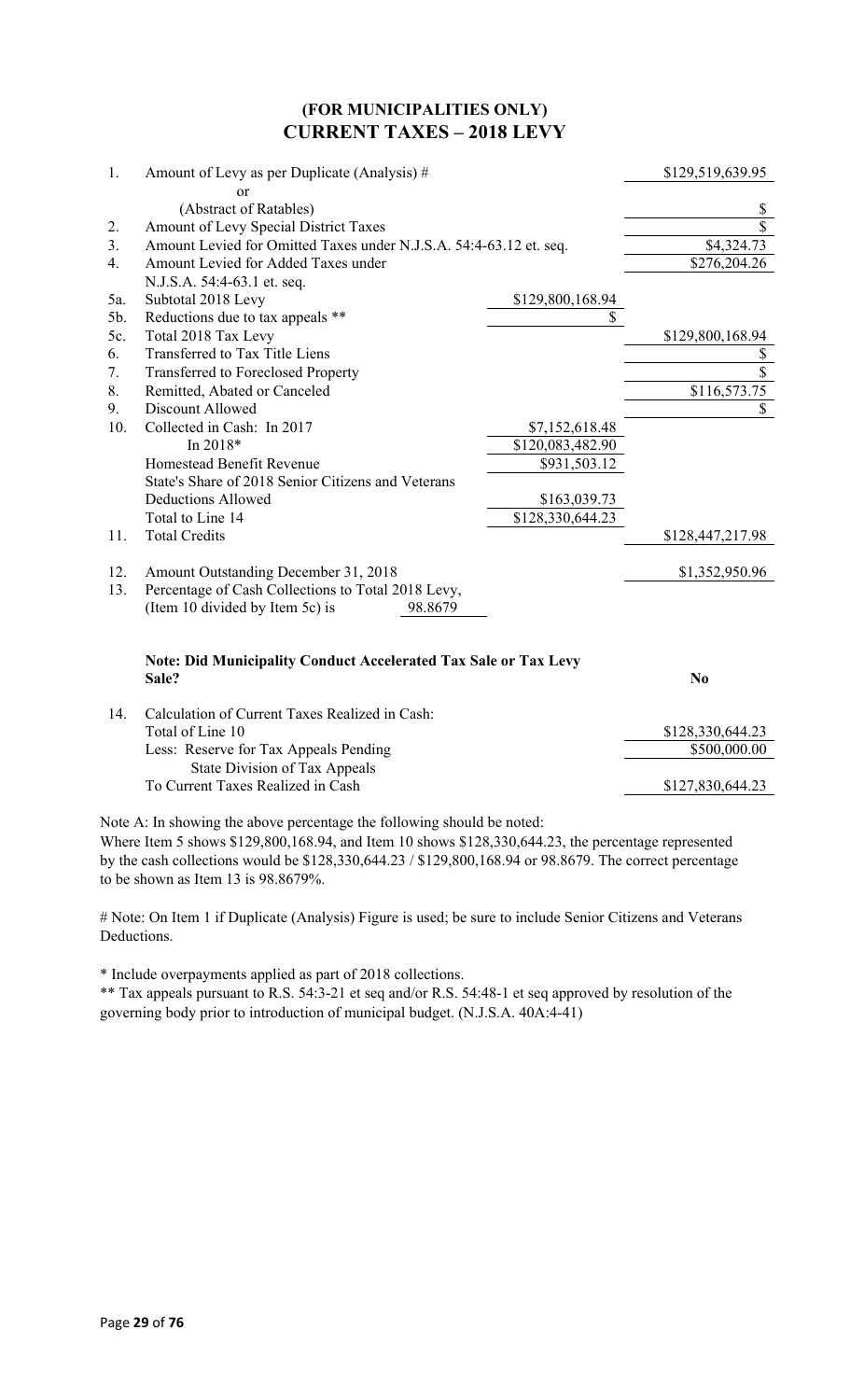## **ACCELERATED TAX SALE/TAX LEVY SALE – CHAPTER 99 To Calculate Underlying Tax Collection Rate for 2018**

Utilize this sheet only if you conducted an Accelerated Tax Sale or Tax Levy Sale pursuant to Chapter 99, P.L. 1997

| (1) Utilizing Accelerated Tax Sale                               |  |
|------------------------------------------------------------------|--|
|                                                                  |  |
|                                                                  |  |
|                                                                  |  |
| Line 5c Total 2018 Tax Levy                                      |  |
| Percentage of Collection Excluding Accelerated Tax Sale Proceeds |  |
|                                                                  |  |

#### **(2)Utilizing Tax Levy Sale**

| Line 5c Total 2018 Tax Levy                                      |  |
|------------------------------------------------------------------|--|
| Percentage of Collection Excluding Accelerated Tax Sale Proceeds |  |
|                                                                  |  |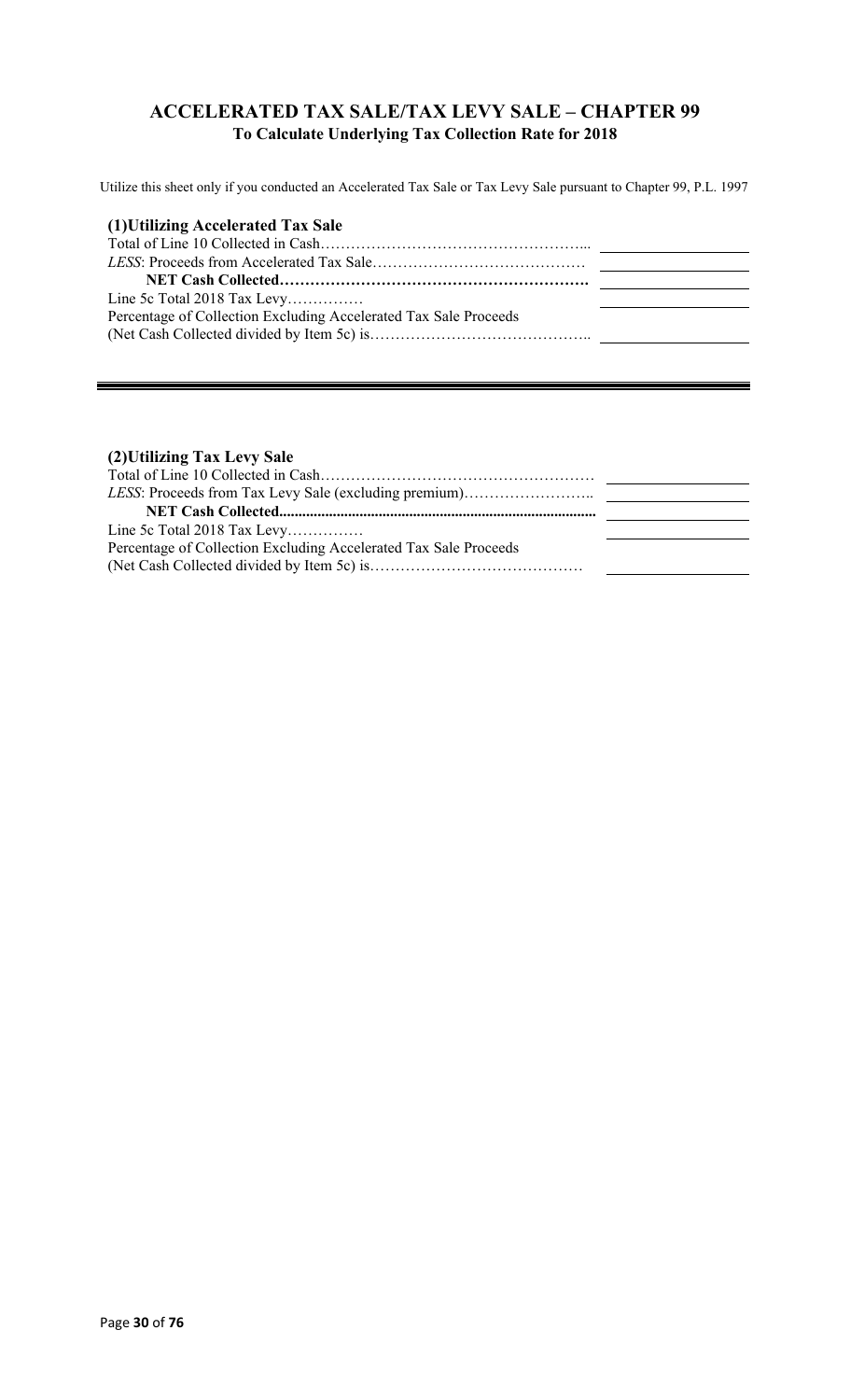## **SCHEDULE OF DUE FROM/TO STATE OF NEW JERSEY FOR SENIOR CITIZENS AND VETERANS DEDUCTIONS**

|                |                                             | Debit      | Credit     |
|----------------|---------------------------------------------|------------|------------|
| $\mathbf{1}$   | Balance Jan 1, CY: Due From State of New    | 0.00       |            |
|                | Jersey (Debit)                              |            |            |
| $\mathbf{1}$   | Balance Jan 1, CY: Due To State of New      |            | 0.00       |
|                | Jersey (Credit)                             |            |            |
| 9              | Received in Cash from State (Credit)        |            | 166,440.41 |
| 5              | Sr Citizens Deductions Allowed By Tax       | 5,500.00   |            |
|                | Collector – Prior Years (Debit)             |            |            |
| $\overline{4}$ | Sr. Citizen & Veterans Deductions Allowed   | 0.00       |            |
|                | by Collector (Debit)                        |            |            |
| 7              | Sr. Citizen & Veterans Deductions           |            | 2,960.27   |
|                | Disallowed by Collector (Credit)            |            |            |
| 8              | Sr. Citizens Deductions Disallowed By Tax   |            | 2,099.32   |
|                | Collector PY Taxes (Credit)                 |            |            |
| $\overline{2}$ | Sr. Citizens Deductions Per Tax Billings    | 33,000.00  |            |
|                | (Debit)                                     |            |            |
| 3              | <b>Veterans Deductions Per Tax Billings</b> | 133,000.00 |            |
|                | (Debit)                                     |            |            |
|                | Balance December 31, 2018                   |            |            |
|                |                                             | 171,500.00 | 171,500.00 |

Calculation of Amount to be included on Sheet 22, Item 10- 2018 Senior Citizens and Veterans Deductions Allowed

| Line 2       | 33,000.00  |
|--------------|------------|
| Line 3       | 133,000.00 |
| Line 4       |            |
| Sub-Total    | 166,000.00 |
| Less: Line 7 | 2,960.27   |
| To Item 10   | 163,039.73 |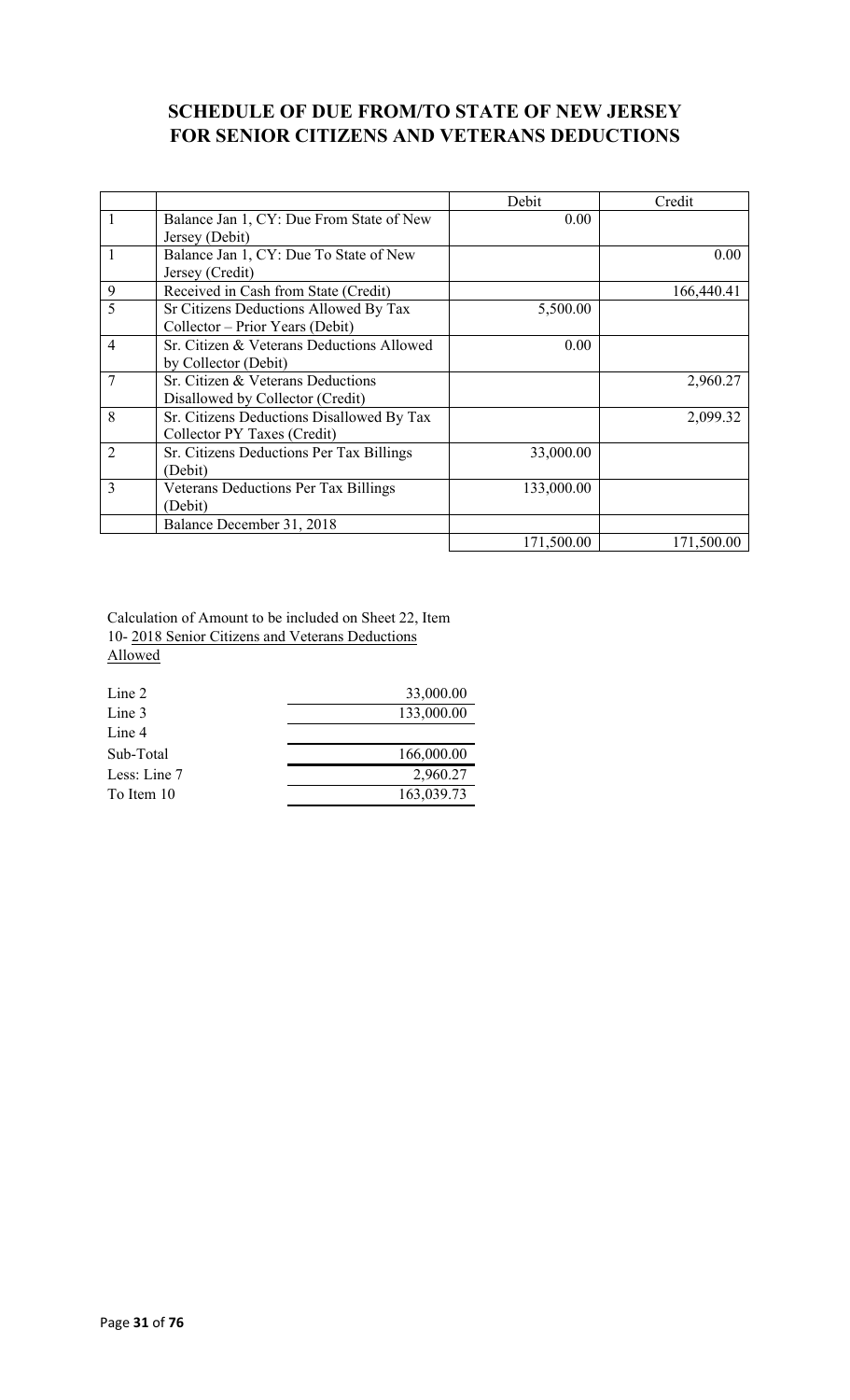## **SCHEDULE OF RESERVE FOR TAX APPEALS PENDING (N.J.S.A. 54:3-27)**

|                                                             |              | Debit             | Credit            |
|-------------------------------------------------------------|--------------|-------------------|-------------------|
| <b>Balance January 1, 2018</b>                              | XXXXXXXXXX   | 2,944,491.18      |                   |
| <b>Taxes Pending Appeals</b>                                | 2,944,491.18 | XXXXXXXXXX        | XXXXXXXXXX        |
| <b>Interest Earned on Taxes Pending</b>                     |              |                   |                   |
| Appeals                                                     | 0.00         | <b>XXXXXXXXXX</b> | XXXXXXXXXX        |
| Contested Amount of 2018 Taxes Collected which are          |              |                   |                   |
| Pending State Appeal                                        |              | XXXXXXXXXX        | 500,000.00        |
| <b>Interest Earned on Taxes Pending State Appeals</b>       |              | XXXXXXXXXX        |                   |
| <b>Budget Appropriation</b>                                 | XXXXXXXXXX   |                   |                   |
| Cash Paid to Appellants                                     |              |                   |                   |
| (Including 5% Interest from Date of Payment                 |              | <b>XXXXXXXXXX</b> |                   |
| Closed to Results of Operations                             |              |                   |                   |
| (Portion of Appeal won by Municipality, including Interest) |              |                   | <b>XXXXXXXXXX</b> |
|                                                             |              |                   |                   |
| <b>Balance December 31, 2018</b>                            |              | 3,444,491.18      | XXXXXXXXXX        |
| Taxes Pending Appeals*                                      | 3,444,491.18 | XXXXXXXXXX        | XXXXXXXXXX        |
| <b>Interest Earned on Taxes Pending</b>                     |              |                   |                   |
| Appeals                                                     |              | <b>XXXXXXXXXX</b> | <b>XXXXXXXXXX</b> |
|                                                             |              | 3,444,491.18      | 3,444,491.18      |

\*Includes State Tax Court and County Board of Taxation Appeals Not Adjusted by December 31, 2018

Susan McCloskey Signature of Tax Collector T-1336 3/12/2019 License # Date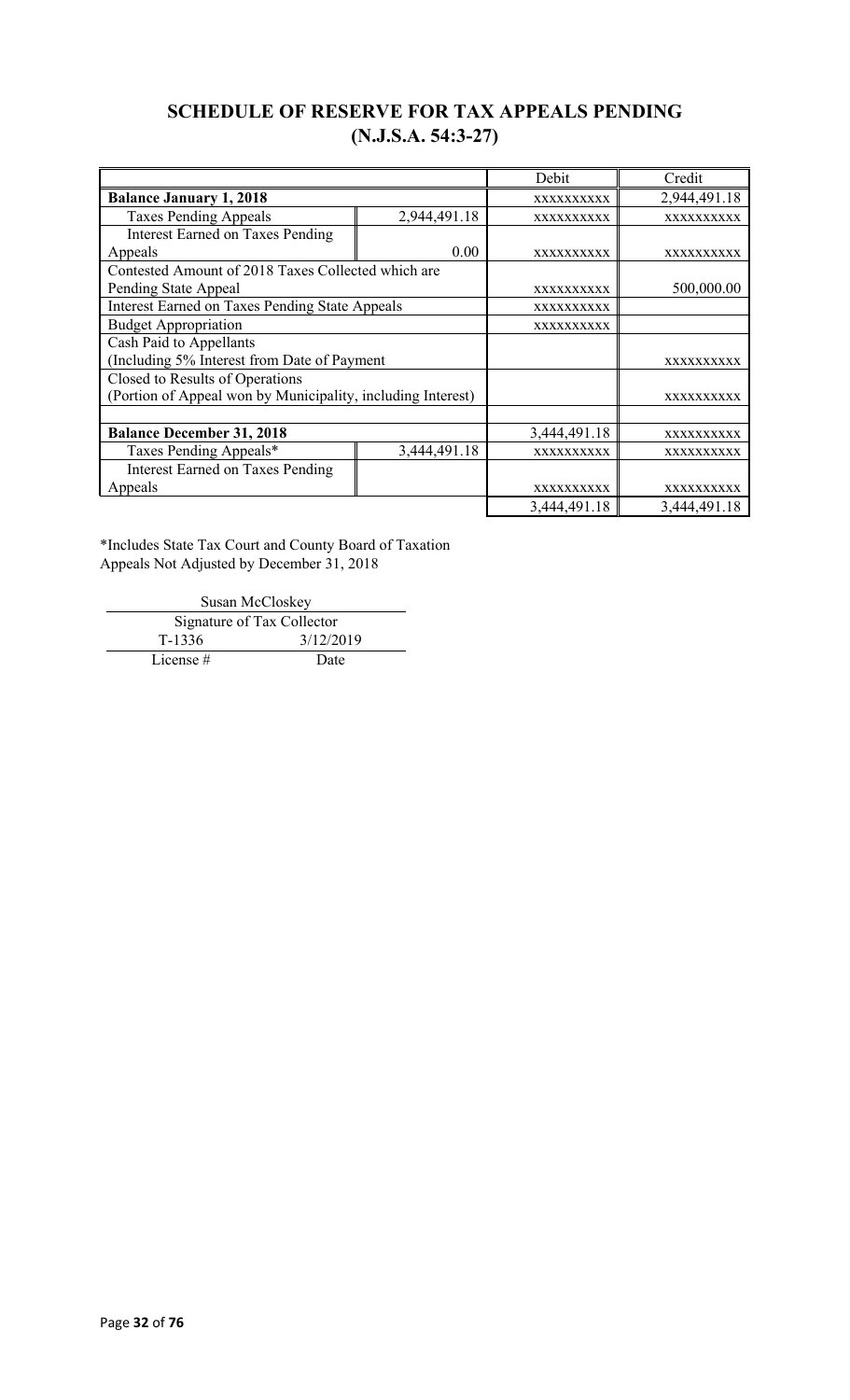# **SCHEDULE OF DELINQUENT TAXES AND TAX TITLE LIENS**

| 1.  | <b>Balance January 1, 2018</b>                                                                                    |              | 2,594,884.18 | XXXXXXXXXX   |
|-----|-------------------------------------------------------------------------------------------------------------------|--------------|--------------|--------------|
|     | A. Taxes                                                                                                          | 1,129,985.66 | XXXXXXXXXX   | XXXXXXXXXX   |
|     | <b>B.</b> Tax Title Liens                                                                                         | 1,464,898.52 | XXXXXXXXXX   | XXXXXXXXX    |
| 2.  | Cancelled                                                                                                         |              |              |              |
|     | A. Taxes                                                                                                          |              | XXXXXXXXXX   |              |
|     | <b>B.</b> Tax Title Liens                                                                                         |              | XXXXXXXXXX   |              |
| 3.  | Transferred to Foreclosed Tax Title Liens:                                                                        |              |              |              |
|     | A. Taxes                                                                                                          |              | XXXXXXXXXX   |              |
|     | <b>B.</b> Tax Title Liens                                                                                         |              | XXXXXXXXXX   |              |
| 4.  | <b>Added Taxes</b>                                                                                                |              | 455,930.88   | XXXXXXXXXX   |
| 5.  | <b>Added Tax Title Liens</b>                                                                                      |              | 105,153.58   | XXXXXXXXXX   |
| 6.  | Adjustment between Taxes (Other than current year)                                                                |              |              |              |
|     | A. Taxes - Transfers to Tax Title Liens                                                                           |              | XXXXXXXXXX   |              |
|     | B. Tax Title Liens - Transfers from                                                                               |              |              |              |
|     | Taxes                                                                                                             |              |              | XXXXXXXXXX   |
| 7.  | <b>Balance Before Cash Payments</b>                                                                               |              | XXXXXXXXXX   | 3,155,968.64 |
| 8.  | Totals                                                                                                            |              | 3,155,968.64 | 3,155,968.64 |
| 9.  | Collected:                                                                                                        |              | XXXXXXXXXX   | 1,355,472.16 |
|     | A. Taxes                                                                                                          | 1,291,162.28 | XXXXXXXXXX   | XXXXXXXXXX   |
|     | <b>B.</b> Tax Title Liens                                                                                         | 64,309.88    | XXXXXXXXXX   | XXXXXXXXXX   |
| 10. | Interest and Costs - 2018 Tax Sale                                                                                |              |              | XXXXXXXXXX   |
| 11. | 2018 Taxes Transferred to Liens                                                                                   |              |              | XXXXXXXXXX   |
| 12. | 2018 Taxes                                                                                                        |              | 1,352,950.96 | XXXXXXXXXX   |
| 13. | <b>Balance December 31, 2018</b>                                                                                  |              | XXXXXXXXXX   | 3,153,447.44 |
|     | A. Taxes                                                                                                          | 1,647,705.22 | XXXXXXXXXX   | XXXXXXXXXX   |
|     | B. Tax Title Liens                                                                                                | 1,505,742.22 | XXXXXXXXXX   | XXXXXXXXXX   |
| 14. | Totals                                                                                                            |              | 4,508,919.60 | 4,508,919.60 |
| 15. | Percentage of Cash Collections to<br><b>Adjusted Amount Outstanding</b><br>(Item No. 9 divided by Item<br>12.0105 |              |              |              |

No. 7) is  $42.9495$ 

16. Item No. 14 multiplied by percentage<br>shown above is

 $\left| \frac{1,354,389.91}{2} \right|$  and represents the

maximum amount that may be anticipated in 2019.

(See Note A on Sheet 22 - Current Taxes) (1) These amounts will always be the

same.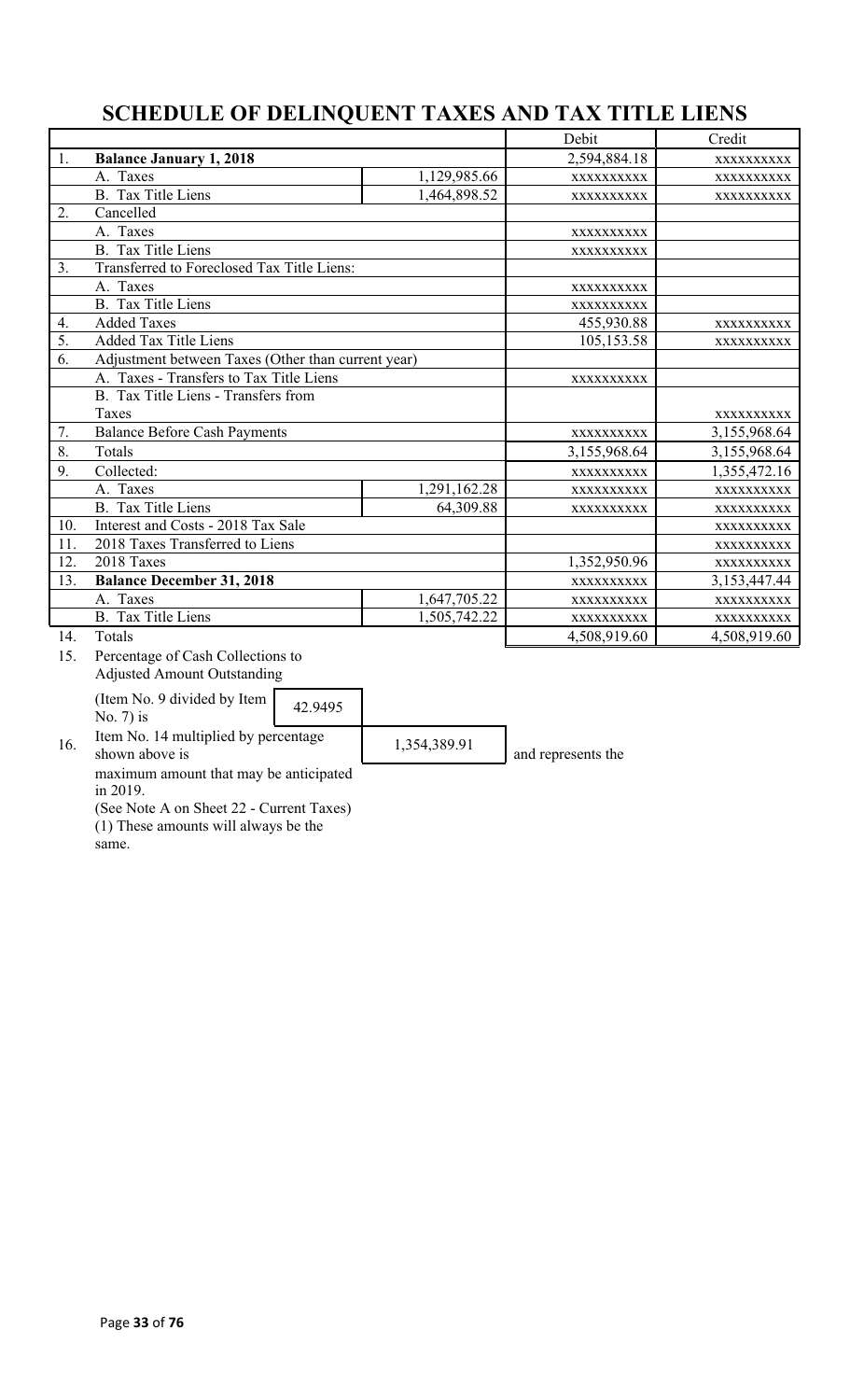## **SCHEDULE OF FORECLOSED PROPERTY (PROPERTY ACQUIRED BY TAX TITLE LIEN LIQUIDATION)**

|                                                     | Debit      | Credit     |
|-----------------------------------------------------|------------|------------|
| Adjustment to Assessed Valuation (Credit)           |            |            |
| Adjustment to Assessed Valuation (Debit)            |            |            |
| Balance January 1, CY (Debit)                       | 168,410.00 |            |
| Foreclosed or Deeded in CY: Tax Title Liens (Debit) |            |            |
| Foreclosed or Deeded in CY: Taxes Receivable        |            |            |
| (Debit)                                             |            |            |
| Sales: Cash* (Credit)                               |            |            |
| Sales: Contract (Credit)                            |            |            |
| Sales: Gain on Sales (Debit)                        |            |            |
| Sales: Loss on Sales (Credit)                       |            |            |
| Sales: Mortgage (Credit)                            |            |            |
| Balance December 31, 2018                           | XXXXXXXXXX | 168,410.00 |
|                                                     | 168,410.00 | 168,410.00 |

# **CONTRACT SALES**

|                                           | Debit      | Credit |
|-------------------------------------------|------------|--------|
| Balance January 1, CY (Debit)             | 0.00       |        |
| Collected * (Credit)                      |            |        |
| CY Sales from Foreclosed Property (Debit) |            |        |
| Balance December 31, 2018                 | XXXXXXXXXX |        |
|                                           |            |        |

# **MORTGAGE SALES**

|                                           | Debit      | ⊡redit |
|-------------------------------------------|------------|--------|
| Balance January 1, CY (Debit)             | 0.00       |        |
| Collected * (Credit)                      |            |        |
| CY Sales from Foreclosed Property (Debit) |            |        |
| Balance December 31, 2018                 | XXXXXXXXXX |        |
|                                           |            |        |

| Analysis of Sale of Property: | \$0.00 |
|-------------------------------|--------|
| *Total Cash Collected in 2018 |        |
| Realized in 2018 Budget       |        |
| To Results of Operation       | 0.00   |
|                               |        |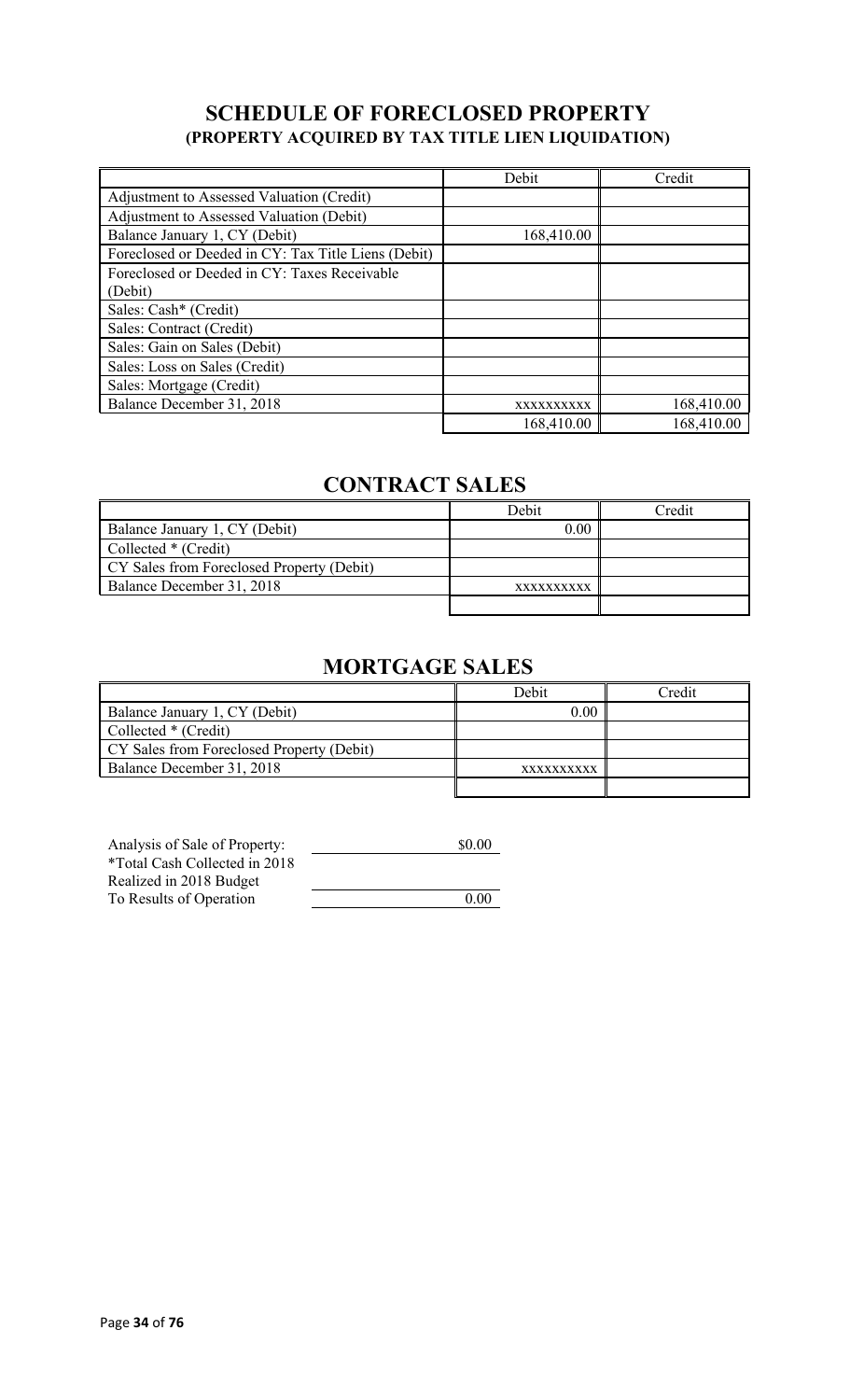## **DEFERRED CHARGES - MANDATORY CHARGES ONLY - CURRENT, TRUST, AND GENERAL CAPITAL FUNDS (Do not include the emergency authorizations pursuant to**

**N.J.S.A. 40A:4-55, N.J.S.A. 40A:4-55.1 or N.J.S.A. 40A:4-55.13)**

|                               | Amount        |             |                |               |
|-------------------------------|---------------|-------------|----------------|---------------|
|                               | Dec. 31, 2017 |             | Amount         |               |
|                               | per Audit     | Amount in   | Resulting from | Balance as at |
| Caused By                     | Report        | 2018 Budget | 2018           | Dec. 31, 2018 |
| Animal Control Fund           | \$0.00        |             |                |               |
| Capital -                     | \$0.00        |             |                |               |
| Deficit from Operations       | \$0.00        |             | \$0.00         | \$0.00        |
| <b>Trust Assessment</b>       | \$0.00        |             |                |               |
| Trust Other                   | \$0.00        |             |                |               |
| <b>Subtotal Current Fund</b>  | \$0.00        |             | \$0.00         | \$0.00        |
| <b>Subtotal Trust Fund</b>    | \$0.00        |             |                |               |
| Subtotal Capital Fund         | \$0.00        |             |                |               |
| <b>Total Deferred Charges</b> | \$0.00        |             | \$0.00         | \$0.00        |

## **EMERGENCY AUTHORIZATIONS UNDER N.J.S.A. 40A:4-47 WHICH HAVE BEEN FUNDED OR REFUNDED UNDER N.J.S.A. 40A:2-3 OR N.J.S.A. 40A:2-51**

Date Purpose **Purpose** Amount

 $\overline{\$}$ 

## **JUDGEMENTS ENTERED AGAINST MUNICIPALITY AND NOT SATISFIED**

|             |               |              |        | Appropriated for in |
|-------------|---------------|--------------|--------|---------------------|
|             |               |              |        | Budget of Year      |
| In Favor Of | On Account Of | Date Entered | Amount | 2019                |
|             |               |              |        |                     |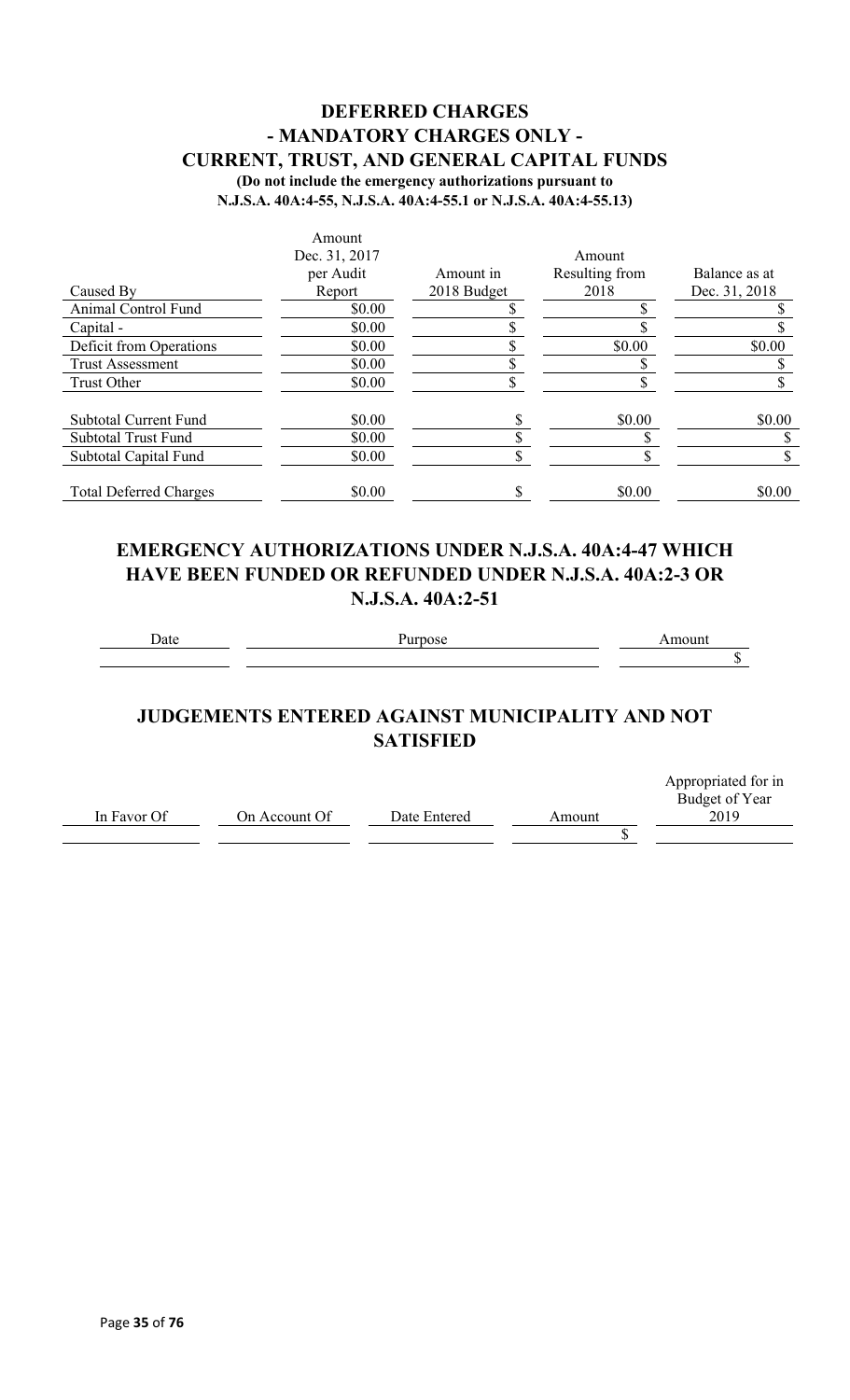**N.J.S.A. 40A:4-53 SPECIAL EMERGENCY** - TAX MAP; REVALUATION; MASTER PLAN; REVISION AND CODIFICATION OF ORDINANCES; DRAINAGE MAPS FOR FLOOD CONTROL; PRELIMINARY ENGINEERING STUDIES, ETC. FOR SANITARY SEWER SYSTEM; MUNICI- PAL CONSOLIDATION ACT; FLOOD OR HURRICANE DAMAGE.

| Date | Purpose | Amount<br>Authorized | Not Less Than 1/5<br>of Amount<br>Authorized* | Balance<br>Dec. 31, 2017 | By 2018 Budget | Reduced in 2018<br>Cancelled by<br>Resolution | Balance<br>Dec. 31, 2018 |
|------|---------|----------------------|-----------------------------------------------|--------------------------|----------------|-----------------------------------------------|--------------------------|
|      | Totals  |                      |                                               |                          |                |                                               |                          |

It is hereby certified that all outstanding "Special Emergency" appropriations have been adopted by the governing body in full compliance with N.J.S.A. 40A:4-53 et seq. and are recorded on this page.

> Peter Kiriakatis Chief Financial Officer

\* Not less than one-fifth (1/5) of amount authorized but not more than the amount shown in the column Balance Dec. 31, 2018 must be entered here and then raised in the 2019 budget.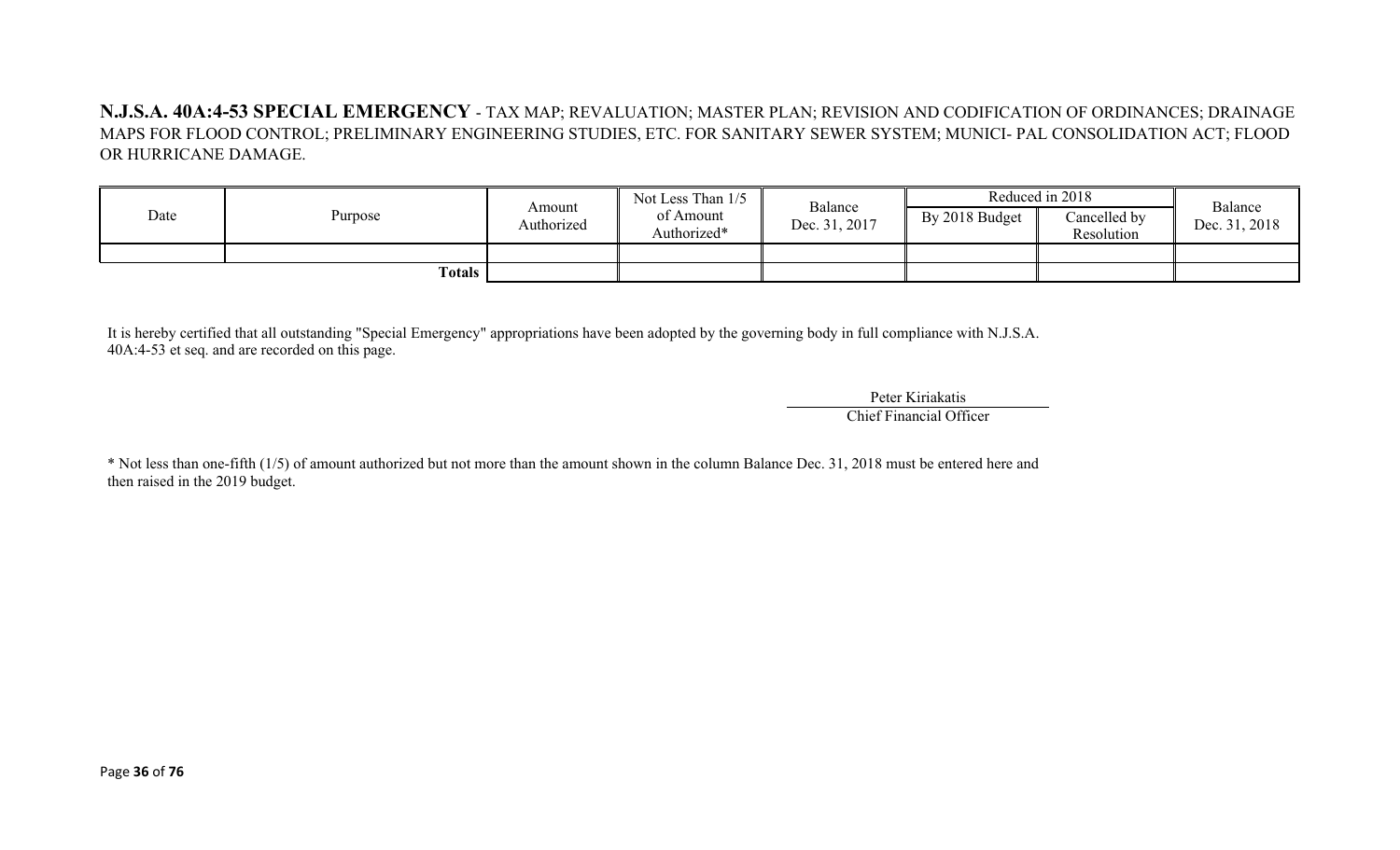## **N.J.S.A. 40A:4-55.1, ET SEQ., SPECIAL EMERGENCY - DAMAGE CAUSED TO ROADS/BRIDGES BY SNOW, ICE, FROST OR FLOOD N.J.S.A. 40A:4-55.13, ET SEQ., SPECIAL EMERGENCY - PUBLIC EXIGENCIES CAUSED BY CIVIL DISTURBANCES**

|      |         |                      | Not Less Than 1/3        |                          |                | Reduced in 2018            | Balance       |
|------|---------|----------------------|--------------------------|--------------------------|----------------|----------------------------|---------------|
| Date | Purpose | Amount<br>Authorized | of Amount<br>Authorized* | Balance<br>Dec. 31, 2017 | By 2018 Budget | Cancelled by<br>Resolution | Dec. 31, 2018 |
|      |         |                      |                          |                          |                |                            |               |
|      | Totals  |                      |                          |                          |                |                            |               |

It is hereby certified that all outstanding "Special Emergency" appropriations have been adopted by the governing body in full compliance with N.J.S.A. 40A:4-55 et seq. and N.J.S.A 40A:4-55.13 et seq. are recorded on this page.

> Peter Kiriakatis Chief Financial Officer

\* Not less than one-third (1/3) of amount authorized but not more than the amount shown in the column Balance Dec. 31, 2018 must be entered here and then raised in the 2019 budget.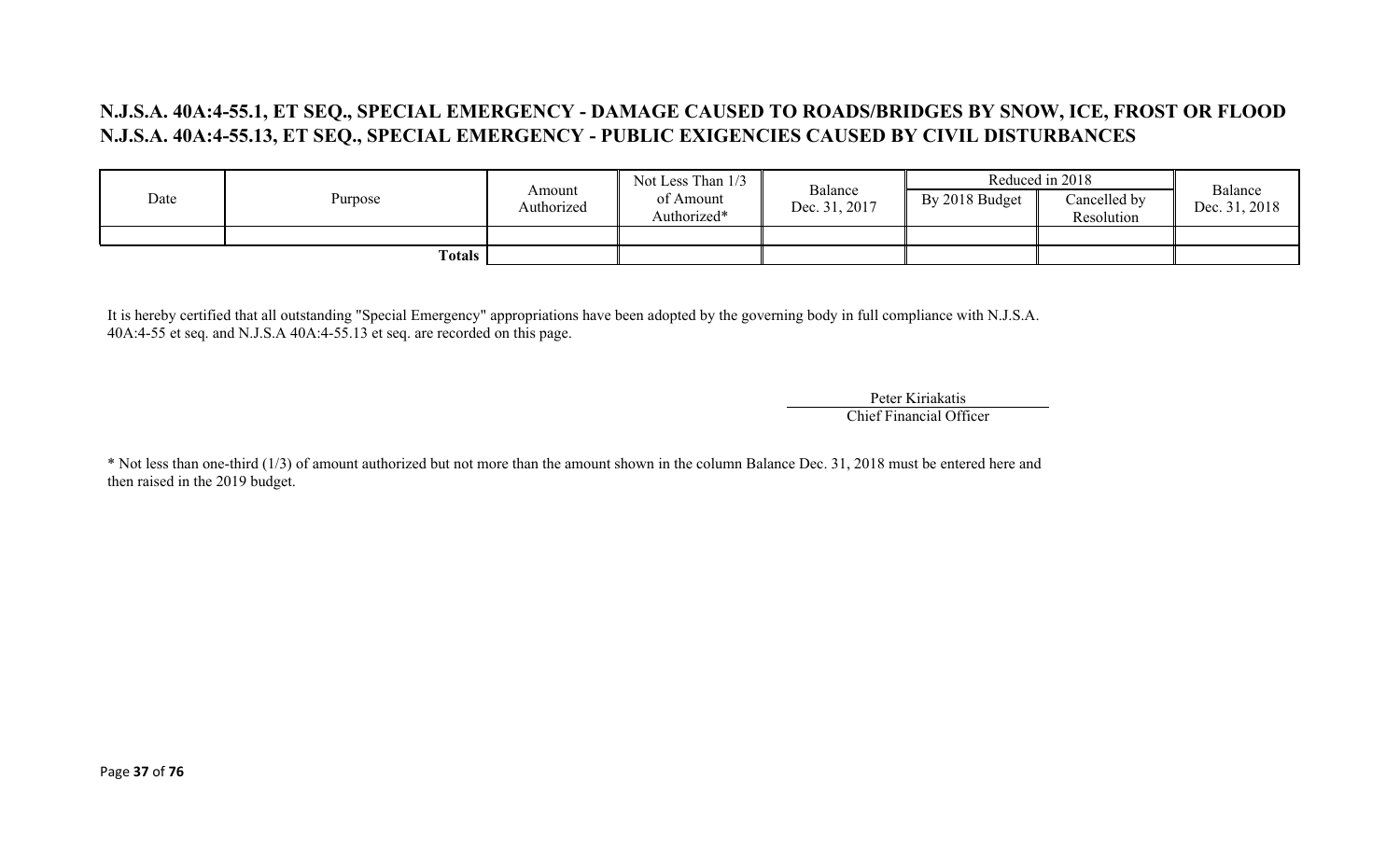## **SCHEDULE OF BONDS ISSUED AND OUTSTANDING AND 2019 DEBT SERVICE FOR BONDS MUNICIPAL GENERAL CAPITAL BONDS**

|                                              | Debit        | Credit       | 2019 Debt Service |
|----------------------------------------------|--------------|--------------|-------------------|
| Cancelled (Debit)                            |              |              |                   |
| Issued (Credit)                              |              |              |                   |
| Outstanding January 1, CY (Credit)           |              | 5,875,000.00 |                   |
| Paid (Debit)                                 | 2,420,000.00 |              |                   |
| Outstanding Dec. 31, 2018                    | 3,455,000.00 | XXXXXXXXXX   |                   |
|                                              | 5,875,000.00 | 5,875,000.00 |                   |
| 2019 Bond Maturities – General Capital Bonds |              |              | \$2,400,000.00    |
| 2019 Interest on Bonds                       |              | 103,850.00   |                   |

# **ASSESSMENT SERIAL BONDS**

| Issued (Credit)                              |            |  |
|----------------------------------------------|------------|--|
| Outstanding January 1, CY (Credit)           | 0.00       |  |
| Paid (Debit)                                 |            |  |
| Outstanding Dec. 31, 2018                    | XXXXXXXXXX |  |
|                                              |            |  |
| 2019 Bond Maturities – General Capital Bonds |            |  |
| 2019 Interest on Bonds                       |            |  |

#### **LIST OF BONDS ISSUED DURING 2018**

| Purpose      | 2019 Maturity | Amount Issued | Date of<br>Issue | Interest<br>Rate |
|--------------|---------------|---------------|------------------|------------------|
|              |               |               |                  |                  |
| <b>Total</b> |               |               |                  |                  |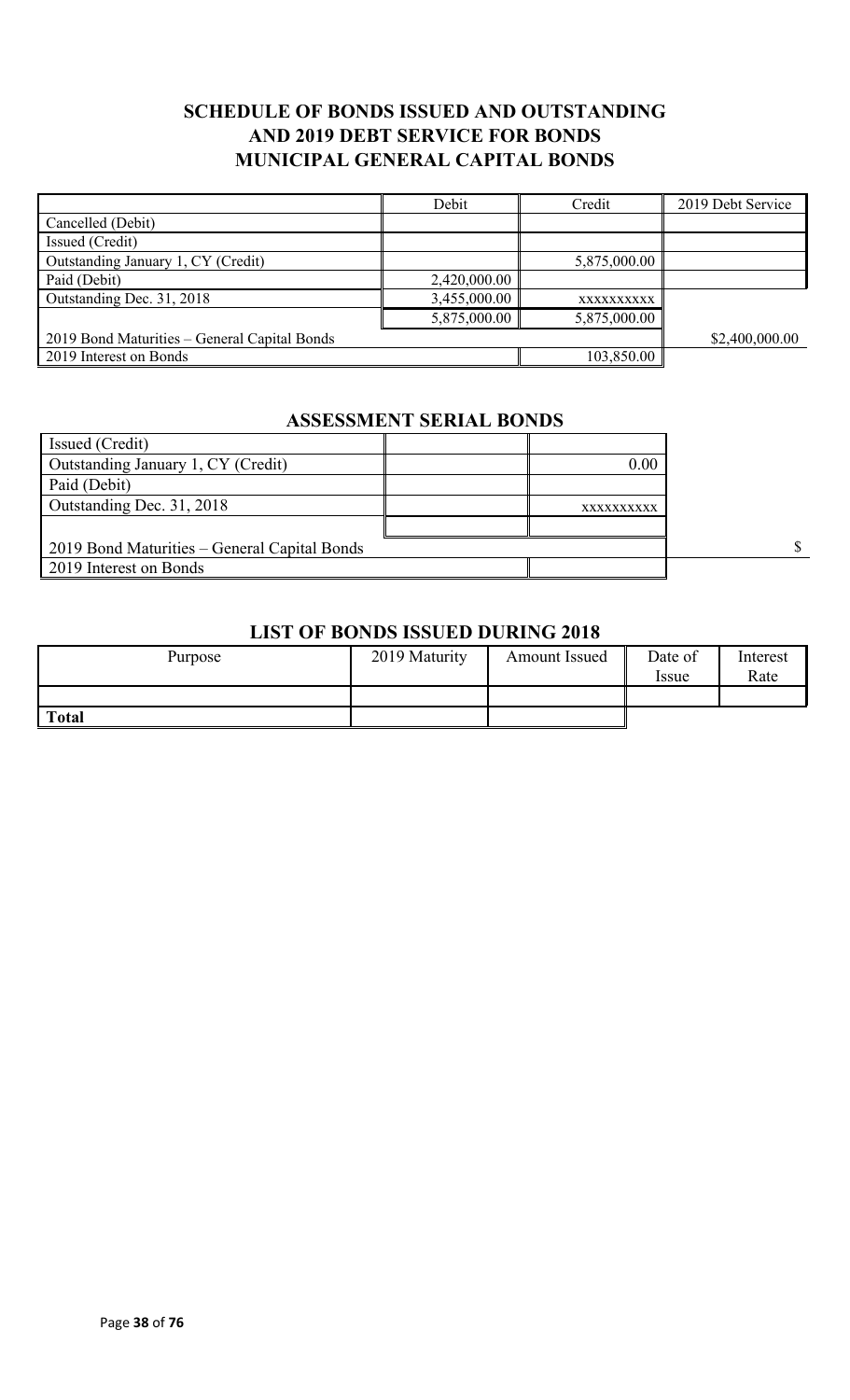# **SCHEDULE OF LOANS ISSUED AND OUTSTANDING**

# **AND 2019 DEBT SERVICE FOR LOANS MUNICIPAL GREEN ACRES TRUST LOAN**

|                                    | Debit | Credit      | 2019 Debt Service |
|------------------------------------|-------|-------------|-------------------|
| Issued (Credit)                    |       |             |                   |
| Outstanding January 1, CY (Credit) |       | 0.00        |                   |
| Paid (Debit)                       |       |             |                   |
| Outstanding Dec. 31,2018           |       | XXXXXXXXXXX |                   |
|                                    |       |             |                   |
| 2019 Loan Maturities               |       |             |                   |
| 2019 Interest on Loans             |       |             |                   |
| Total 2019 Debt Service for Loan   |       |             |                   |

### **GREEN ACRES TRUST LOAN**

| Issued (Credit)                    |           |            |  |
|------------------------------------|-----------|------------|--|
| Outstanding January 1, CY (Credit) |           | 94,191.44  |  |
| Paid (Debit)                       | 94,191.44 |            |  |
| Outstanding Dec. 31,2018           | 0.00      | XXXXXXXXXX |  |
|                                    | 94,191.44 | 94,191.44  |  |
| 2019 Loan Maturities               |           |            |  |
| 2019 Interest on Loans             |           |            |  |
| Total 2019 Debt Service for Loan   |           |            |  |

### **LIST OF LOANS ISSUED DURING 2018**

| Purpose      | 2019 Maturity | <b>Amount Issued</b> | Date of<br><i>Issue</i> | Interest<br>Rate |
|--------------|---------------|----------------------|-------------------------|------------------|
|              |               |                      |                         |                  |
| <b>Total</b> |               |                      |                         |                  |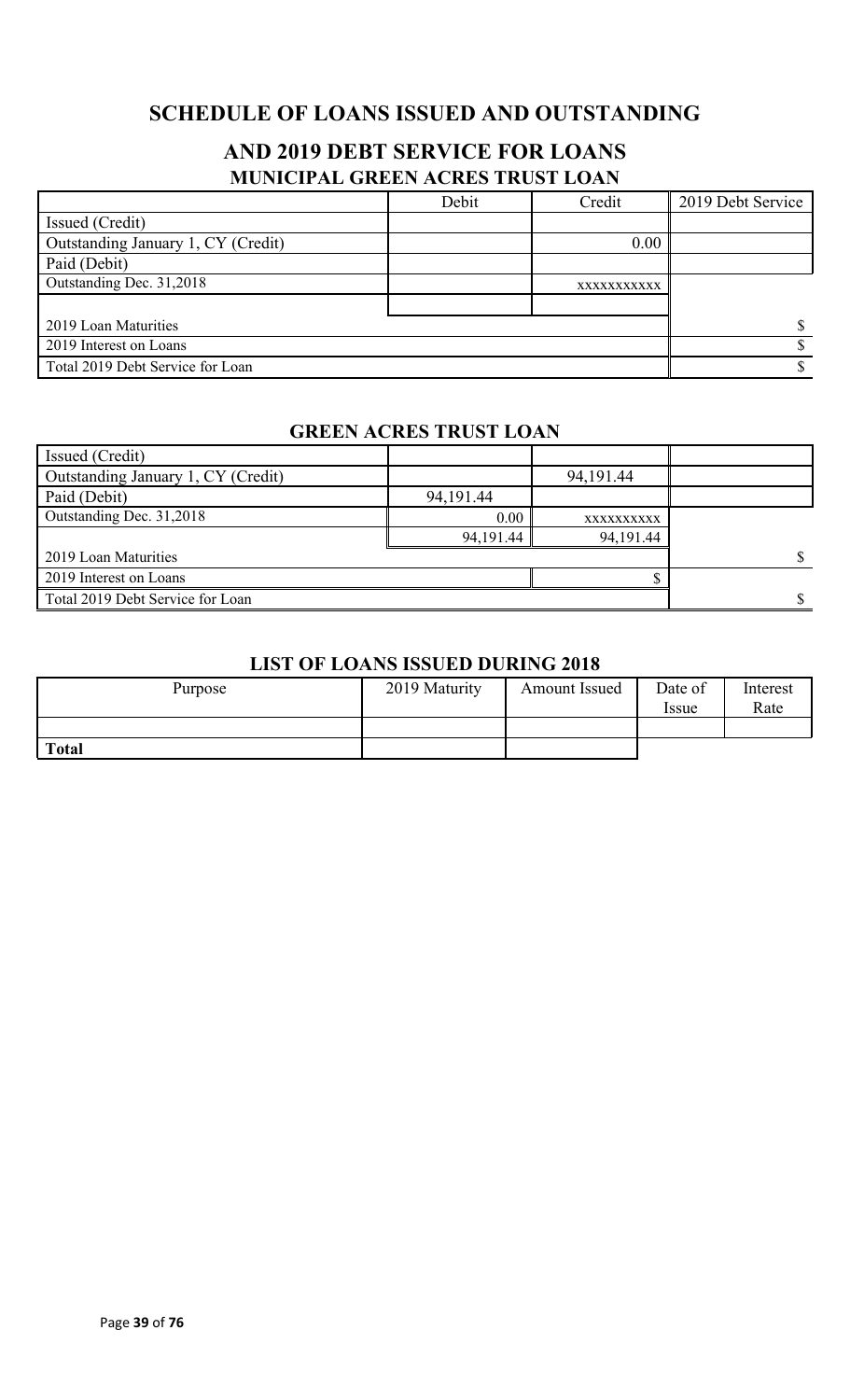# **SCHEDULE OF LOANS ISSUED AND OUTSTANDING AND 2018 DEBT SERVICE FOR LOANS**

#### **NJEIT Loans Payable**

|                                  | Debit     | Credit    | 2019 Debt Service |
|----------------------------------|-----------|-----------|-------------------|
| Outstanding January 1, 2018      |           | 75,400.58 |                   |
| Issued                           |           |           |                   |
|                                  |           |           |                   |
|                                  |           |           |                   |
|                                  |           |           |                   |
| Paid                             | 75,400.58 |           |                   |
| Outstanding December 31, 2018    | 0.00      |           |                   |
| 2019 Loan Maturities             |           |           |                   |
| 2019 Interest on Loans           |           |           |                   |
| Total 2019 Debt Service for Loan |           |           | 0.00              |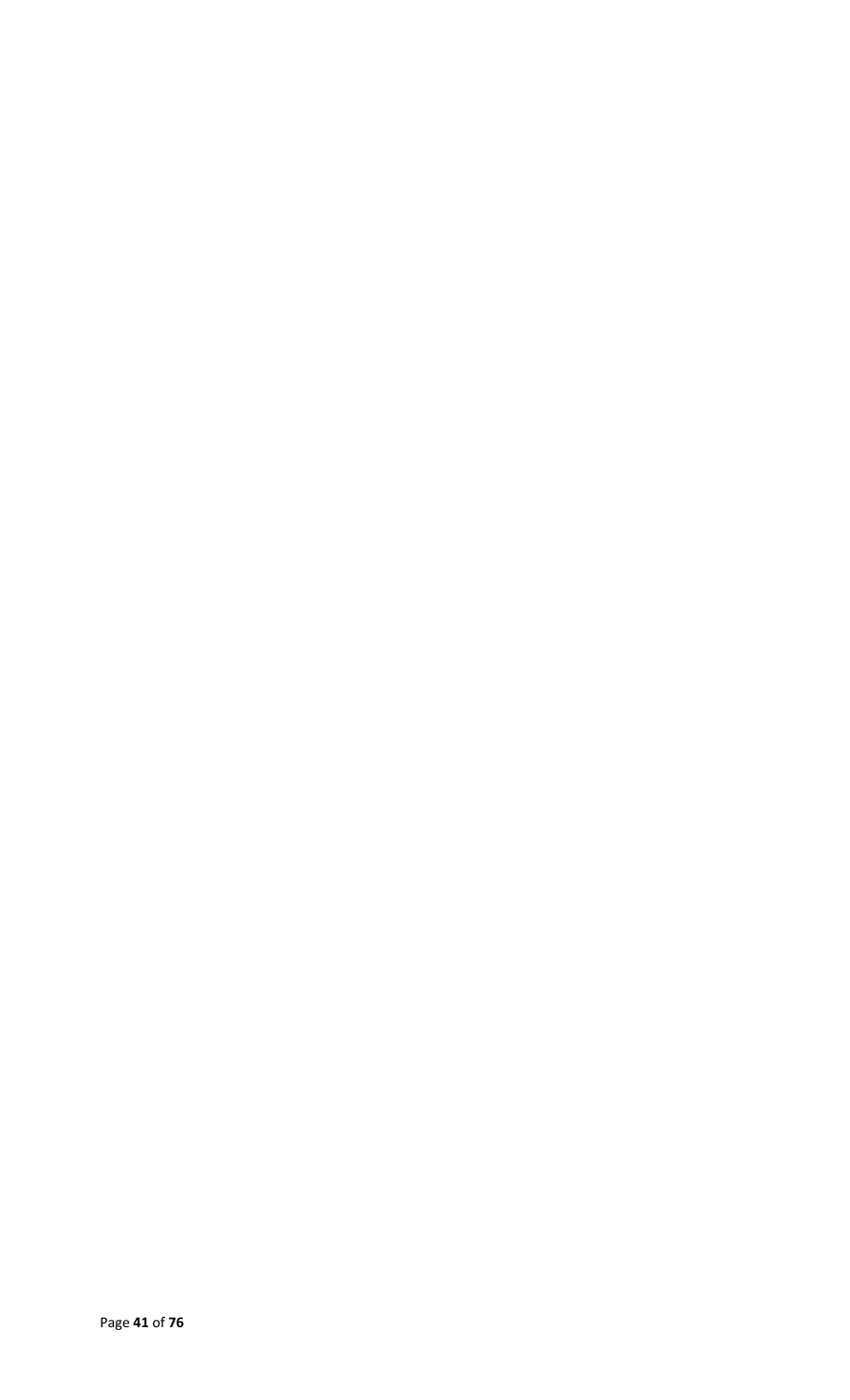# **SCHEDULE OF BONDS ISSUED AND OUTSTANDING**

### **AND 2019 DEBT SERVICE FOR BONDS TYPE I SCHOOL TERM BONDS**

|                                    | Debit | Credit     | 2019 Debt Service |
|------------------------------------|-------|------------|-------------------|
| Outstanding January 1, CY (Credit) |       | 0.00       |                   |
| Paid (Debit)                       |       |            |                   |
| Outstanding Dec. 31, 2018          |       | XXXXXXXXXX |                   |
|                                    |       |            |                   |
| 2019 Bond Maturities – Term Bonds  |       |            |                   |
| 2019 Interest on Bonds             |       |            |                   |

### **TYPE I SCHOOL SERIAL BOND**

| Issued (Credit)                               |            |  |
|-----------------------------------------------|------------|--|
| Outstanding January 1, CY (Credit)            | 0.00       |  |
| Paid (Debit)                                  |            |  |
| Outstanding Dec. 31, 2018                     | XXXXXXXXXX |  |
|                                               |            |  |
| 2019 Interest on Bonds                        |            |  |
| 2019 Bond Maturities - Serial Bonds           |            |  |
| Total "Interest on Bonds – Type 1 School Debt |            |  |
| Service"                                      |            |  |

### **LIST OF BONDS ISSUED DURING 2018**

| Purpose      | 2019 Maturity -01 | Amount Issued -02 | Date of<br><i>ssue</i> | Interest<br>Rate |
|--------------|-------------------|-------------------|------------------------|------------------|
|              |                   |                   |                        |                  |
| <b>Total</b> |                   |                   |                        |                  |

### **2019 INTEREST REQUIREMENT – CURRENT FUND DEBT ONLY**

| Outstanding   | 2019 Interest |
|---------------|---------------|
| Dec. 31, 2018 | Requirement   |
|               |               |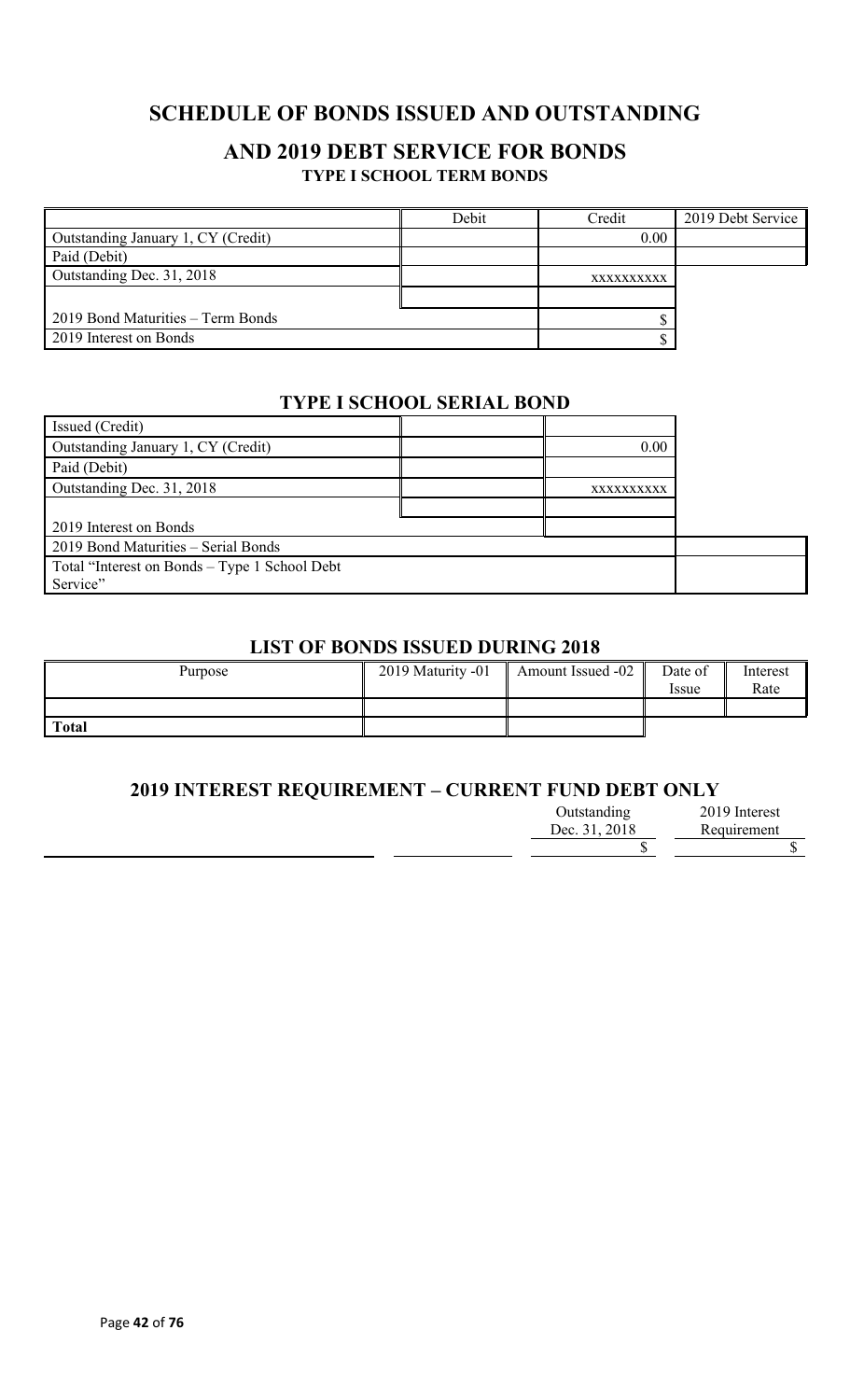### **DEBT SERVICE FOR NOTES (OTHER THAN ASSESSMENT NOTES)**

| Title or Purpose of Issue    | Original Amount | Original Date of<br>Issue | Amount of Note |                  |                  | 2019 Budget Requirement |                               | Interest      |
|------------------------------|-----------------|---------------------------|----------------|------------------|------------------|-------------------------|-------------------------------|---------------|
|                              | <b>Issued</b>   |                           | Outstanding    | Date of Maturity | Rate of Interest |                         | For Principal<br>For Interest | Computed to   |
|                              |                 |                           | Dec. 31, 2018  |                  |                  |                         |                               | (Insert Date) |
| Various Capital Improvements | 3,345,000.00    | 6/21/2018                 | 3,345,000.00   | 6/21/2019        | 3.00             | 0.00                    | 100,350.00                    | 6/21/2019     |
| Various Capital Improvements | $0.00\parallel$ | 7/25/2013                 | 8,550,000.00   | 7/19/2019        | 3.00             | 1,600,000.00            | 256,500.00                    | 7/19/2019     |
|                              | 3,345,000.00    | XXXXXXXXXX                | 11,895,000.00  | XXXXXXXXXX       | XXXXXXXXXX       | 1,600,000.00            | 356,850.00                    | XXXXXXXXXX    |

Memo: Type I School Notes should be separately listed and totaled.

Memo: Refunding Bond Anticipation Notes should be separately listed and totaled.

\* " Original Date of Issue" refers to the date when the first money was borrowed for a particular improvement, not the renewal date of subsequent notes which were issued.

All notes with an original date of issue of 2016 or prior require one legally payable installment to be budgeted if it is contemplated that such notes will be renewed in 2019 or written intent of permanent financing submitted with statement.

\*\* If interest on notes is financed by ordinance, designate same, otherwise an amount must be included in this column.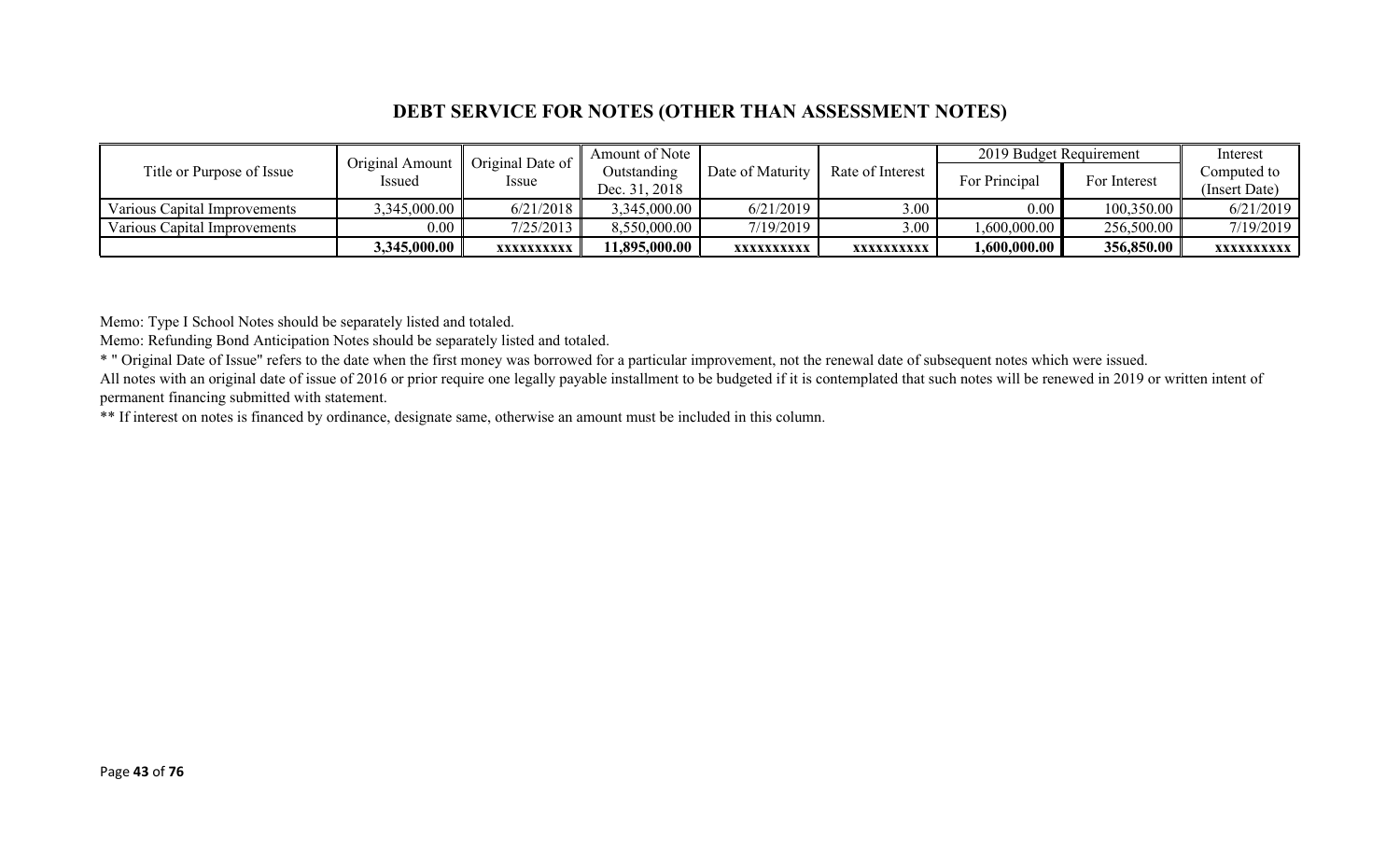### **DEBT SERVICE SCHEDULE FOR ASSESSMENT NOTES**

|                           | Original Amount<br>Issued | Amount of<br>Original Date of<br>Note<br>Outstanding<br><i>ssue</i><br>Dec. 31, 2018 |                  |                  | 2019 Budget Requirement |              | Interest                     |                   |
|---------------------------|---------------------------|--------------------------------------------------------------------------------------|------------------|------------------|-------------------------|--------------|------------------------------|-------------------|
| Title or Purpose of Issue |                           |                                                                                      | Date of Maturity | Rate of Interest | For Principal           | For Interest | Computed to<br>(Insert Date) |                   |
|                           |                           |                                                                                      |                  |                  |                         |              |                              |                   |
|                           |                           | XXXXXXXXXX                                                                           |                  | XXXXXXXXXX       | xxxxxxxxxx              |              |                              | <b>XXXXXXXXXX</b> |

Assessment Notes with an original date of issue of December 31, 2016 or prior must be appropriated in full in the 2019 Dedicated Assessment Budget or written intent of permanent financing submitted with statement.

\*\*Interest on Assessment Notes must be included in the Current Fund Budget appropriation "Interest on Notes".

(Do not crowd - add additional sheets)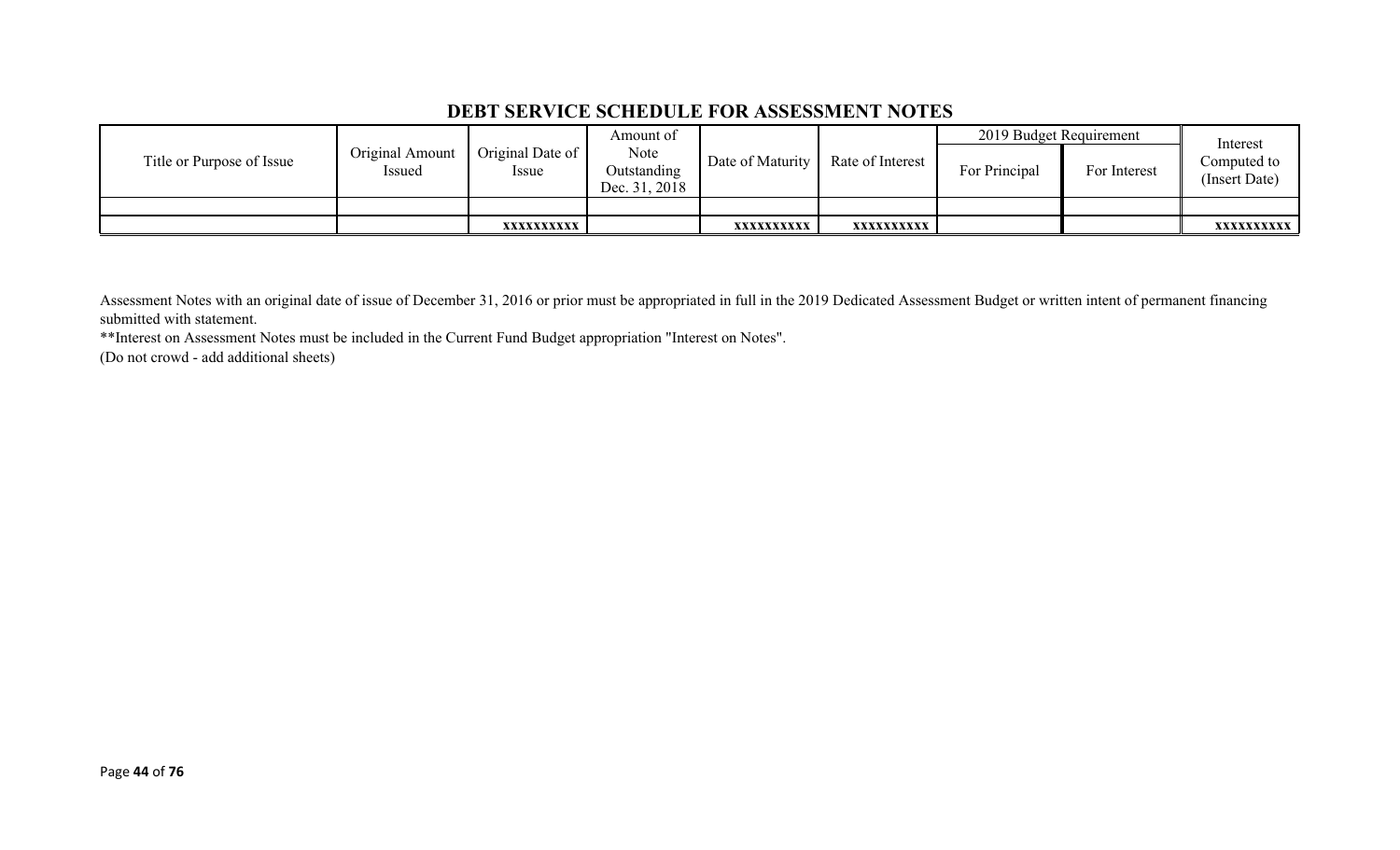# **SCHEDULE OF CAPITAL LEASE PROGRAM OBLIGATIONS**

|                                              | Amount of Obligation             | 2019 Budget Requirement |                   |  |
|----------------------------------------------|----------------------------------|-------------------------|-------------------|--|
| Purpose                                      | $\Box$ Outstanding Dec. 31, 2018 | For Principal           | For Interest/Fees |  |
| Leases approved by LFB after July 1, 2007    |                                  |                         |                   |  |
|                                              |                                  |                         |                   |  |
| Subtotal                                     |                                  |                         |                   |  |
| Leases approved by LFB prior to July 1, 2007 |                                  |                         |                   |  |
|                                              |                                  |                         |                   |  |
| Subtotal                                     |                                  |                         |                   |  |
| <b>Total</b>                                 |                                  |                         |                   |  |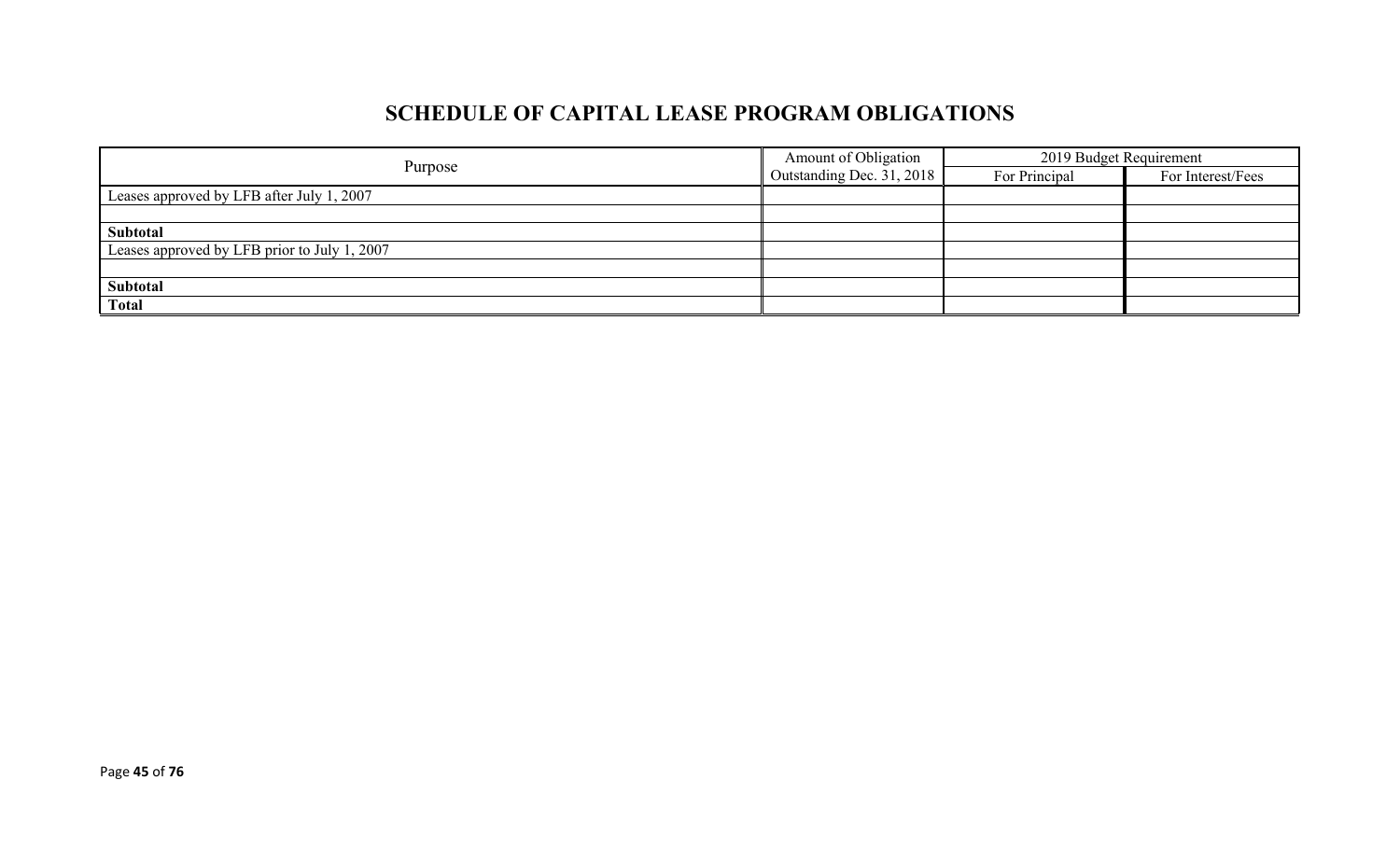# **SCHEDULE OF IMPROVEMENT AUTHORIZATIONS (GENERAL CAPITAL FUND)**

| <b>IMPROVEMENTS</b>                                                                   |              | Balance – January 1, 2018 |                        | Refunds,                     |              |                            | Balance – December 31, 2018 |              |
|---------------------------------------------------------------------------------------|--------------|---------------------------|------------------------|------------------------------|--------------|----------------------------|-----------------------------|--------------|
| Specify each authorization by purpose.<br>Do not merely designate by a code<br>number | Funded       | Jnfunded                  | 2018<br>Authorizations | Transfers, &<br>Encumbrances | Expended     | Authorizations<br>Canceled | Funded                      | Unfunded     |
| See Schedule Attached                                                                 | 1,898,748.39 | 6,417,706.29              | 2,852,000.00           | .200,076.96                  | 2,794,162.46 | 34,659.87                  | 2,183,128.72                | 5,845,758.59 |
| <sup>1</sup> Total                                                                    | 1,898,748.39 | 6,417,706.29              | 2,852,000.00           | 1,200,076.96                 | 2,794,162.46 | 34,659.87                  | 2,183,128.72                | 5,845,758.59 |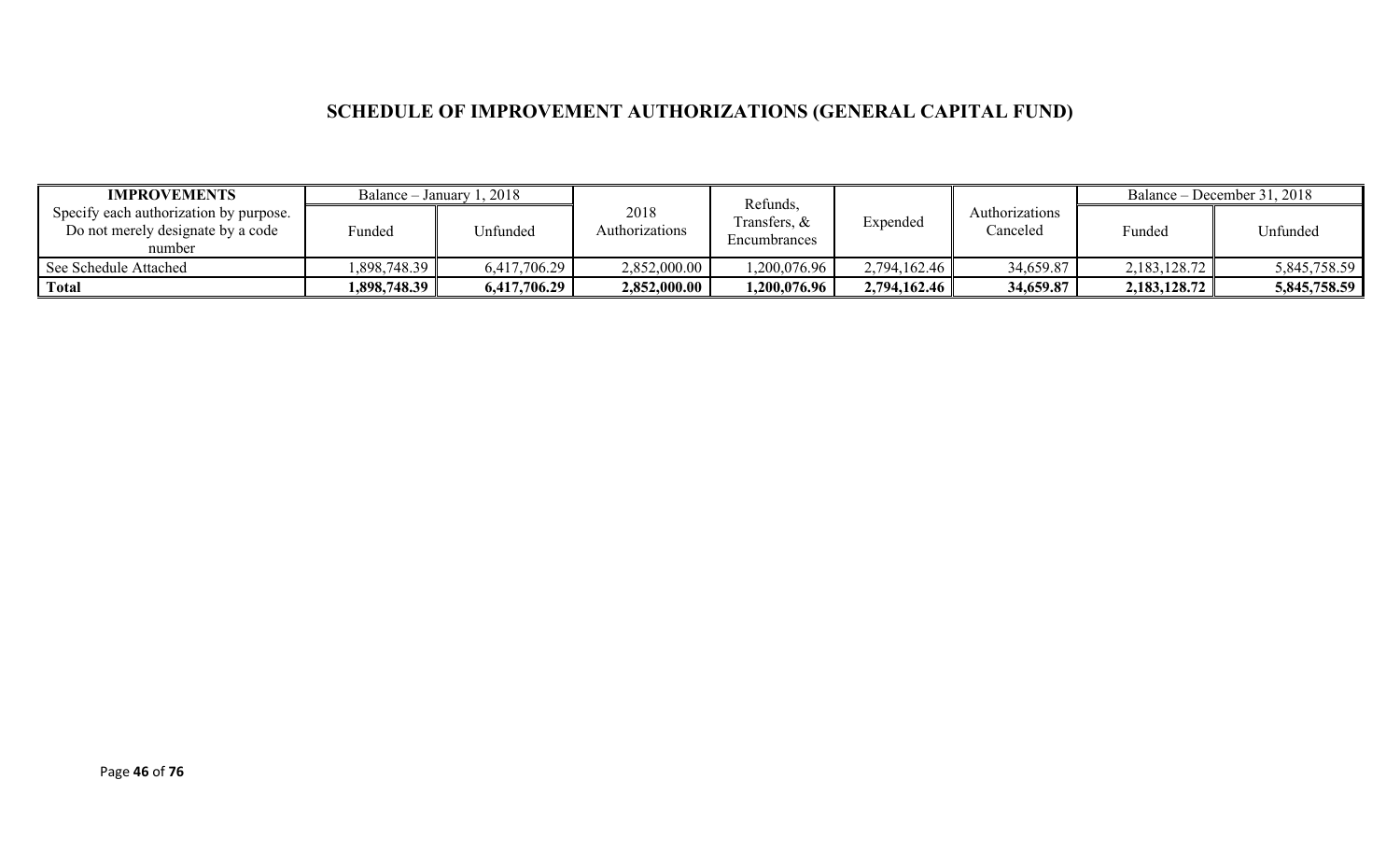# **GENERAL CAPITAL FUND SCHEDULE OF CAPITAL IMPROVEMENT FUND**

|                                                                                                     | Debit        | Credit       |
|-----------------------------------------------------------------------------------------------------|--------------|--------------|
| Appropriated to Finance Improvement Authorizations (Debit)                                          | 1,000,000.00 |              |
| Balance January 1, CY (Credit)                                                                      |              | 92,641.05    |
| Improvement Authorizations Canceled (financed in whole by the<br>Capital Improvement Fund) (Credit) |              |              |
| Received from CY Budget Appropriation * (Credit)                                                    |              | 1,000,000.00 |
| Balance December 31, 2018                                                                           | 92,641.05    | XXXXXXXXXX   |
|                                                                                                     |              |              |
|                                                                                                     | 1,092,641.05 | 1,092,641.05 |

\* The full amount of the 2018 budget appropriation should be transferred to this account unless the balance of the appropriation is to be permitted to lapse.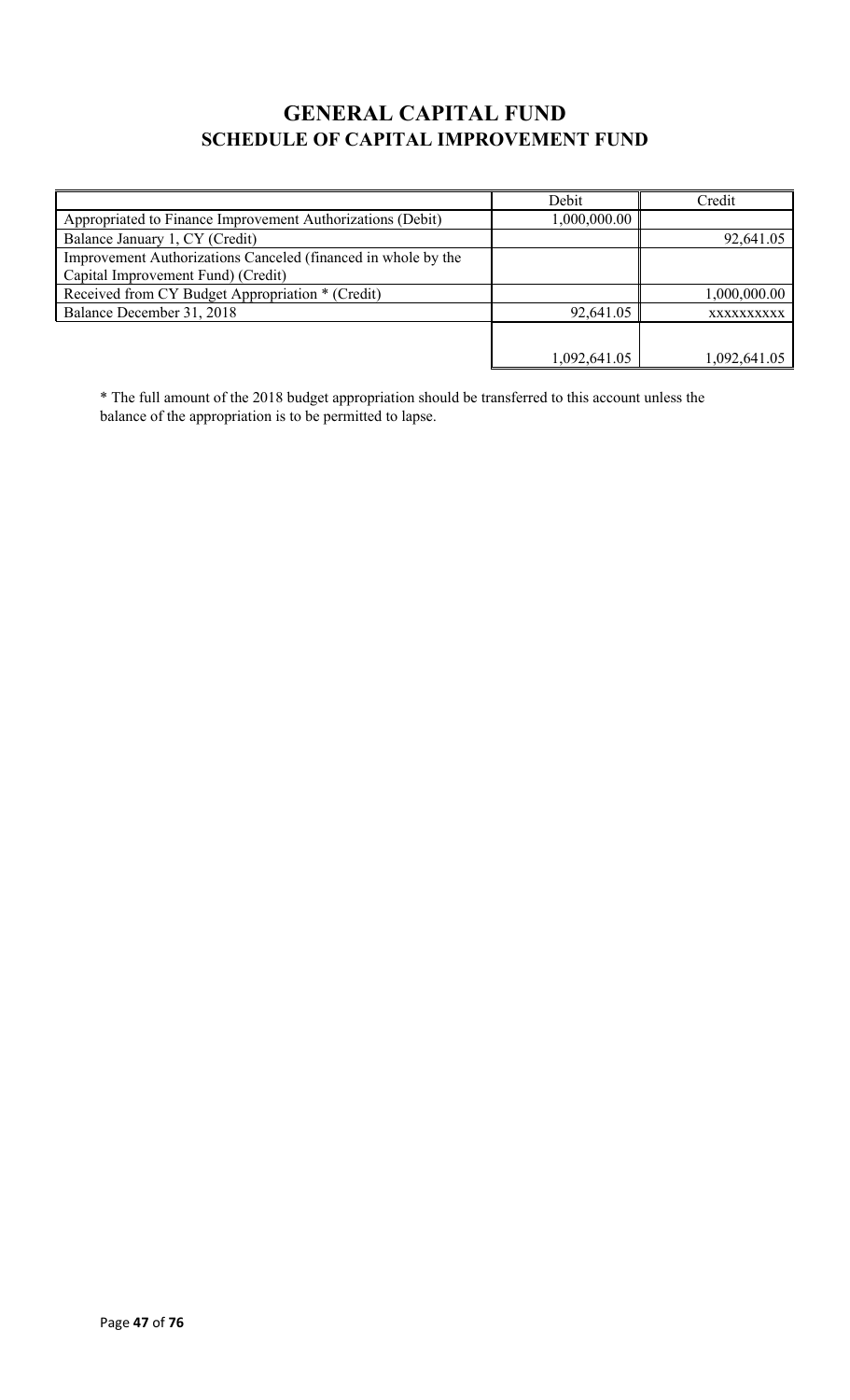## **GENERAL CAPITAL FUND SCHEDULE OF DOWN PAYMENTS ON IMPROVEMENTS**

|                                                            | Debit           | Credit     |
|------------------------------------------------------------|-----------------|------------|
| Appropriated to Finance Improvement Authorizations (Debit) |                 |            |
| Balance January 1, CY (Credit)                             |                 | 0.00       |
| Received from CY Budget Appropriation * (Credit)           |                 |            |
| Received from CY Emergency Appropriation * (Credit)        |                 |            |
| Balance December 31, 2018                                  | $-1,000,000.00$ | XXXXXXXXXX |
|                                                            |                 |            |
|                                                            | 0.00            | 0.00       |

\*The full amount of the 2018 appropriation should be transferred to this account unless the balance of the appropriation is permitted to lapse.

## **CAPITAL IMPROVEMENTS AUTHORIZED IN 2018 AND DOWN PAYMENTS (N.J.S.A. 40A:2-11) GENERAL CAPITAL FUND ONLY**

| Purpose                 | Amount<br>Appropriated | <b>Total Obligations</b><br>Authorized | Down Payment<br>Provided by<br>Ordinance | Amount of Down<br>Payment in<br>Budget of 2018 or<br>Prior Years |
|-------------------------|------------------------|----------------------------------------|------------------------------------------|------------------------------------------------------------------|
| 2296-18 Various Road    |                        |                                        |                                          |                                                                  |
| Improvements            | 2,002,000.00           | 1,852,000.00                           | 150,000.00                               |                                                                  |
| 2297-18 Various Capital |                        |                                        |                                          |                                                                  |
| Improvements            | 850,000.00             |                                        | 850,000.00                               |                                                                  |
| <b>Total</b>            | 2,852,000.00           | 1,852,000.00                           | 1,000,000.00                             | 0.00                                                             |

NOTE - Where amount in column "Down Payment Provided by Ordinance" is **LESS** than 5% of amount in column "Total Obligations Authorized", explanation must be made part of or attached to this sheet.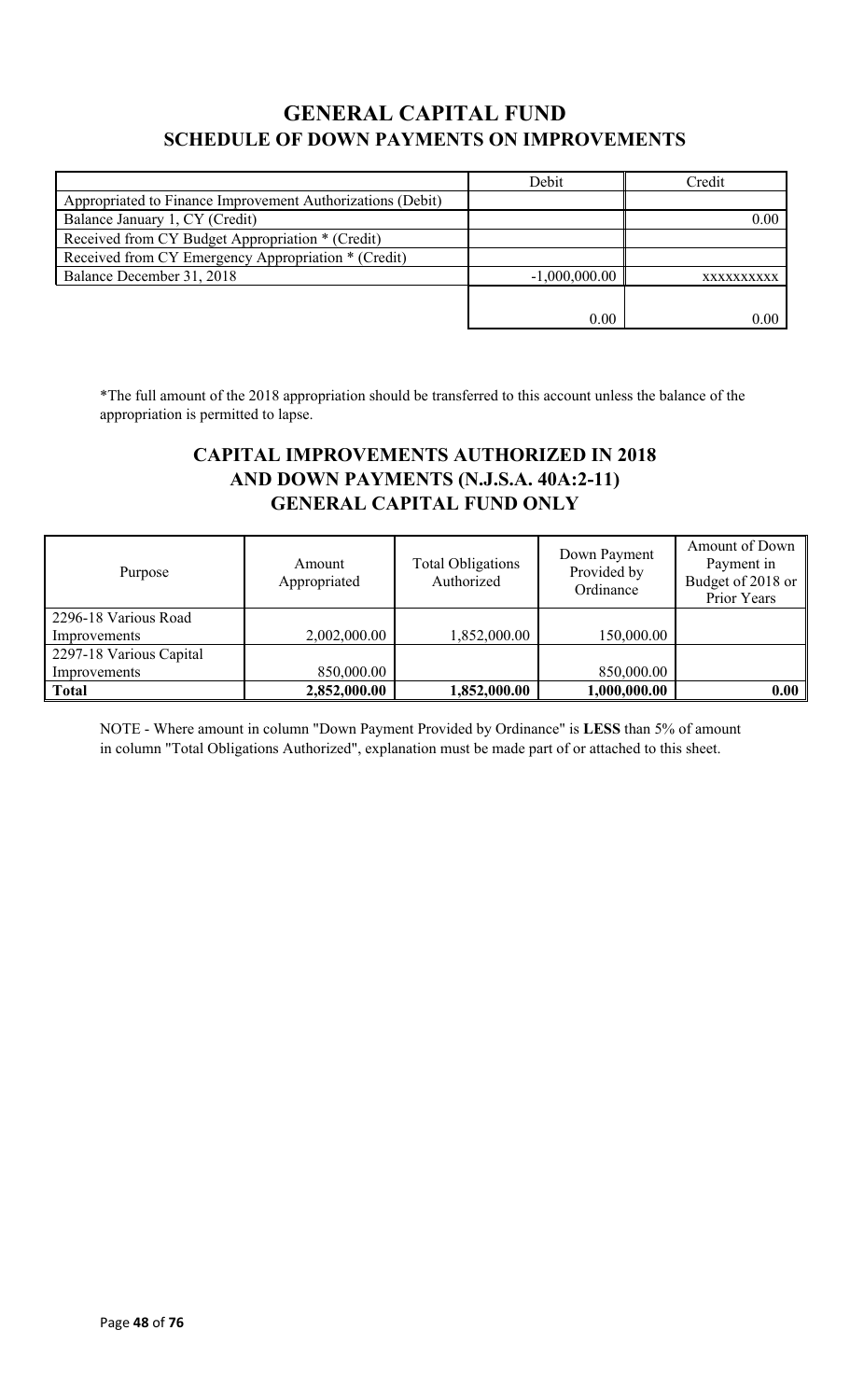## **GENERAL CAPITAL FUND STATEMENT OF CAPITAL SURPLUS YEAR – 2018**

|                                                            | Debit        | Credit       |
|------------------------------------------------------------|--------------|--------------|
| Appropriated to CY Budget Revenue (Debit)                  | 75,000.00    |              |
| Appropriated to Finance Improvement Authorizations (Debit) |              |              |
| Balance January 1, CY (Credit)                             |              | 1,439,256.99 |
| Current Fund Budget for Deferred Charges                   |              |              |
| Funded Improvement Authorizations Canceled (Credit)        |              |              |
| Miscellaneous - Premium on Sale of Serial Bonds (Credit)   |              |              |
| Premium on Sale of Bonds (Credit)                          |              |              |
| <b>State Funding Received-Grant Reimbursement</b>          |              |              |
| Balance December 31, 2018                                  | 1,364,256.99 | XXXXXXXXXX   |
|                                                            | 1,439,256.99 | 1,439,256.99 |

### **BONDS ISSUED WITH A COVENANT OR COVENANTS**

| 1. | Amount of Serial Bonds Issued Under Provisions of Chapter 233,<br>P.L. 1944, Chapter 268, P.L. 1944, Chapter 428, P.L. 1943 or Chapter<br>77, Article VI-A, P.L. 1945, with Covenant or Covenants;<br>Outstanding December 31, 2018 |  |
|----|-------------------------------------------------------------------------------------------------------------------------------------------------------------------------------------------------------------------------------------|--|
| 2. | Amount of Cash in Special Trust Fund as of December 31, 2018 (Note<br>A)                                                                                                                                                            |  |
| 3. | Amount of Bonds Issued Under Item 1<br>Maturing in 2019                                                                                                                                                                             |  |
| 4. | Amount of Interest on Bonds with a<br>Covenant - 2019 Requirement                                                                                                                                                                   |  |
| 5. | Total of 3 and 4 - Gross Appropriation                                                                                                                                                                                              |  |
|    | $\zeta$ is a continuous form of $\zeta$                                                                                                                                                                                             |  |

 $\equiv$ 

- 6. Less Amount of Special Trust Fund to be Used
- 7. Net Appropriation Required

**NOTE A** - This amount to be supported by confirmation from bank or banks

Footnote: Any formula other than the one shown above and required to be used by covenant or covenants is to be attached here to item 5 must be shown as an item of appropriation, short extended, with Item 6 shown directly following as a deduction and with the amount of Item 7 extended into the 2019 appropriation column.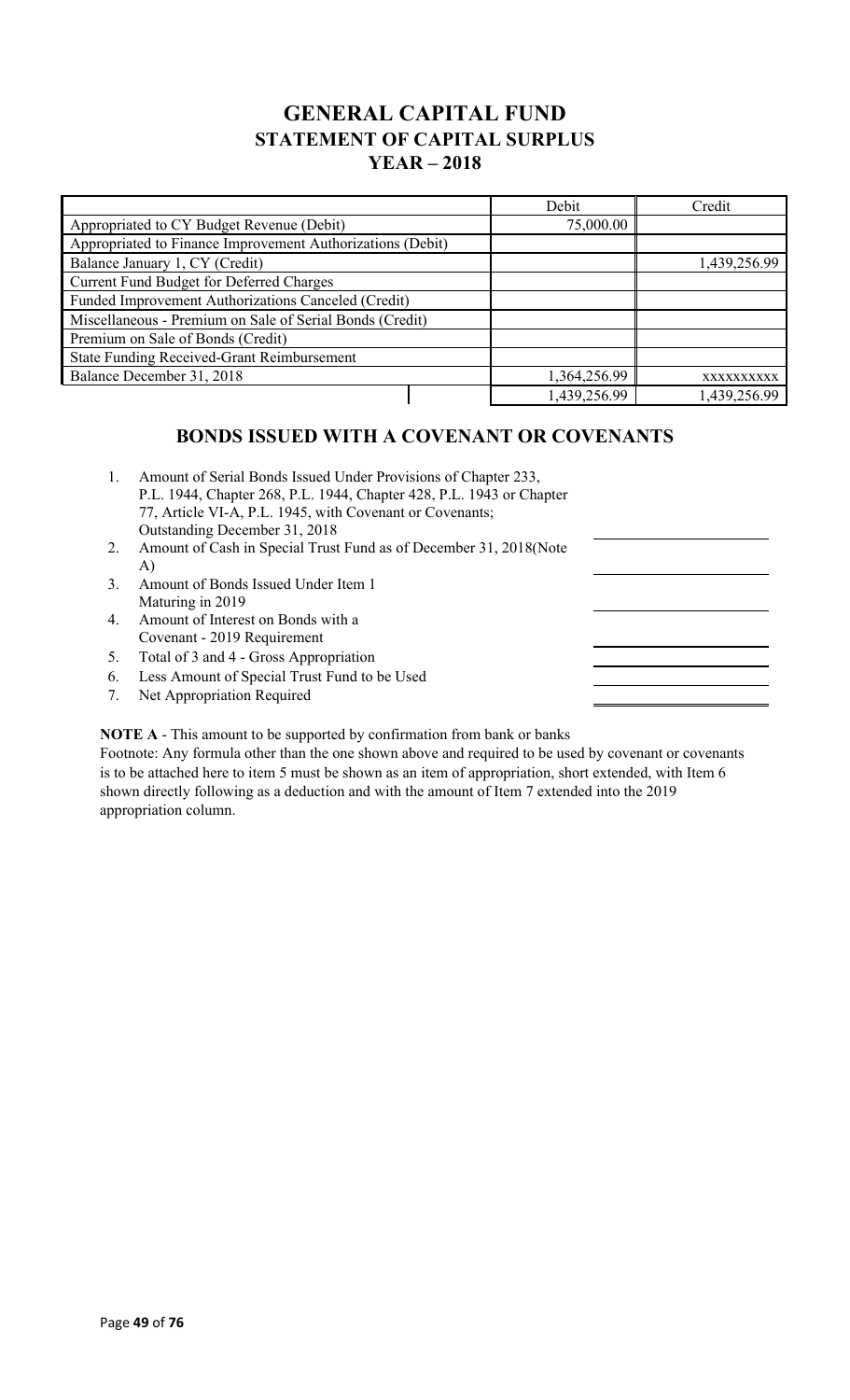### **MUNICIPALITIES ONLY IMPORTANT!**

*This Sheet Must Be Completely Filled in or the Statement Will Be Considered Incomplete* **(N.J.S.A.52:27BB-55 as Amended by Chap. 211, P.L 1981)**

| А.                                                                                                  |                                                                  |                           |                |
|-----------------------------------------------------------------------------------------------------|------------------------------------------------------------------|---------------------------|----------------|
| 1. Total Tax Levy for the Year 2018 was                                                             |                                                                  |                           | 129,800,168.94 |
| 2. Amount of Item 1 Collected in 2018 (*)                                                           |                                                                  | 128,330,644.23            |                |
| 3. Seventy (70) percent of Item 1                                                                   |                                                                  |                           | 90,860,118.26  |
| (*) Including prepayments and overpayments applied.                                                 |                                                                  |                           |                |
|                                                                                                     |                                                                  |                           |                |
| <b>B.</b>                                                                                           |                                                                  |                           |                |
| 1. Did any maturities of bonded obligations or notes fall due during the year 2018?                 |                                                                  |                           |                |
| Answer YES or NO:                                                                                   |                                                                  | <u>Yes</u>                |                |
| 2. Have payments been made for all bonded obligations or notes due on or before December 31, 2018?  |                                                                  |                           |                |
| Answer YES or NO:                                                                                   |                                                                  | Yes                       |                |
| If answer is "NO" give details                                                                      |                                                                  |                           |                |
|                                                                                                     |                                                                  |                           |                |
|                                                                                                     |                                                                  |                           |                |
|                                                                                                     | NOTE: If answer to Item B1 is YES, then Item B2 must be answered |                           |                |
|                                                                                                     |                                                                  |                           |                |
| C.                                                                                                  |                                                                  |                           |                |
| Does the appropriation required to be included in the 2019 budget for the liquidation of all bonded |                                                                  |                           |                |
| obligations or notes exceed 25% of the total of appropriations for operating purposes in the        |                                                                  |                           |                |
| budget for the year just ended?                                                                     |                                                                  |                           |                |
| Answer YES or NO:                                                                                   |                                                                  | $\underline{\mathbf{No}}$ |                |
|                                                                                                     |                                                                  |                           |                |
| D.                                                                                                  |                                                                  |                           |                |
| 1. Cash Deficit 2017                                                                                |                                                                  |                           | 196,304.25     |
| 2a. 2017 Tax Levy                                                                                   |                                                                  |                           | 5,159,922.05   |
| 2b. 4% of 2017 Tax Levy for all purposes:                                                           |                                                                  |                           | 206,396.88     |
| 3. Cash Deficit 2018                                                                                |                                                                  |                           |                |
| 4.4% of 2018 Tax Levy for all purposes:                                                             |                                                                  |                           | 5,192,006.76   |
|                                                                                                     |                                                                  |                           |                |
| E.                                                                                                  |                                                                  |                           |                |
| Unpaid                                                                                              | 2017                                                             | 2018                      | Total          |
| 1. State Taxes                                                                                      | \$0.00                                                           | \$                        |                |
| 2. County Taxes                                                                                     | \$911,236.49                                                     | \$214,886.20              | \$1,126,122.69 |
| 3. Amounts due Special                                                                              |                                                                  |                           |                |
| <b>Districts</b>                                                                                    | \$0.00                                                           | \$0.00                    |                |
| 4. Amounts due School                                                                               |                                                                  |                           |                |
| Districts for Local School Tax                                                                      | \$0.00                                                           | \$0.00                    | \$0.00         |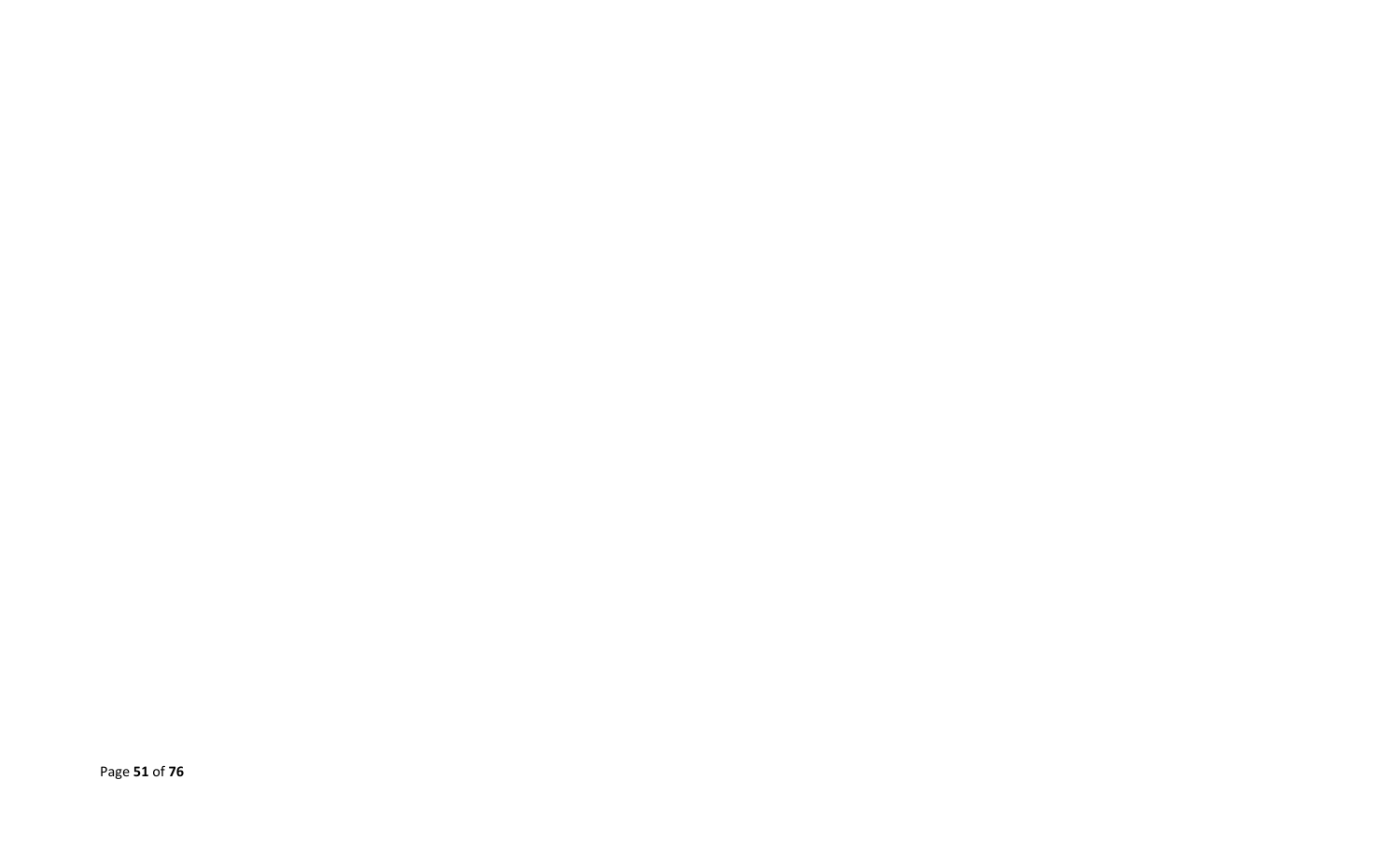#### UTILITIES ONLY

Note: If no "utility fund" existed on the books of account and if no utility was owned and operated by the municipality during the year , please observe instructions of Sheet 2.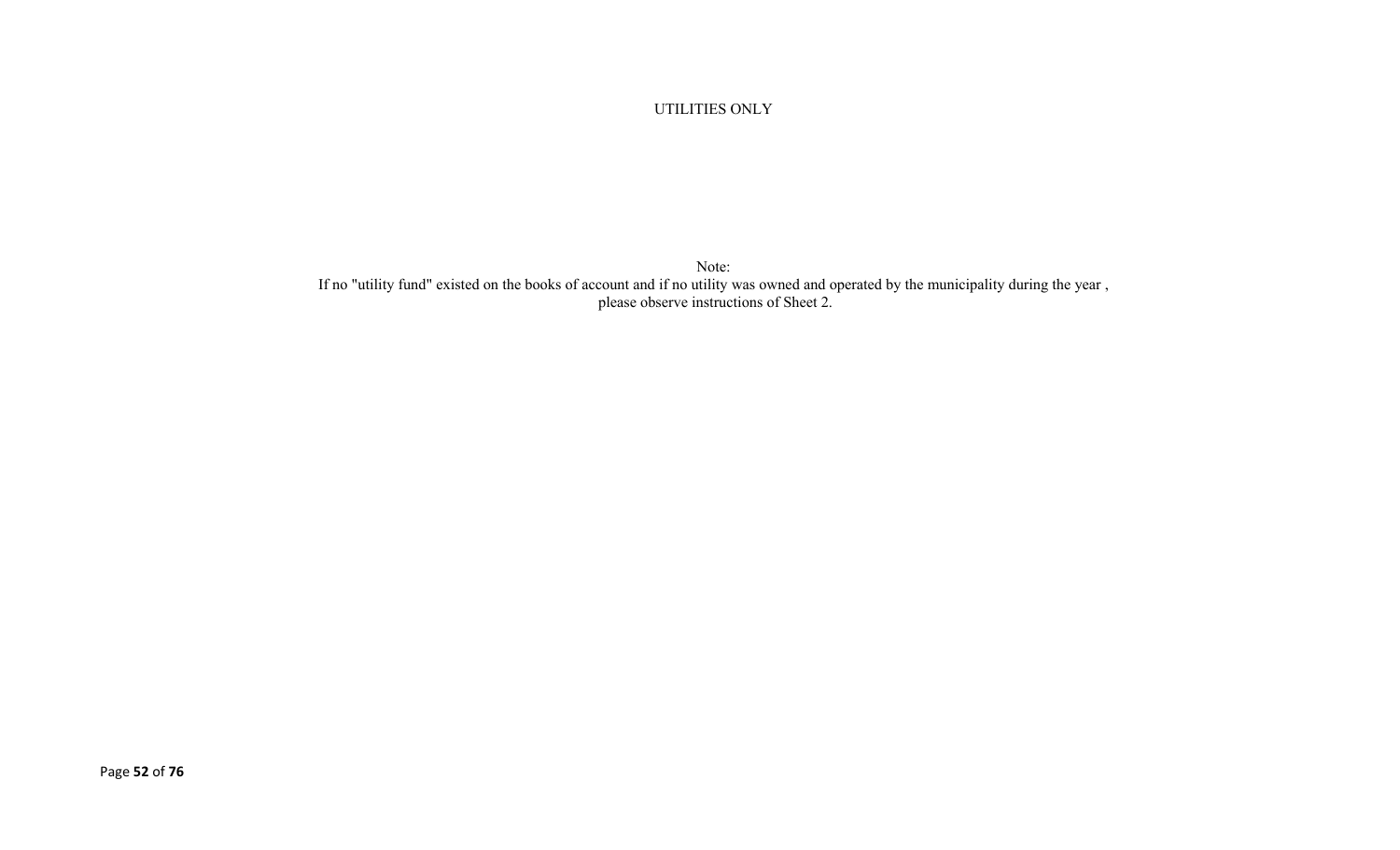#### **Balance Sheet - Utility Operating Fund Assets AS OF DECEMBER 31,**

| Cash:                  |  |
|------------------------|--|
| Investments:           |  |
| Accounts Receivable:   |  |
| Interfunds Receivable: |  |
| Deferred Charges       |  |
|                        |  |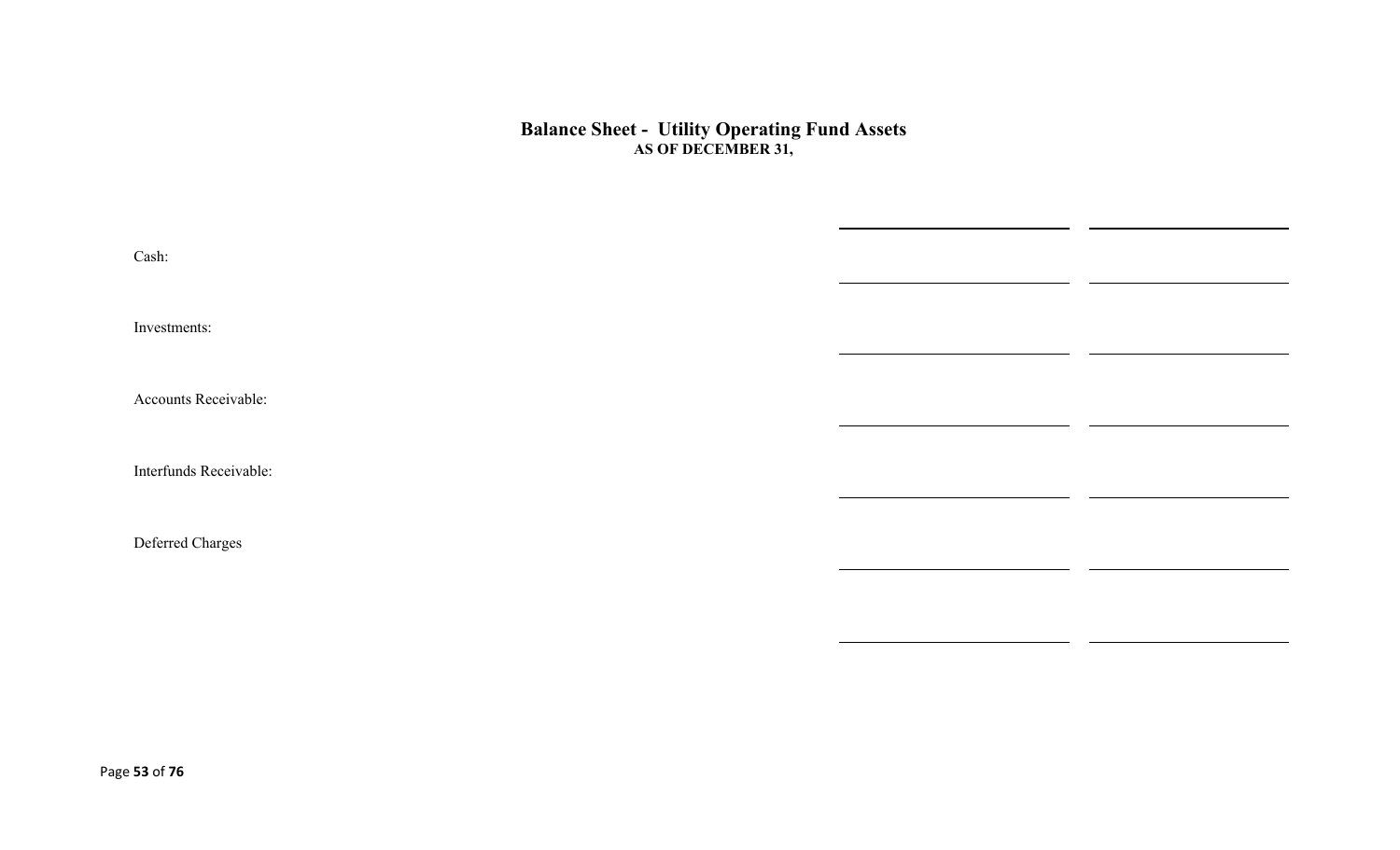#### **Balance Sheet - Utility Operating Fund Liabilities, Reserves & Fund Balance AS OF DECEMBER 31,**

Liabilities:

Fund Balance: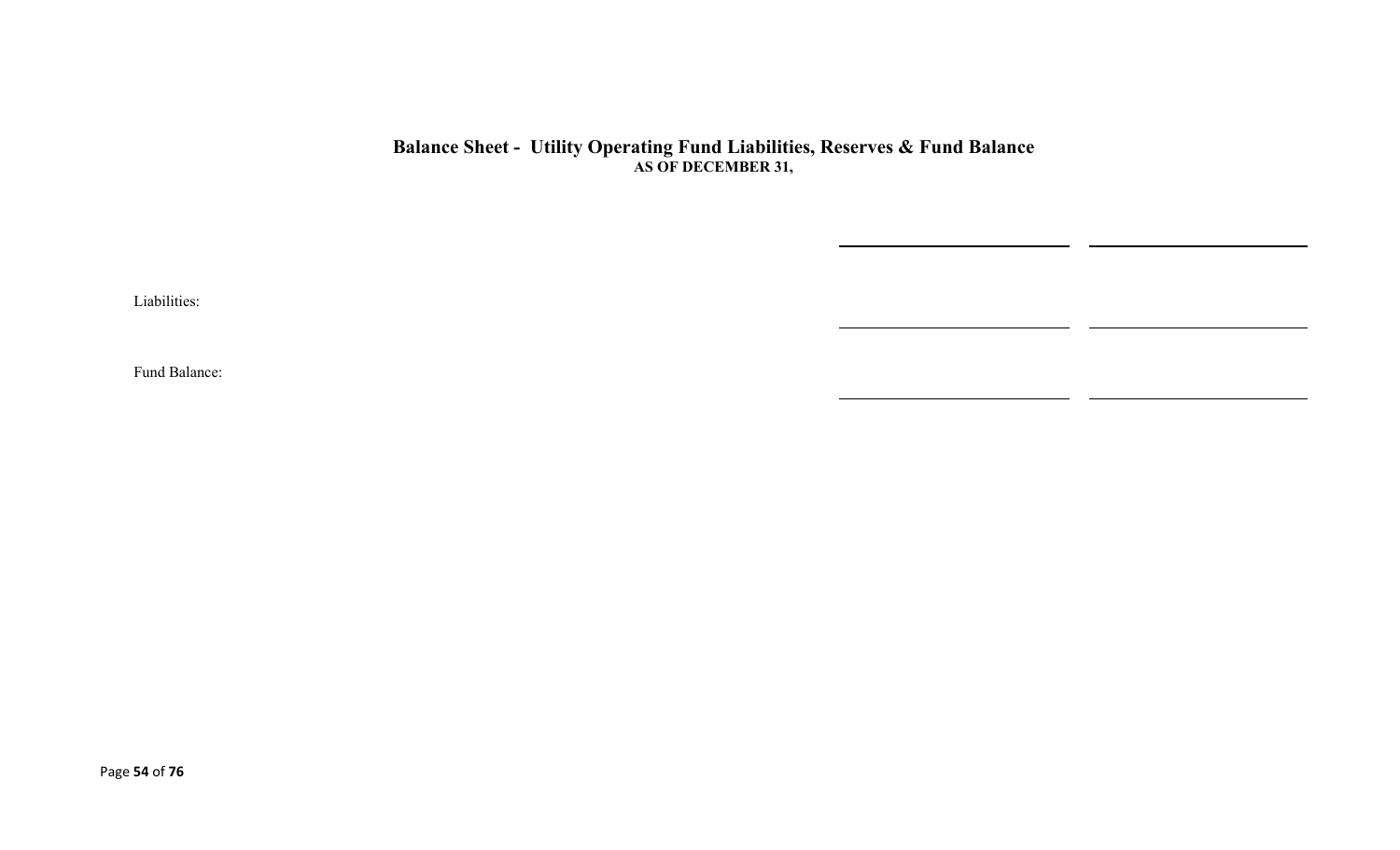#### **Balance Sheet - Utility Capital Fund Assets AS OF DECEMBER 31,**

 $\overline{\phantom{0}}$ 

Cash:

Accounts Receivable: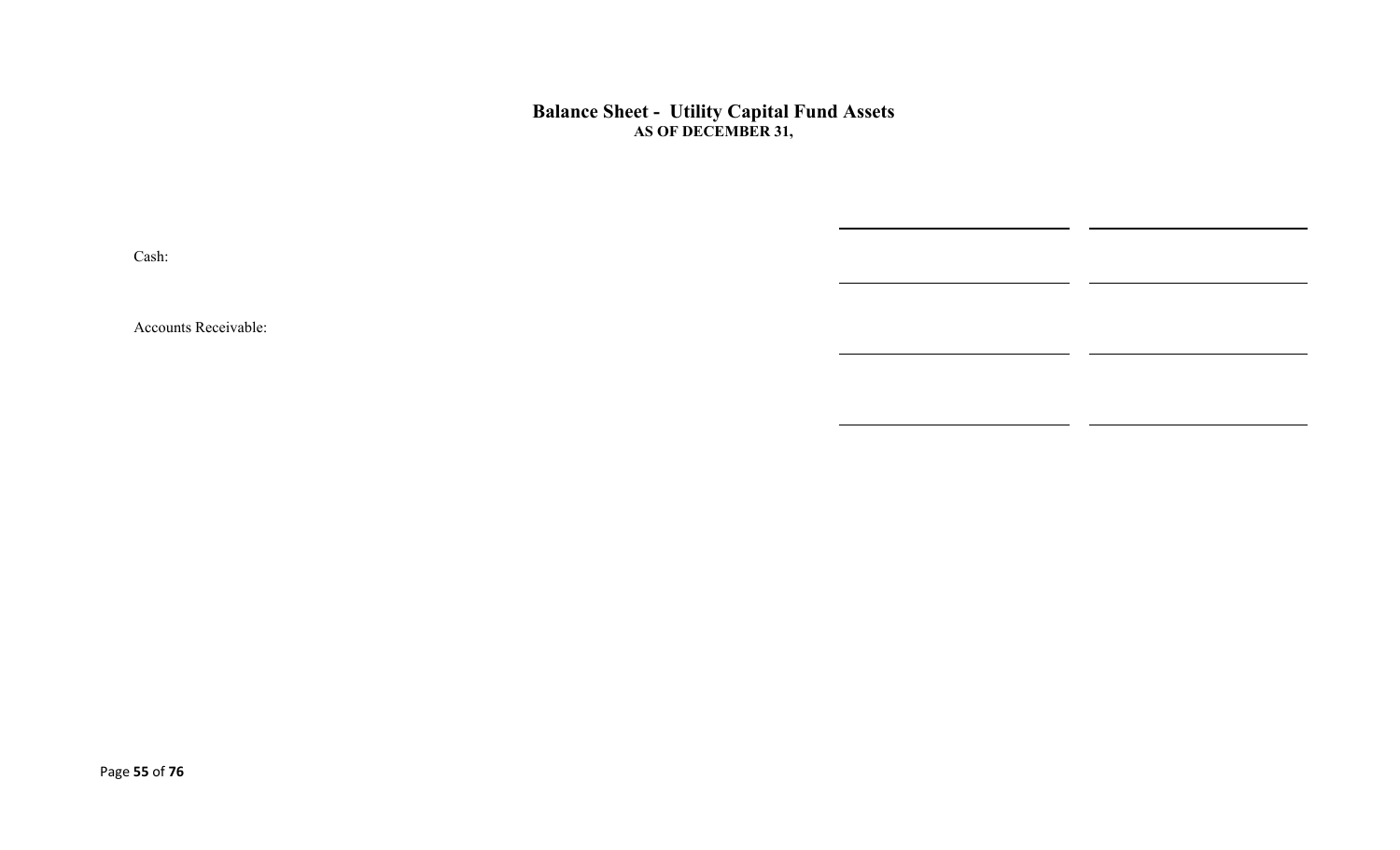### **Balance Sheet - Utility Capital Fund Liabilities, Reserves & Fund Balance AS OF DECEMBER 31,**

 $\overline{\phantom{0}}$ 

Liabilities:

Fund Balance: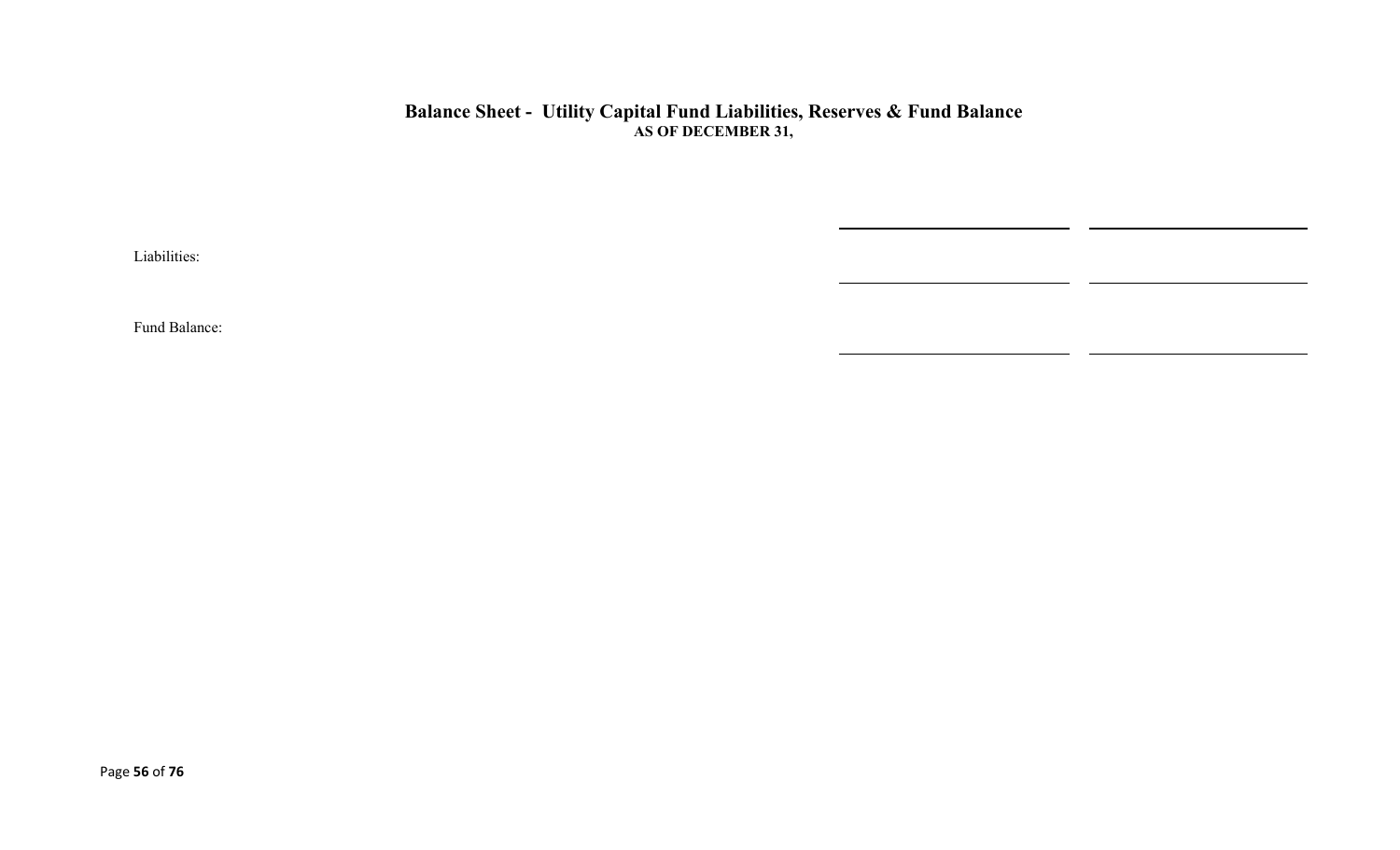**Balance Sheet - Utility Assessment Fund AS OF DECEMBER 31,** 

Assets:

Liabilities and Reserves:

Liabilities, Reserves, and Fund Balance: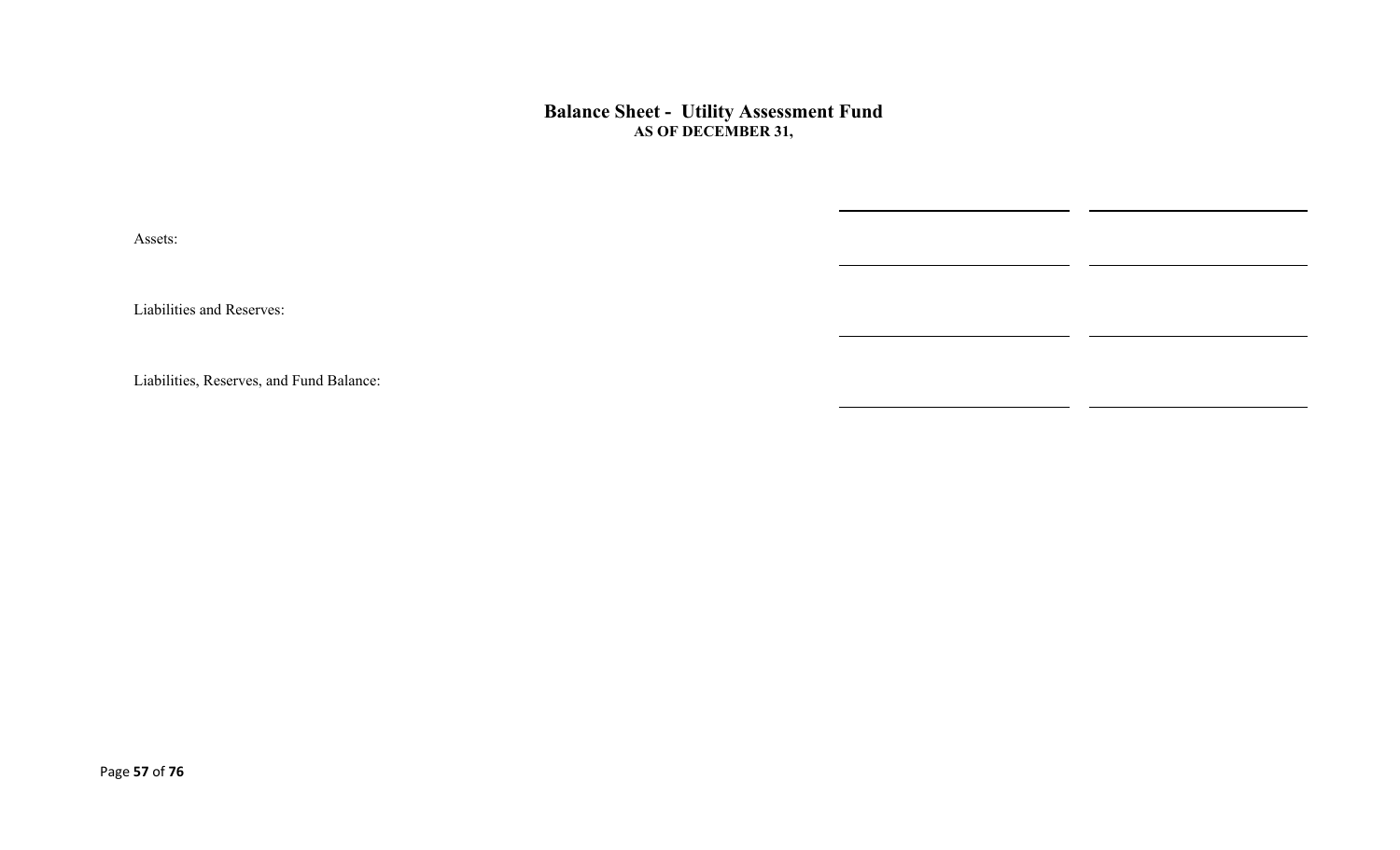### **Analysis of Utility Assessment Trust Cash and Investments Pledged to Liabilities and Surplus**

|                                                                 | <b>Audit Balance</b> | Receipts                 |                         |       |               |                  |
|-----------------------------------------------------------------|----------------------|--------------------------|-------------------------|-------|---------------|------------------|
| Title of Liability to which Cash and Investments are<br>Pledged | Dec. 31,             | Assessments and<br>Liens | <b>Operating Budget</b> | Other | Disbursements | Balance Dec. 31, |
| Assessment Serial Bond Issues:                                  |                      |                          |                         |       |               |                  |
|                                                                 |                      |                          |                         |       |               |                  |
| <b>Assessment Bond Anticipation Notes</b>                       |                      |                          |                         |       |               |                  |
|                                                                 |                      |                          |                         |       |               |                  |
| Other Liabilities                                               |                      |                          |                         |       |               |                  |
|                                                                 |                      |                          |                         |       |               |                  |
| <b>Trust Surplus</b>                                            |                      |                          |                         |       |               |                  |
|                                                                 |                      |                          |                         |       |               |                  |
| Less Assets "Unfinanced"                                        |                      |                          |                         |       |               |                  |
|                                                                 |                      |                          |                         |       |               |                  |
| Total                                                           |                      |                          |                         |       |               |                  |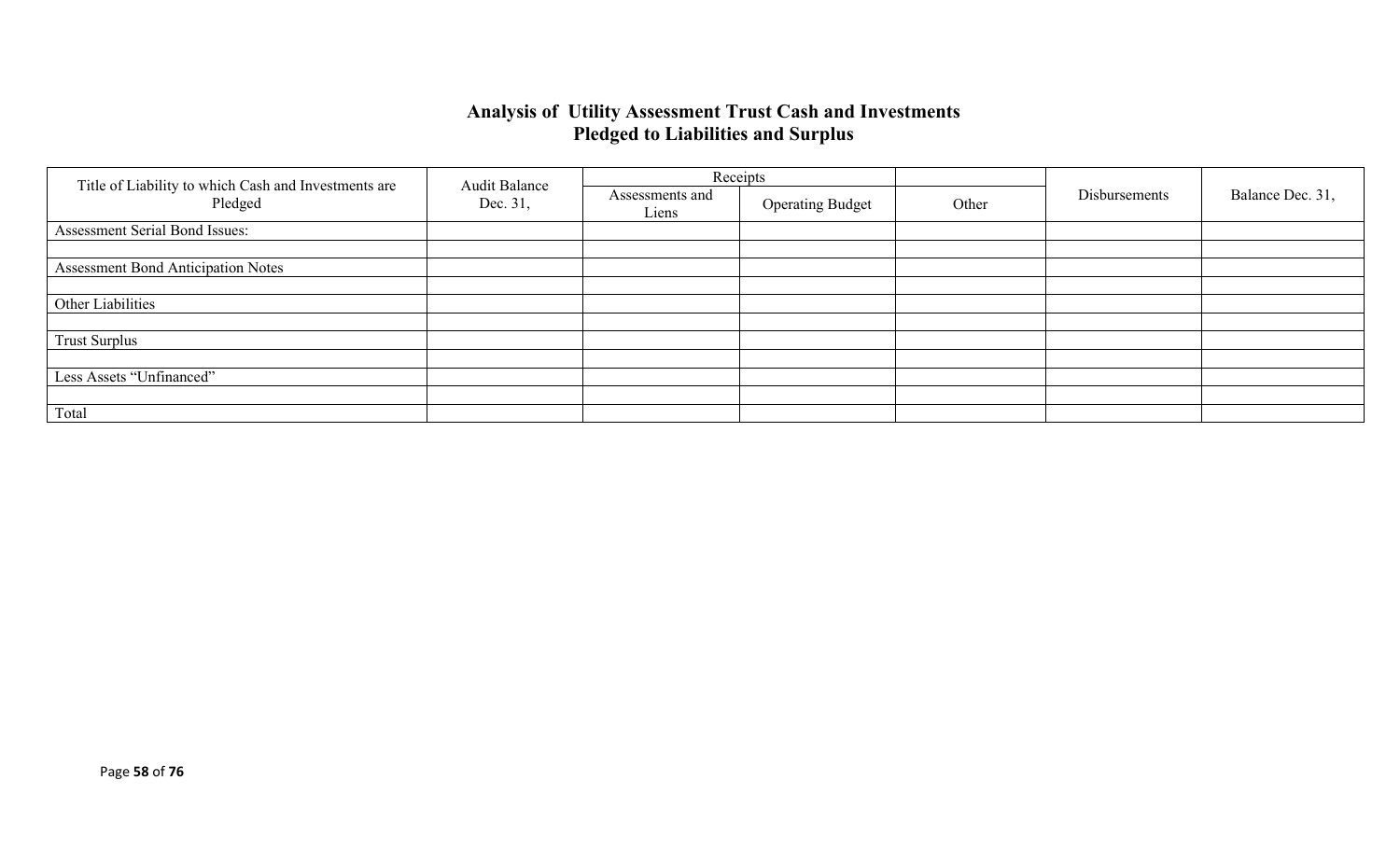### **Schedule of Utility Budget - Budget Revenues**

| Source                                                          | Budget | Received in Cash | <b>Excess or Deficit</b> |
|-----------------------------------------------------------------|--------|------------------|--------------------------|
| <b>Operating Surplus Anticipated</b>                            |        |                  |                          |
| Operating Surplus Anticipated with Consent of Director of Local |        |                  |                          |
| Govt. Services                                                  |        |                  |                          |
| Rents                                                           |        |                  |                          |
| Miscellaneous Revenue Anticipated                               |        |                  |                          |
| Miscellaneous                                                   |        |                  |                          |
|                                                                 |        |                  |                          |
| Added by N.J.S.A. 40A:4-87: (List)                              |        |                  |                          |
|                                                                 |        |                  |                          |
| Subtotal Additional Miscellaneous Revenues                      |        |                  |                          |
| Subtotal                                                        |        |                  |                          |
| Deficit (General Budget)                                        |        |                  |                          |
|                                                                 |        |                  |                          |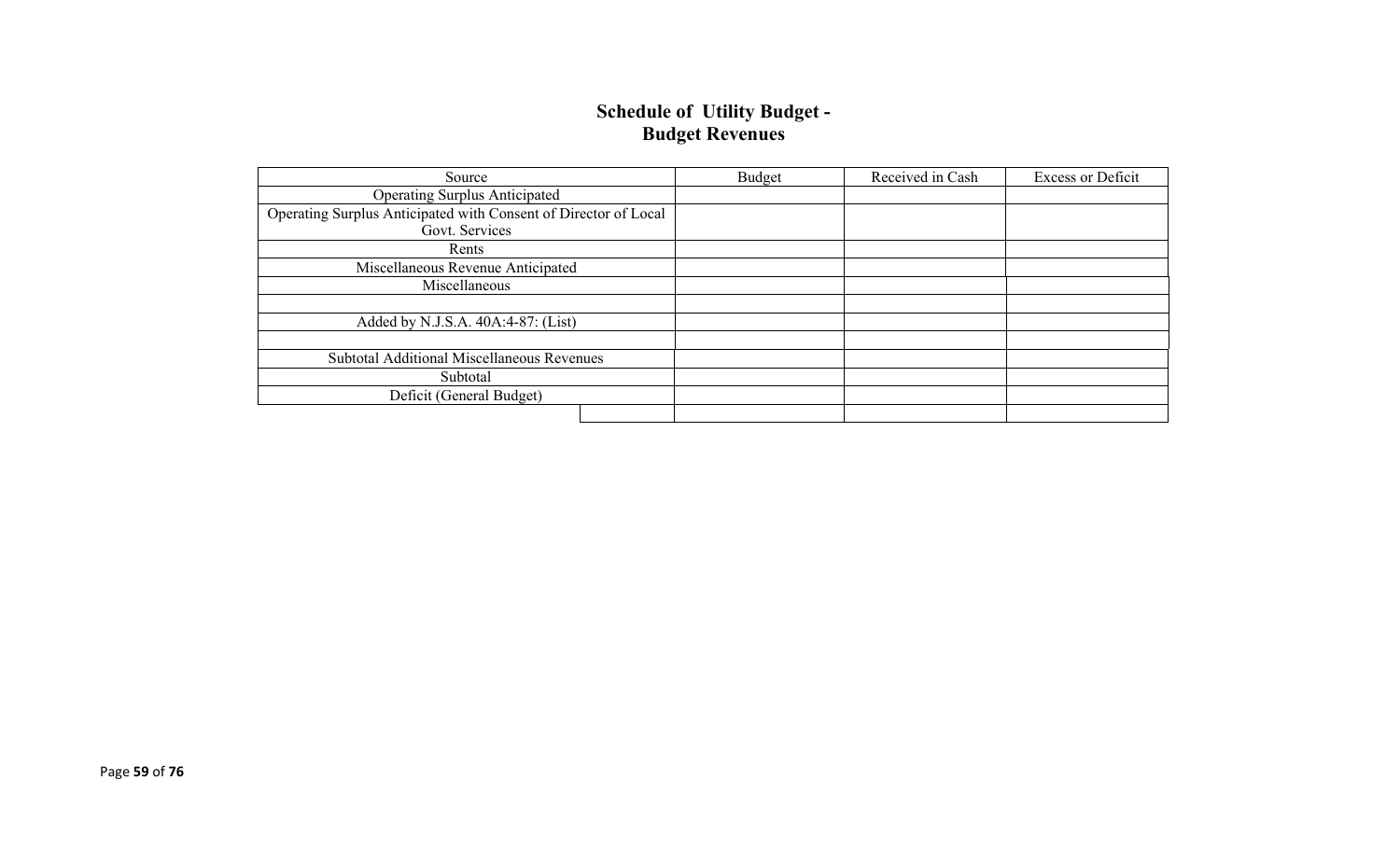# **Statement of Budget Appropriations**

| Appropriations                          |  |
|-----------------------------------------|--|
|                                         |  |
| <b>Total Appropriations</b>             |  |
| Add: Overexpenditures                   |  |
|                                         |  |
| Total Overexpenditures                  |  |
| Total Appropriations & Overexpenditures |  |
| <b>Deduct Expenditures</b>              |  |
|                                         |  |
| Surplus                                 |  |
|                                         |  |
| <b>Total Surplus</b>                    |  |
| Total Expenditure & Surplus             |  |
| Unexpended Balance Cancelled            |  |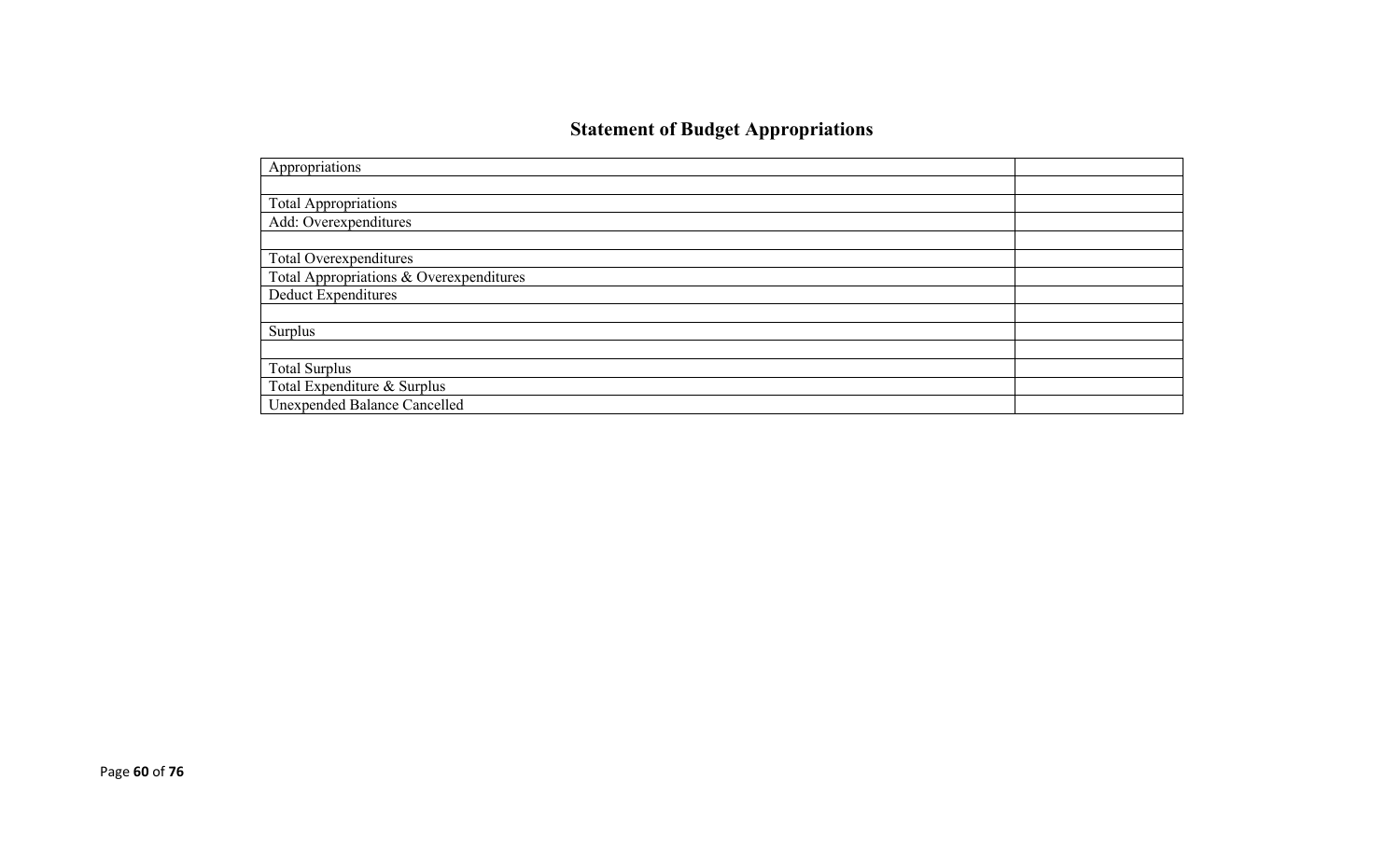## **Statement of Operation Utility**

NOTE: Section 1 of this sheet is required to be filled out ONLY IF the budget year Utility Budget contained either an item of revenue "Deficit (General Budget)" or an item of appropriation "Surplus (General Budget)"

Section 2 should be filled out in every case.

| <b>Section 1:</b>                                                                          |  |
|--------------------------------------------------------------------------------------------|--|
| Revenue Realized                                                                           |  |
| Miscellaneous Revenue Not Anticipated                                                      |  |
| <b>Appropriation Reserves Canceled</b>                                                     |  |
|                                                                                            |  |
|                                                                                            |  |
| <b>Total Revenue Realized</b>                                                              |  |
| Expenditures                                                                               |  |
| <b>Expended Without Appropriation</b>                                                      |  |
| Cash Refund of Prior Year's Revenue                                                        |  |
| Overexpenditure of Appropriation Reserves                                                  |  |
| <b>Total Expenditures</b>                                                                  |  |
| Less: Deferred Charges Included in Above "Total Expenditures"                              |  |
| Total Expenditures - As Adjusted                                                           |  |
|                                                                                            |  |
| Excess                                                                                     |  |
| Balance of "Results of 2017 Operation"                                                     |  |
| Remainder= ("Excess in Operations")                                                        |  |
| Deficit                                                                                    |  |
| Balance of "Results of 2017 Operation" Remainder= ("Operating Deficit - to Trial Balance") |  |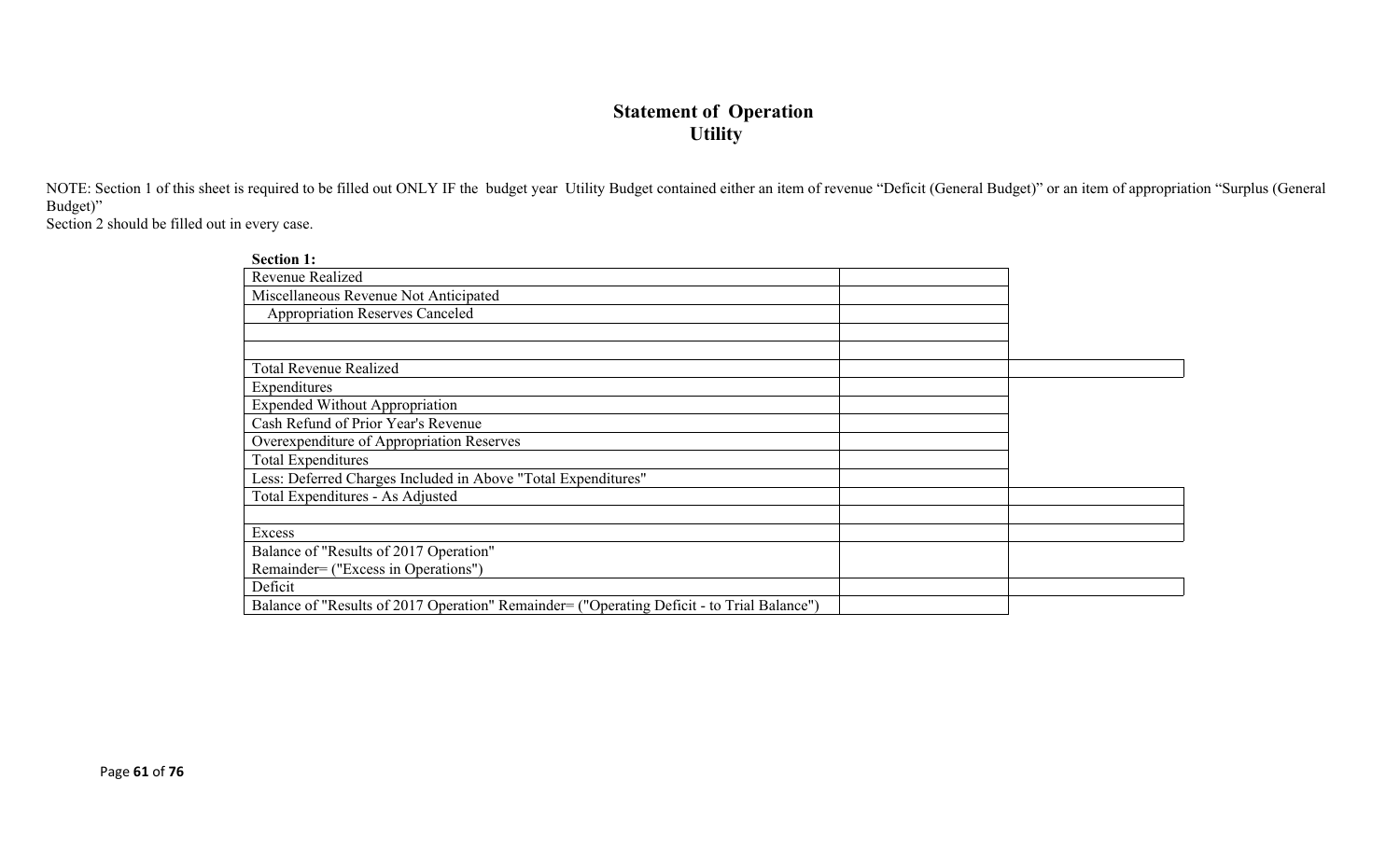#### **Section 2:**

The following Item of Appropriation Reserves Canceled in Is Due to the Current Fund TO THE EXTENT OF the amount Received and Due from the General Budget of for an Anticipated Deficit in the Utility for:

| <b>Appropriation Reserves Canceled in</b>                                                  |  |
|--------------------------------------------------------------------------------------------|--|
| Less: Anticipated Deficit in Budget - Amount Received and Due from Current Fund - If none, |  |
| check "None" $\Box$                                                                        |  |
| *Excess (Revenue Realized)                                                                 |  |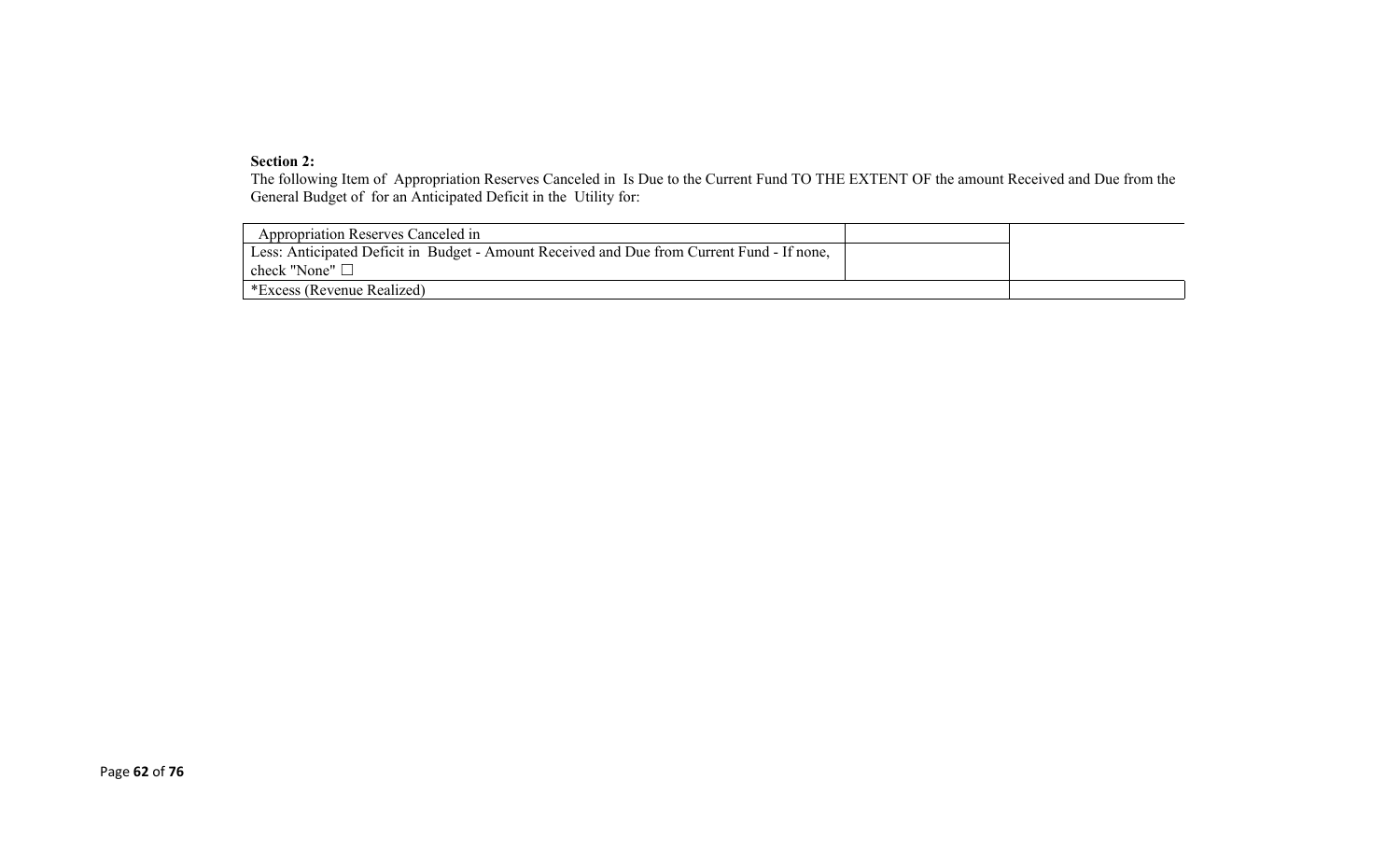# **Results of Operations – Utility**

|                                                 | Debit | Credit |
|-------------------------------------------------|-------|--------|
|                                                 |       |        |
| <b>Operating Excess</b>                         |       |        |
| <b>Operating Deficit</b>                        |       |        |
| <b>Total Results of Current Year Operations</b> |       |        |

# **Operating Surplus– Utility**

|                                   | Debit | Credit |
|-----------------------------------|-------|--------|
|                                   |       |        |
| Balance I<br>$\sim$<br>December 3 |       |        |
| <b>Total Operating Surplus</b>    |       |        |

## **Analysis of Balance December 31, (From Utility – Trial Balance)**

| Cash                                                     |  |  |
|----------------------------------------------------------|--|--|
| Investments                                              |  |  |
| Interfund Accounts Receivable                            |  |  |
| Subtotal                                                 |  |  |
| Deduct Cash Liabilities Marked with "C" on Trial Balance |  |  |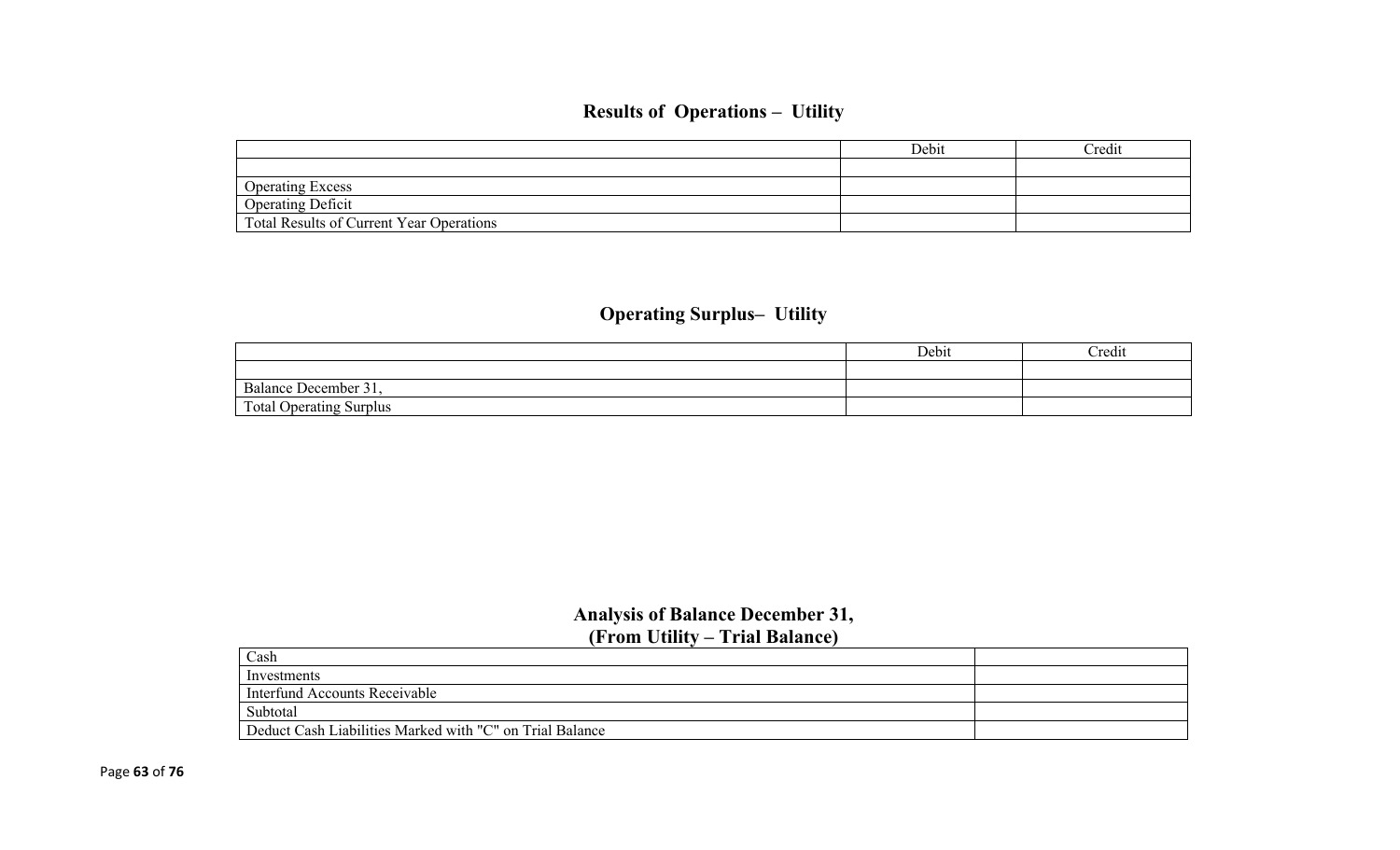| Operating Surplus Cash or (Deficit in Operating Surplus Cash) |  |
|---------------------------------------------------------------|--|
| Other Assets Pledged to Operating Surplus*                    |  |
| Deferred Charges #                                            |  |
| Operating Deficit #                                           |  |
| <b>Total Other Assets</b>                                     |  |
|                                                               |  |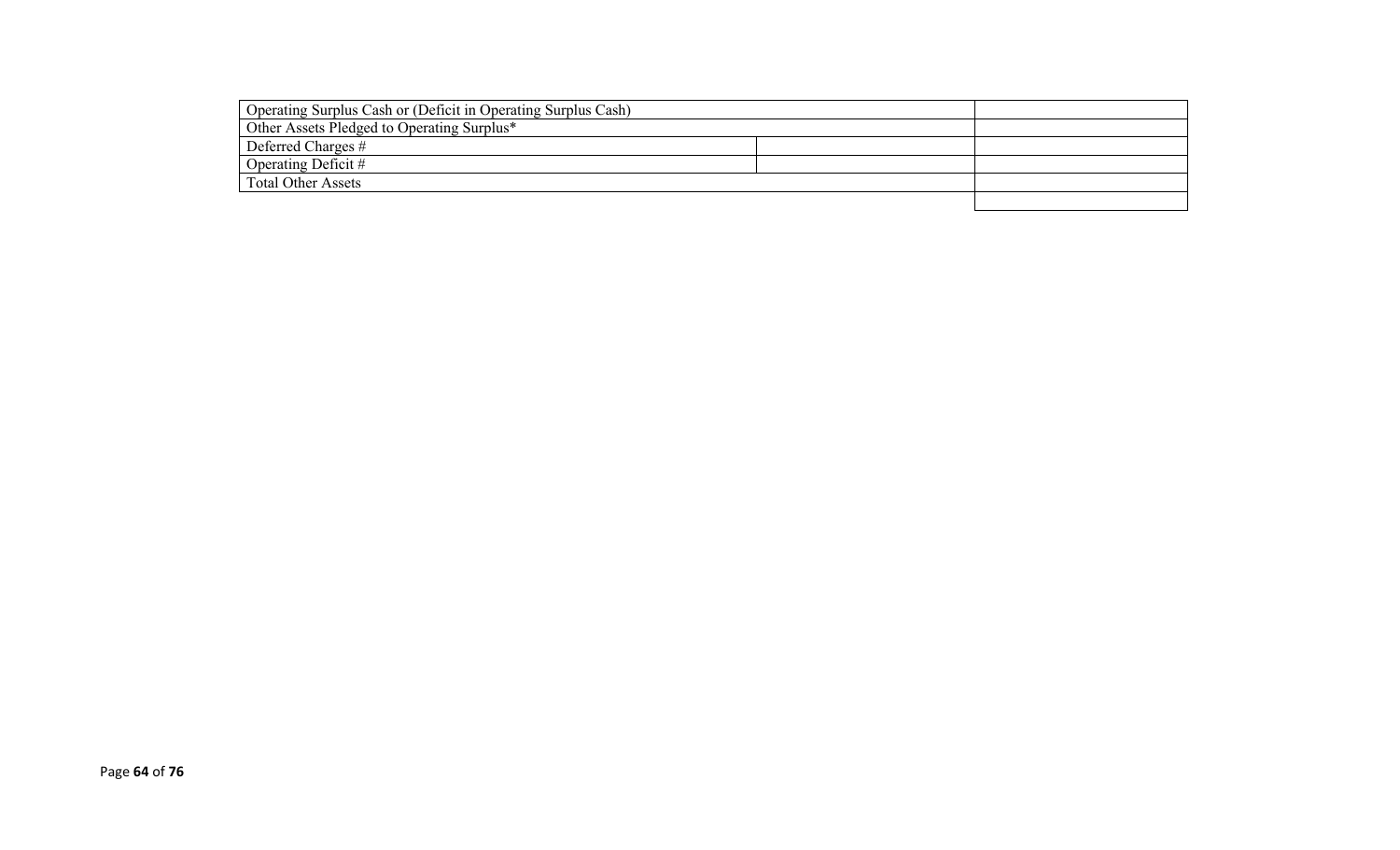# **Schedule of Utility Accounts Receivable**

| Balance December 31,                                                                       |                                  |  |
|--------------------------------------------------------------------------------------------|----------------------------------|--|
| Increased by:<br>Rents Levied                                                              |                                  |  |
| Decreased by:<br>Collections<br>Overpayments applied<br>Transfer to Utility Lien<br>Other  |                                  |  |
| Balance December 31,                                                                       |                                  |  |
|                                                                                            | <b>Schedule of Utility Liens</b> |  |
| Balance December 31,                                                                       |                                  |  |
| Increased by:<br><b>Transfers from Accounts Receivable</b><br>Penalties and Costs<br>Other |                                  |  |
| Decreased by:<br>Collections<br>Other                                                      |                                  |  |
| Balance December 31,                                                                       |                                  |  |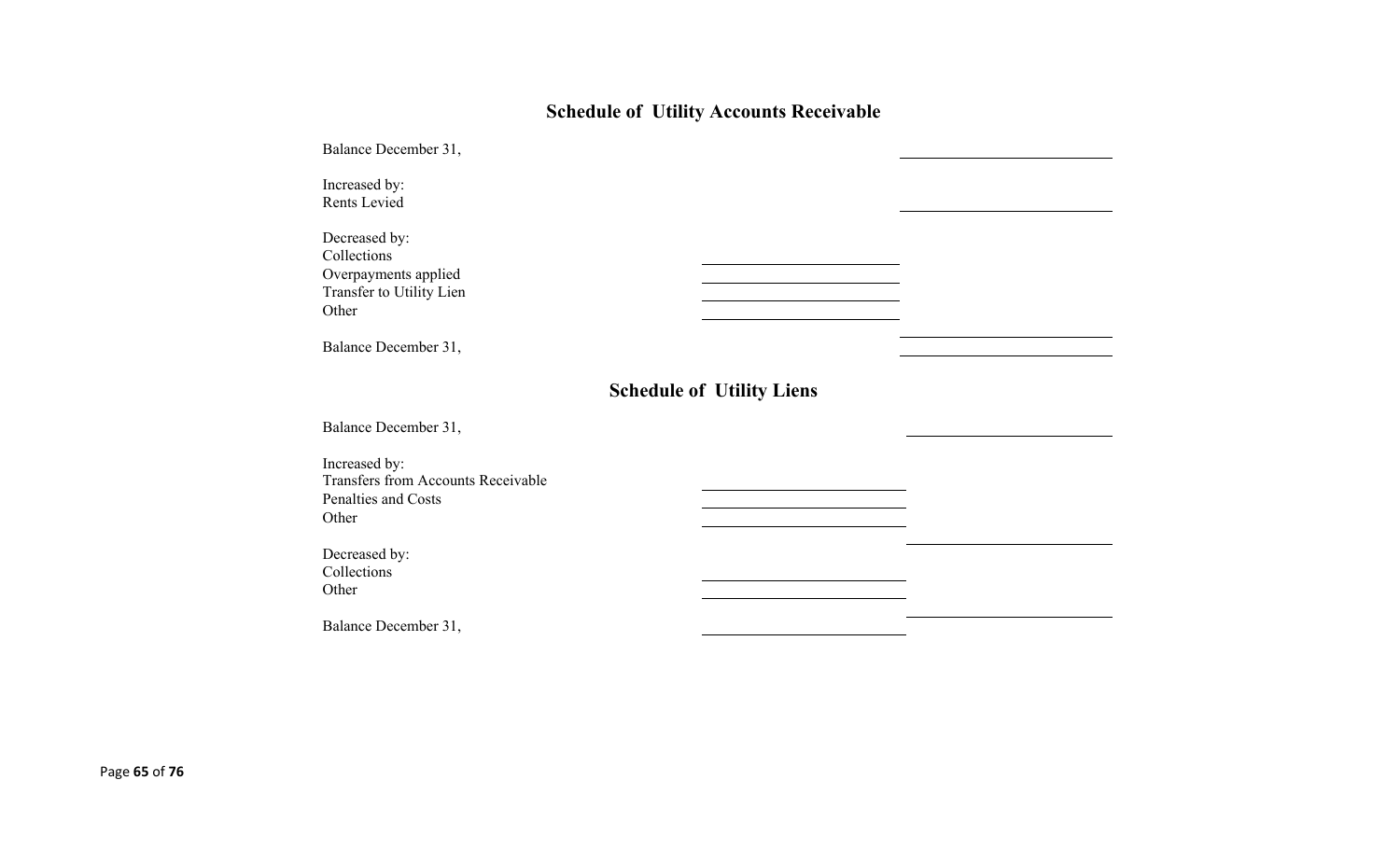### **Deferred Charges - Mandatory Charges Only - Utility Fund**

(Do not include the emergency authorizations pursuant to N.J.S.A. 40A:4-55)

| Caused by              | Amount Dec. 31, per Audit<br>Report | Amount in Budget | <b>Amount Resulting from</b> | Balance as at Dec. 31, |
|------------------------|-------------------------------------|------------------|------------------------------|------------------------|
| <b>Total Operating</b> |                                     |                  |                              |                        |
| Total Capital          |                                     |                  |                              |                        |

\*Do not include items funded or refunded as listed below.

## **Emergency Authorizations Under N.J.S.A. 40A:4-47 Which Have Been Funded or Refunded Under N.J.S.A. 40A:2-3 OR N.J.S.A. 40A:2-51**

| Date        | Purpose       |                                                                  |        | Amount                                |
|-------------|---------------|------------------------------------------------------------------|--------|---------------------------------------|
|             |               | <b>Judgements Entered Against Municipality and Not Satisfied</b> |        |                                       |
| In Favor Of | On Account Of | Date Entered                                                     | Amount | Appropriated for in Budget<br>of Year |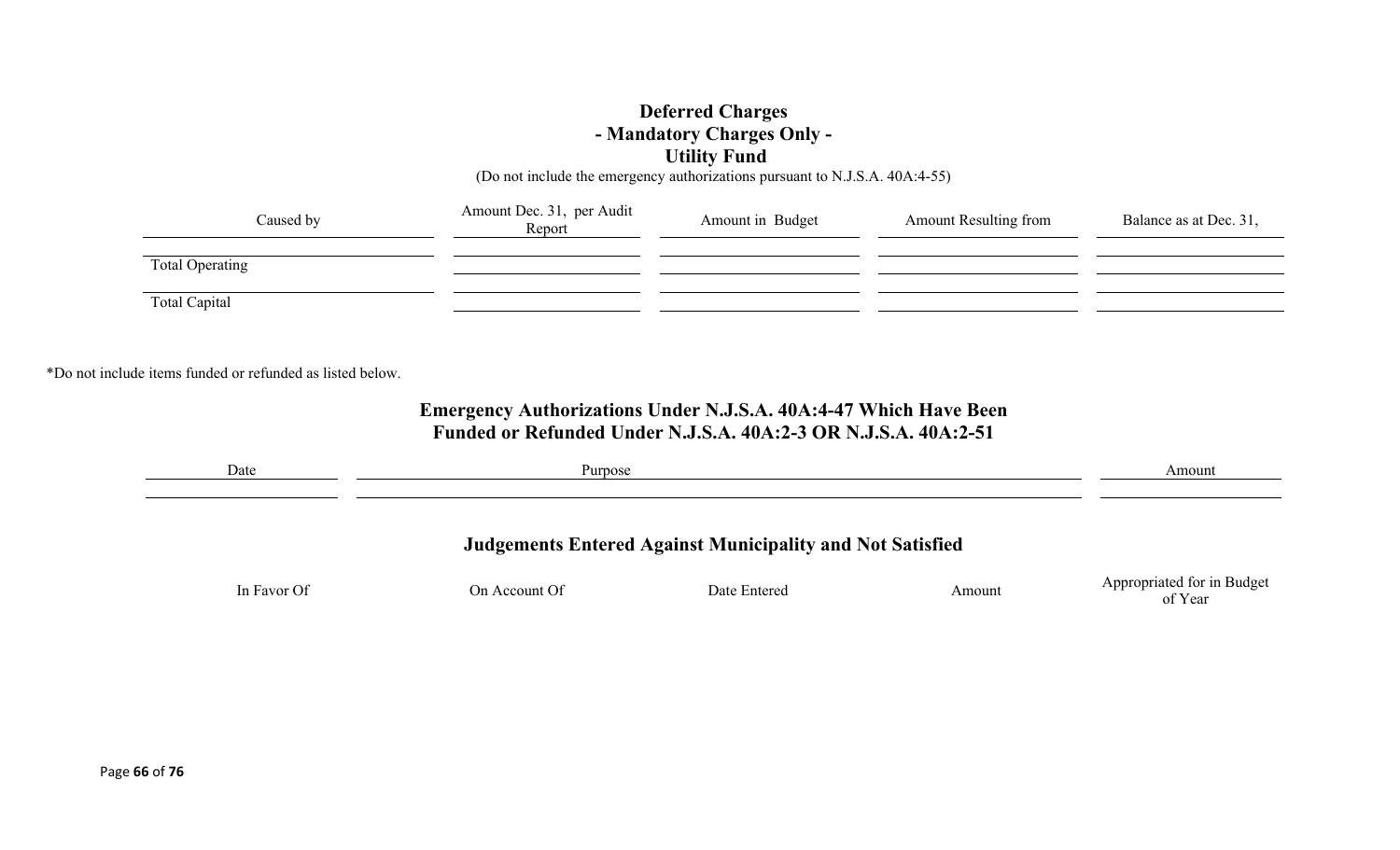#### **Schedule of Bonds Issued and Outstanding and Debt Service for Bonds** UTILITY ASSESSMENT BONDS

|                                           | Debit | Credit | Debt Service |
|-------------------------------------------|-------|--------|--------------|
|                                           |       |        |              |
| Outstanding December 31,                  |       |        |              |
|                                           |       |        |              |
| <b>Bond Maturities – Assessment Bonds</b> |       |        |              |
| Interest on Bonds                         |       |        |              |

# **Utility Capital Bonds**

|                                           | Debit | Credit | Debt Service |
|-------------------------------------------|-------|--------|--------------|
|                                           |       |        |              |
| Outstanding December 31,                  |       |        |              |
|                                           |       |        |              |
| <b>Bond Maturities – Assessment Bonds</b> |       |        |              |
| Interest on Bonds                         |       |        |              |

### **Interest on Bonds – Utility Budget**

| Interest on Bonds (*Items)                       |  |
|--------------------------------------------------|--|
| Less: Interest Accrued to 12/31/ (Trial Balance) |  |
| Subtotal                                         |  |
| Add: Interest to be Accrued as of 12/31/         |  |
| Required Appropriation                           |  |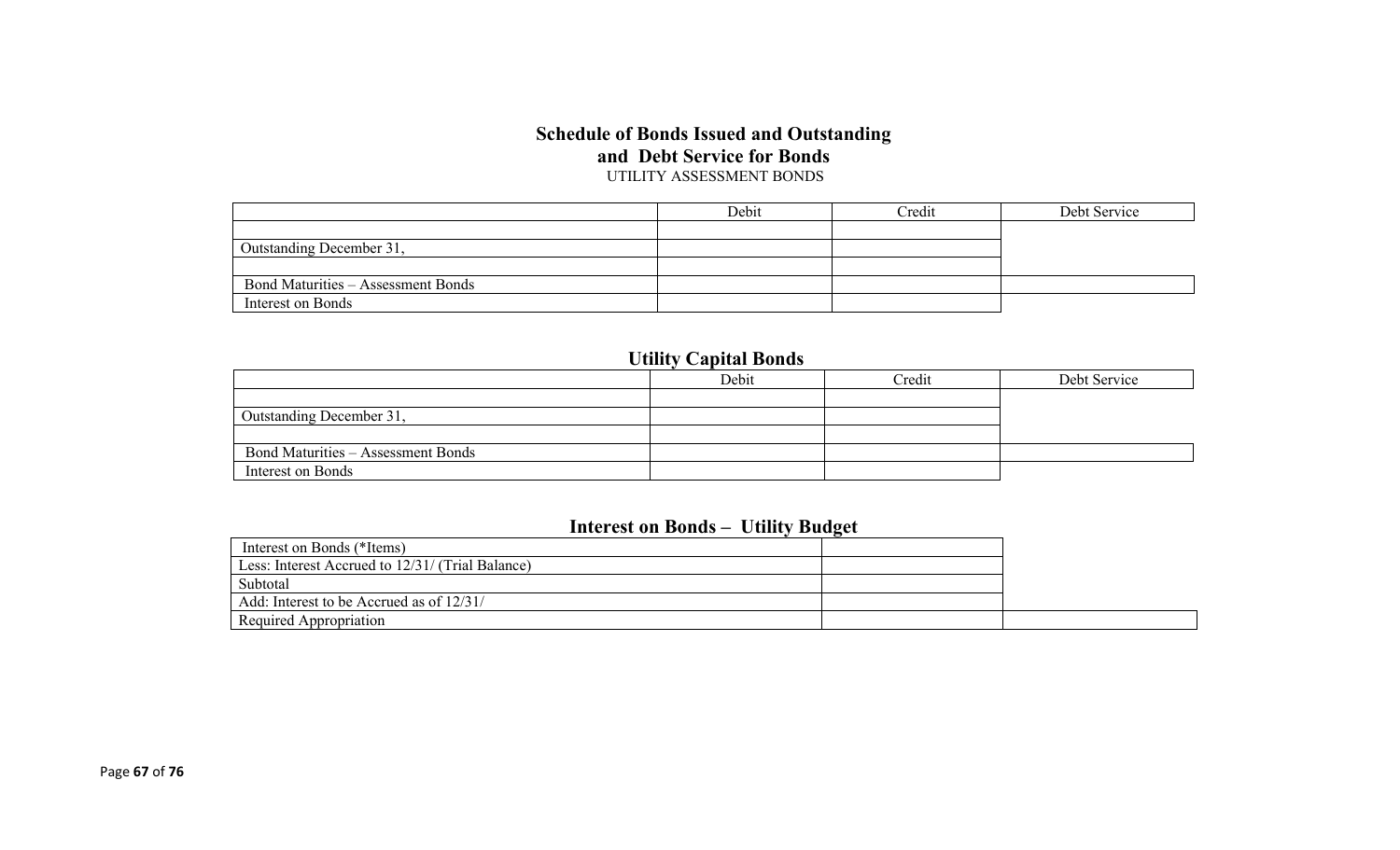# **List of Bonds Issued During**

| . . | <b>Issue</b><br>ш<br>. | . וגנ<br>nous. | Kate<br>+^**<br>nı |
|-----|------------------------|----------------|--------------------|
|     |                        |                |                    |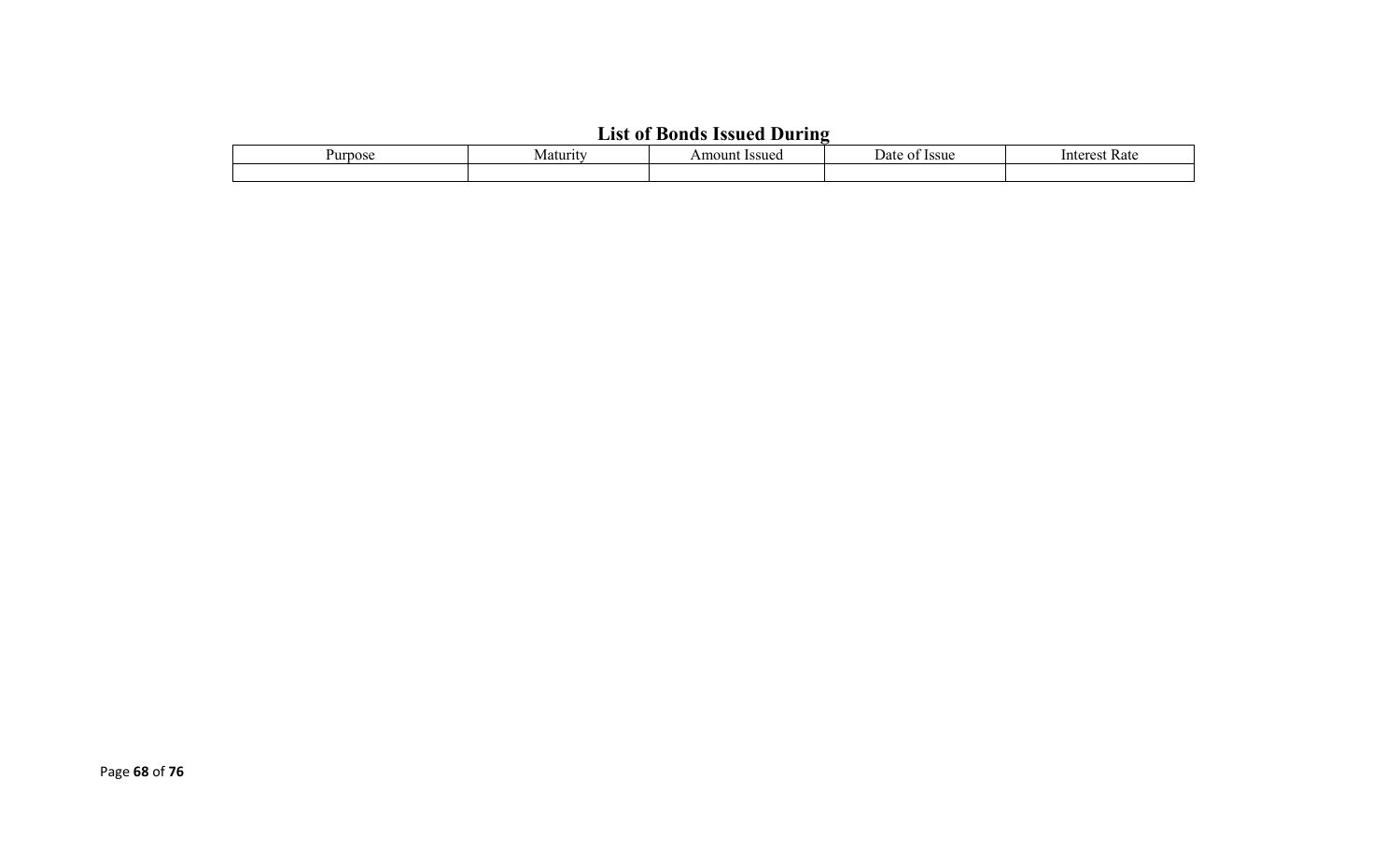#### **Schedule of Loans Issued and Outstanding and Debt Service for Loans** UTILITY LOAN

| Loan | <b>Outstanding</b><br>Januar | Issued | Paid | Other<br><b>Description</b> | $\mathbf{r}$<br>⌒<br>Other Debit | $\bullet$ .<br>Othe<br>Credit | Outstanding<br>December 31. | Loan Matv<br>irities | - Interest or<br>$\sim$ oans |
|------|------------------------------|--------|------|-----------------------------|----------------------------------|-------------------------------|-----------------------------|----------------------|------------------------------|
|      |                              |        |      |                             |                                  |                               |                             |                      |                              |

# **Interest on Loans – Utility Budget**

| Interest on Loans (*Items)                       |  |
|--------------------------------------------------|--|
| Less: Interest Accrued to 12/31/ (Trial Balance) |  |
| Subtotal                                         |  |
| Add: Interest to be Accrued as of 12/31/         |  |
| Required Appropriation                           |  |

# **List of Loans Issued During**

| nos<br>1 I I | .4 otunut<br>$\sim$ | ssue<br>$\Omega$ in | $\alpha$<br>-554c | $\sim$<br>. |
|--------------|---------------------|---------------------|-------------------|-------------|
|              |                     |                     |                   |             |
|              |                     |                     |                   |             |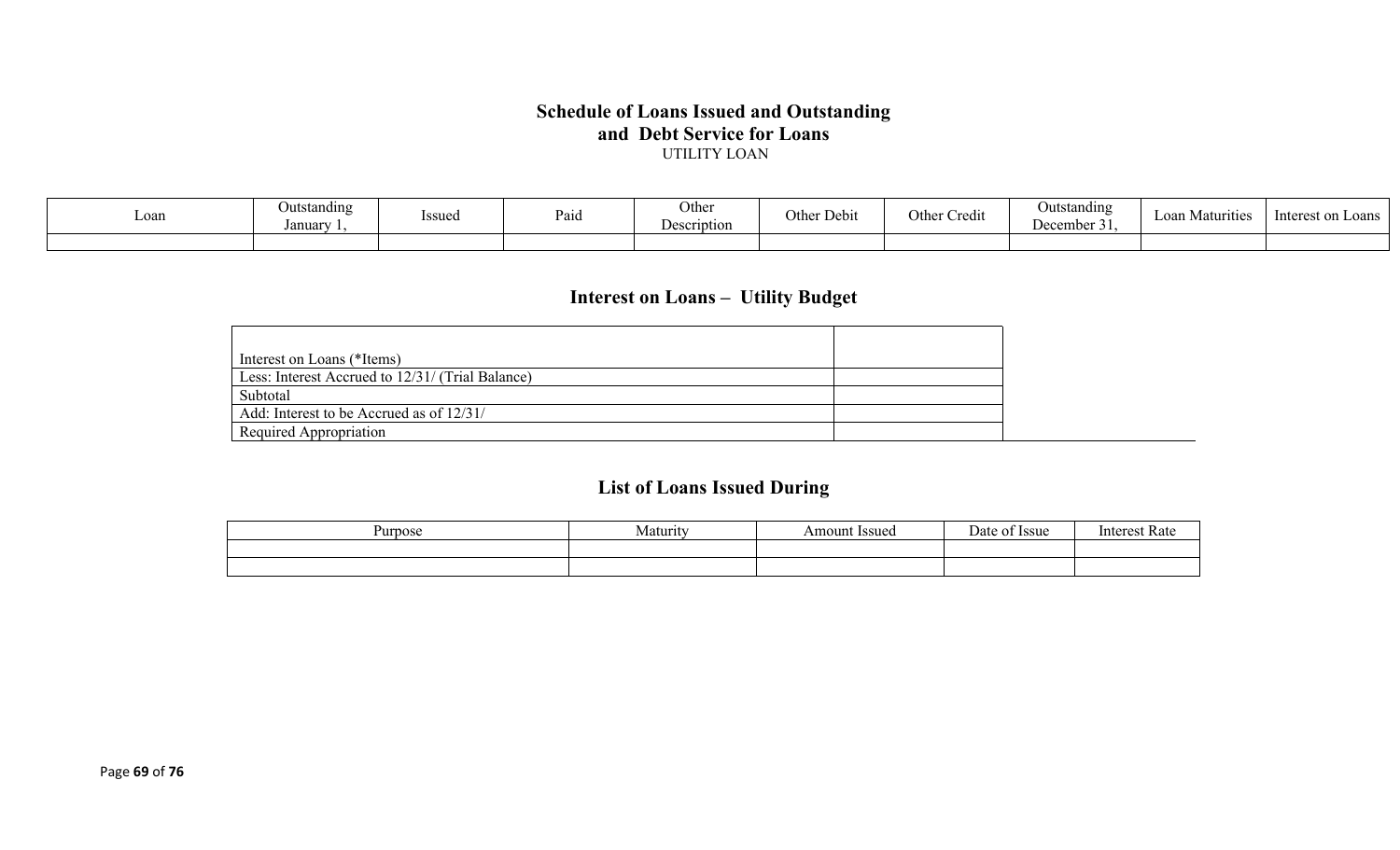### **Debt Service Schedule for Utility Notes (Other than Utility Assessment Notes)**

|                               | Original Amount | Original Date of | Amount of Note                     | Date of  | <b>Budget Requirement</b><br>Rate of |              |             | Date Interest |  |
|-------------------------------|-----------------|------------------|------------------------------------|----------|--------------------------------------|--------------|-------------|---------------|--|
| Title or Purpose of the Issue | Issued          | <i>Issue</i>     | Outstanding Dec.<br>Maturity<br>ັ້ | Interest | For Principal                        | For Interest | Computed to |               |  |
|                               |                 |                  |                                    |          |                                      |              |             |               |  |
|                               |                 |                  |                                    |          |                                      |              |             |               |  |

Important: If there is more than one utility in the municipality, identify each note.

All notes with an original date of issue of or prior require one legal payable installment to be budgeted if it is contemplated that such notes will be renewed in or written intent of permanent financing submitted.

\*\* If interest on note is financed by ordinance, designate same, otherwise an amount must be included in this column.

| INTERST ON NOTES - UTILITY BUDGET                |  |
|--------------------------------------------------|--|
| Interest on Notes                                |  |
| Less: Interest Accrued to 12/31/ (Trial Balance) |  |
| Subtotal                                         |  |
| Add: Interest to be Accrued as of 12/31/         |  |
|                                                  |  |
| Required Appropriation -                         |  |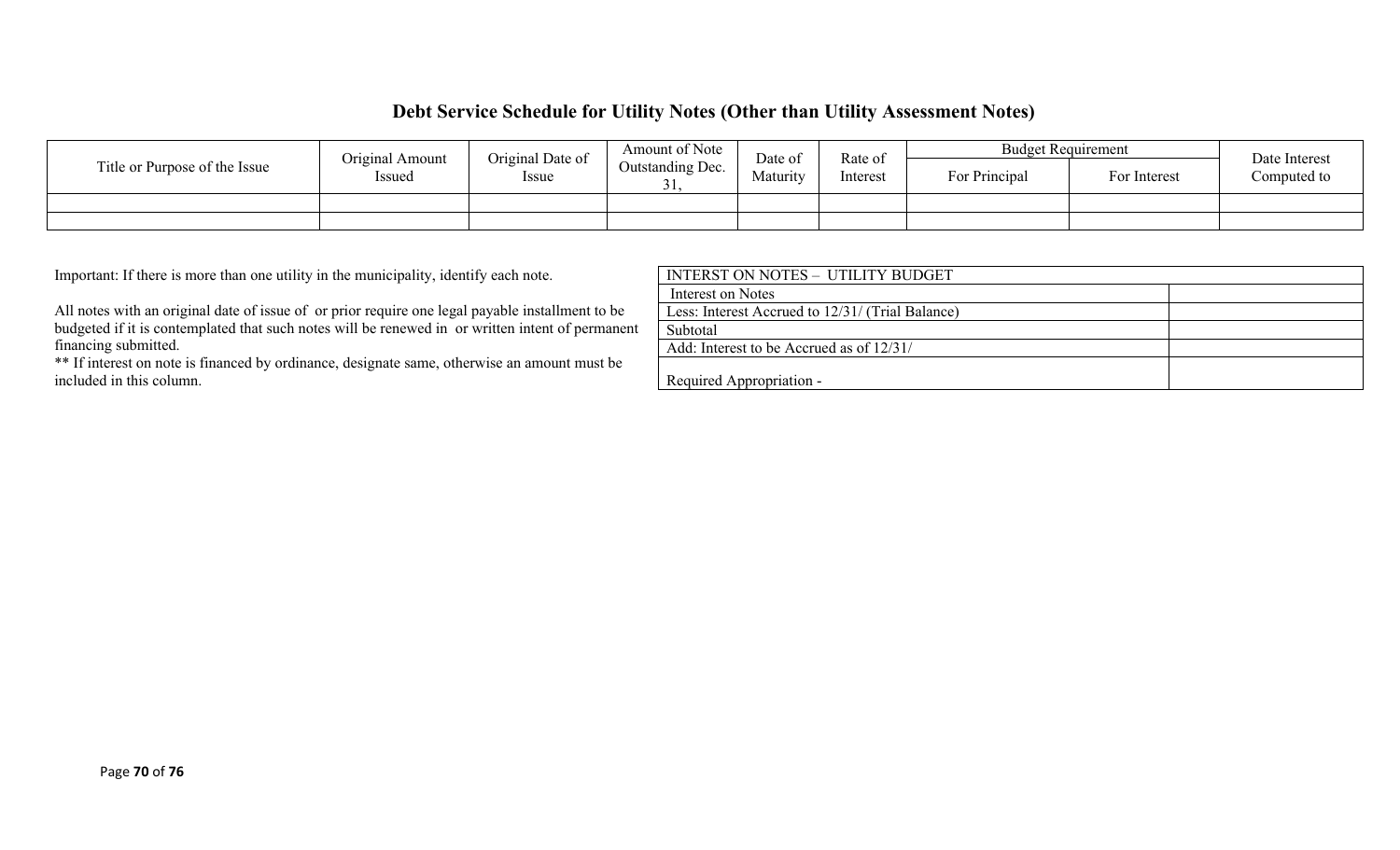### **Debt Service Schedule for Utility Assessment Notes**

|                           | Original Amount | Original Date of | Amount of Note   | Date of  | Rate of  | <b>Budget Requirement</b> |              | <b>Interest Computed</b> |
|---------------------------|-----------------|------------------|------------------|----------|----------|---------------------------|--------------|--------------------------|
| Title or Purpose of Issue | Issued          | Issue            | Outstanding Dec. | Maturity | Interest | For Principal             | For Interest | to (Insert Date)         |
|                           |                 |                  |                  |          |          |                           |              |                          |
|                           |                 |                  |                  |          |          |                           |              |                          |

Important: If there is more than one utility in the municipality, identify each note.

Utility Assessment Notes with an original date of issue of December 31, or prior require one legally payable installment to be budgeted in the Dedicated Utility Assessment Budget if it is contemplated that such notes will be renewed in or written intent of permanent financing submitted with statement.

\*\* Interest on Utility Assessment Notes must be included in the Utility Budget appropriation "Interest on Notes".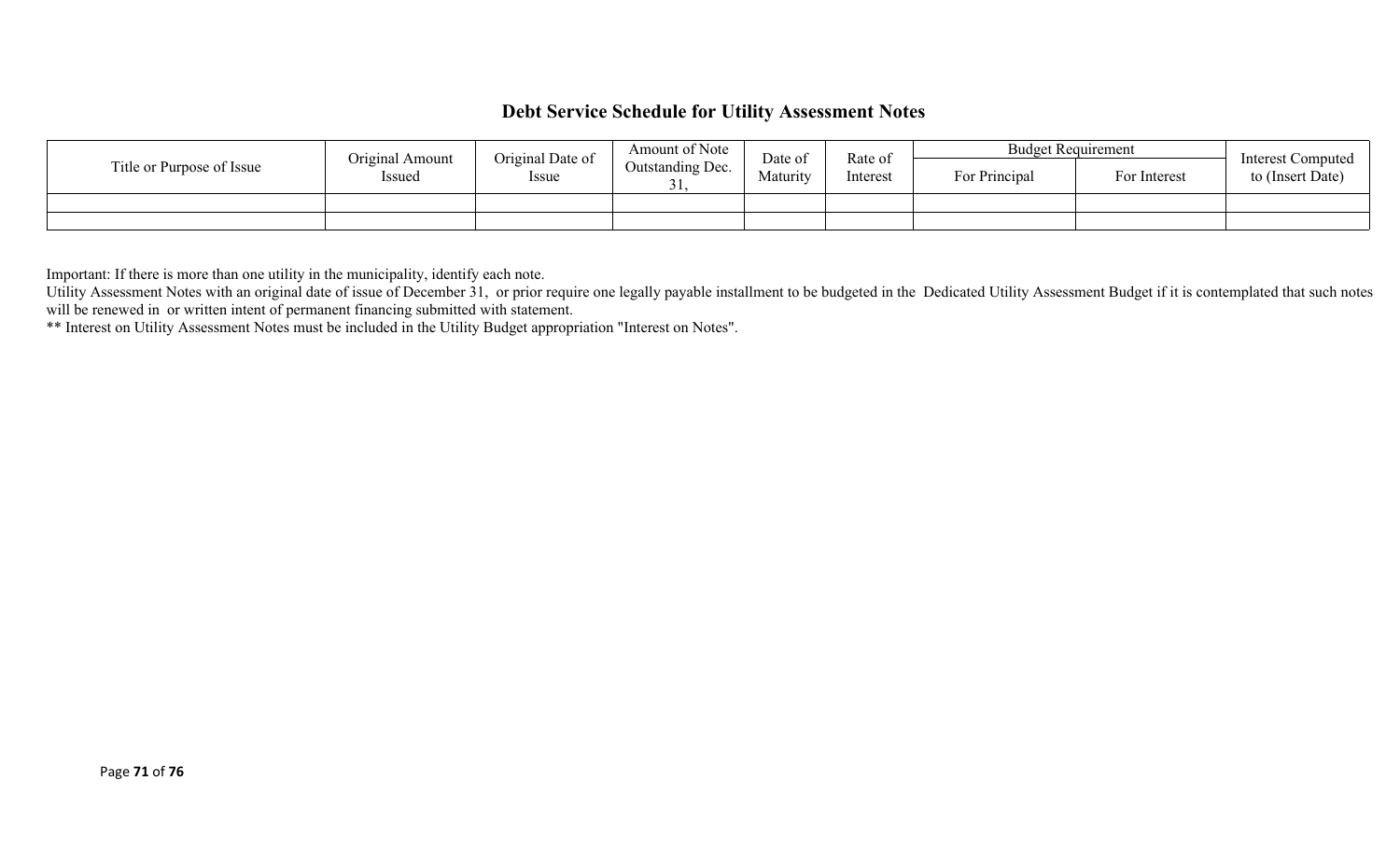# **Schedule of Capital Lease Program Obligations**

|                                              | Amount of Obligation | <b>Budget Requirement</b> |                   |  |
|----------------------------------------------|----------------------|---------------------------|-------------------|--|
| Purpose                                      | Outstanding Dec. 31, | For Principal             | For Interest/Fees |  |
| Leases approved by LFB after July 1, 2007    |                      |                           |                   |  |
|                                              |                      |                           |                   |  |
| Subtotal                                     |                      |                           |                   |  |
| Leases approved by LFB prior to July 1, 2007 |                      |                           |                   |  |
|                                              |                      |                           |                   |  |
|                                              |                      |                           |                   |  |
| Subtotal                                     |                      |                           |                   |  |
| Total                                        |                      |                           |                   |  |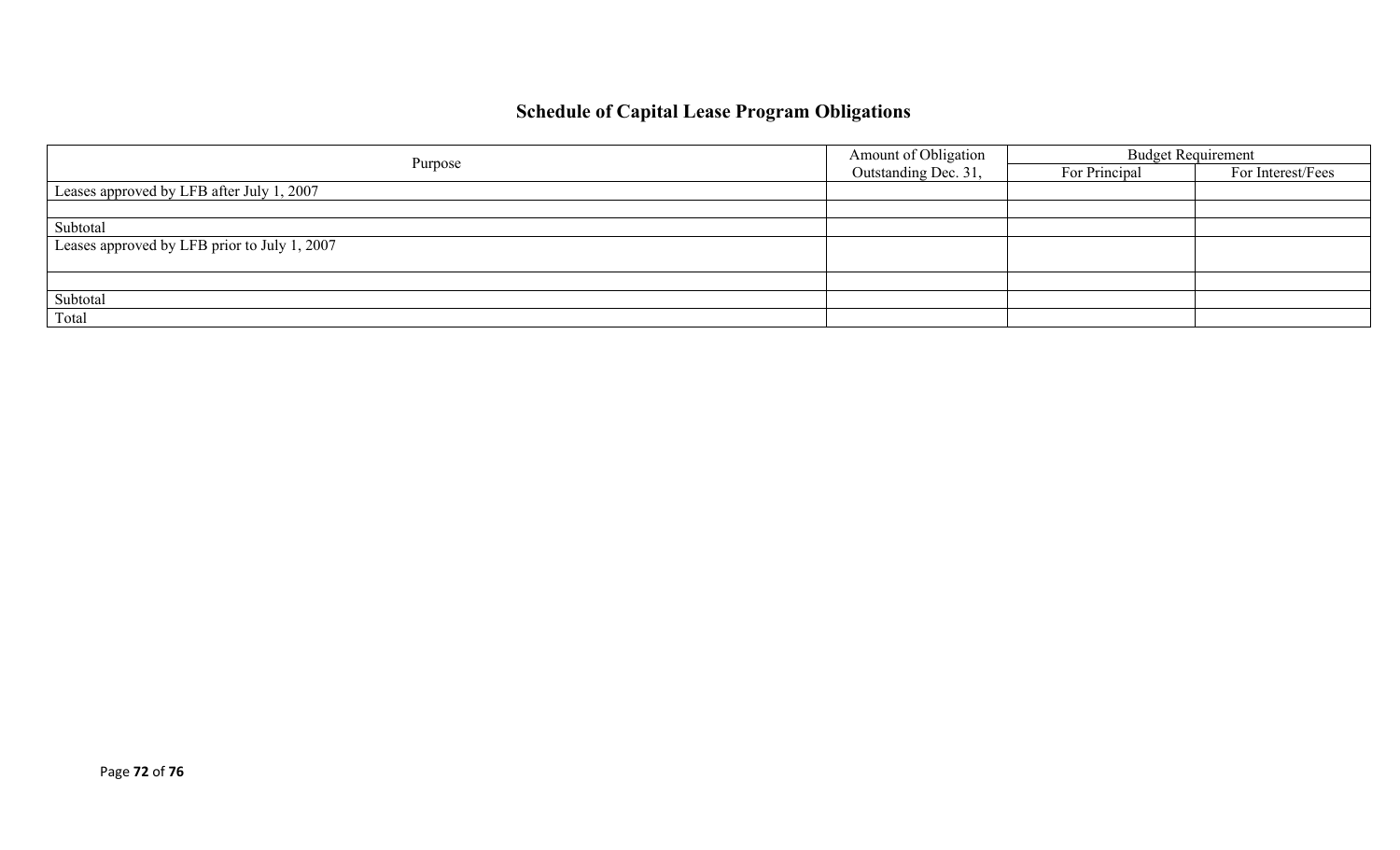# **Schedule of Improvement Authorizations (Utility Capital Fund)**

| <b>IMPROVEMENTS</b>                                                                   |        | Balance - January 1, | Authorizations | Refunds, Transfers<br>and Encumbrances | Expended | Authorizations<br>Canceled | Balance December 31, |          |
|---------------------------------------------------------------------------------------|--------|----------------------|----------------|----------------------------------------|----------|----------------------------|----------------------|----------|
| Specify each authorization by<br>purpose. Do not merely designate<br>by a code number | Funded | <sup>J</sup> nfunded |                |                                        |          |                            | Funded               | Unfunded |
|                                                                                       |        |                      |                |                                        |          |                            |                      |          |
| Total                                                                                 |        |                      |                |                                        |          |                            |                      |          |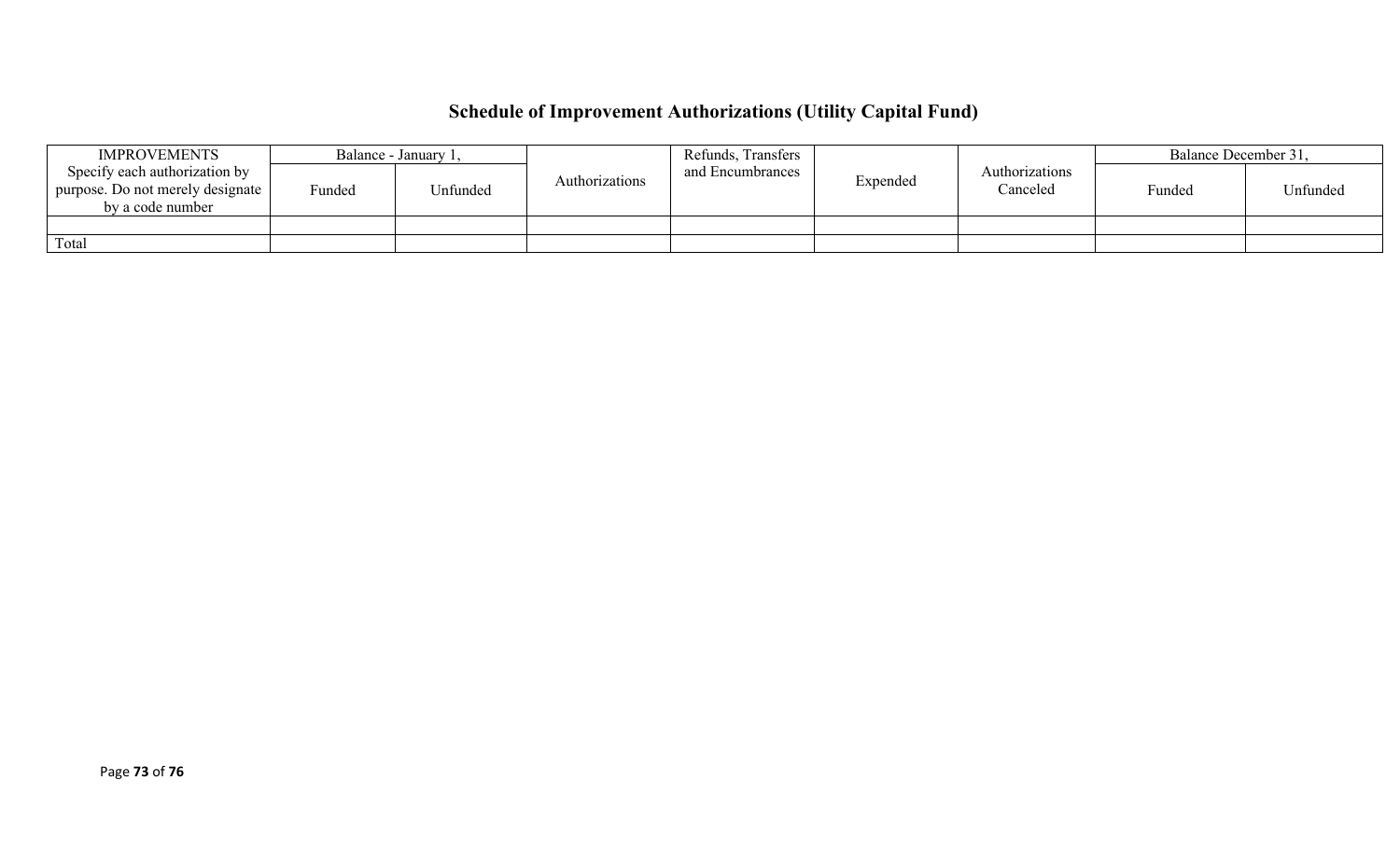### **Utility Capital Fund** SCHEDULE OF CAPITAL IMPROVEMENT FUND

|                                | Debit | Credit |
|--------------------------------|-------|--------|
|                                |       |        |
| $\sim$<br>Balance December 31, |       |        |
|                                |       |        |

#### **Utility Capital Fund** SCHEDULE OF DOWN PAYMENTS ON IMPROVEMENTS

|                                                                        | Debit | <b>Tredit</b> |
|------------------------------------------------------------------------|-------|---------------|
|                                                                        |       |               |
| $\overline{\phantom{a}}$<br>$\sim$ $\sim$<br>l Jecember 3<br>Ralance L |       |               |
|                                                                        |       |               |

\*The full amount of the appropriation should be transferred to this account unless the balance of the appropriation is permitted to lapse.